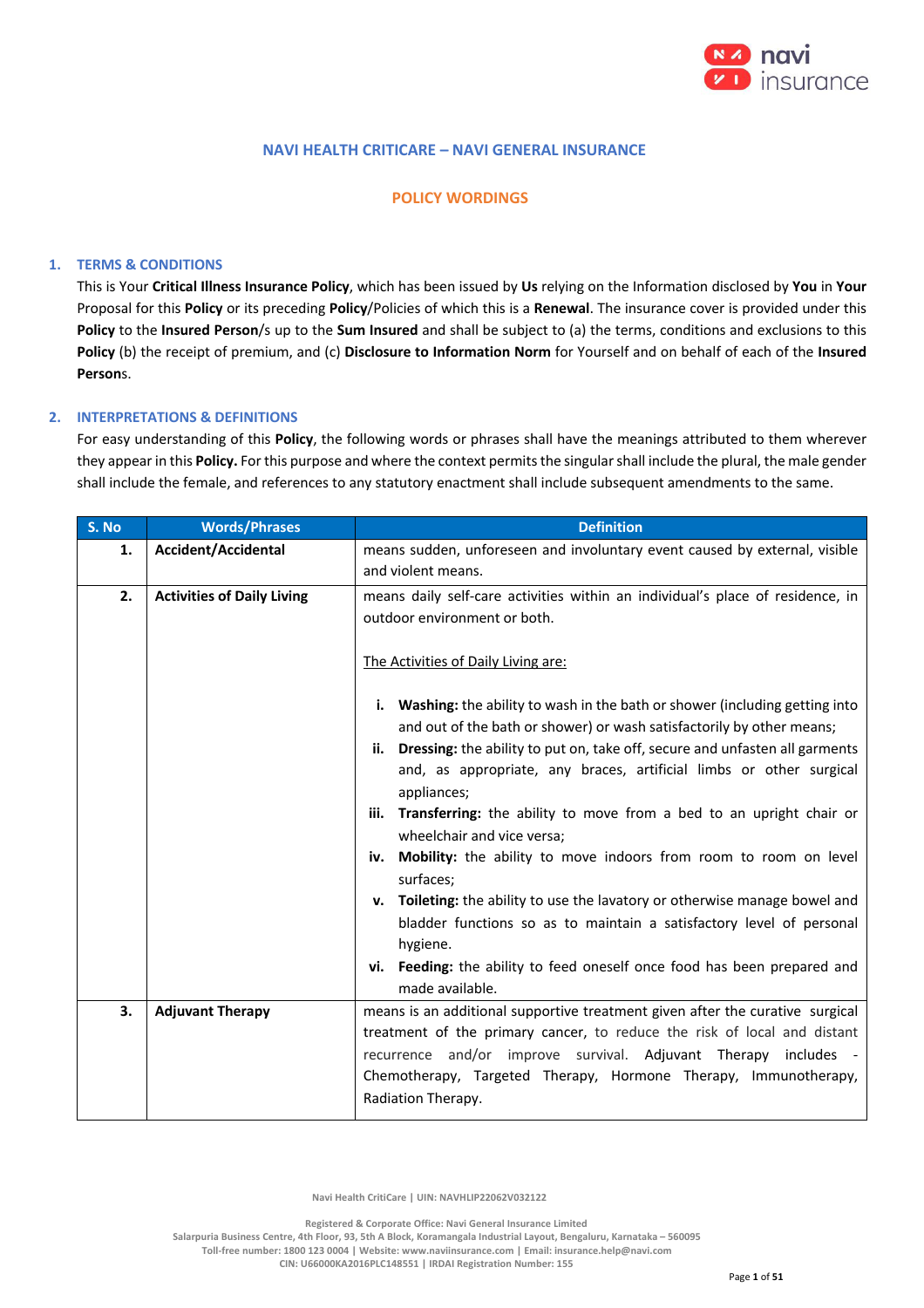

| 4.  | <b>Adventure Sports</b>         | Adventure sports (also called action sports, aggro sports, and extreme sports)          |
|-----|---------------------------------|-----------------------------------------------------------------------------------------|
|     |                                 | are a popular term for certain activities perceived as having a high level of           |
|     |                                 | inherent danger. These means those sports / activities often which involves             |
|     |                                 |                                                                                         |
|     |                                 | speed, height, a high level of physical exertion and highly specialised gear such       |
|     |                                 | as high degree of inherent danger. Such sports are racing on wheels or                  |
|     |                                 | horseback, power boat racing, ski racing, hunting or equestrian activities, big         |
|     |                                 | game hunting, rock climbing/trekking/mountaineering, winter sports,                     |
|     |                                 | Skydiving, Parachuting, paragliding/parapenting, Scuba Diving, ski doo riding,          |
|     |                                 | cavin/pot holing, bungee jumping, hell skiing, ski acrobatics, ski jumping, water       |
|     |                                 | ski jumping, ice hockey, ice speedway, ballooning, hand gliding, river rafting,         |
|     |                                 | black water rafting, yachting or boating outside coastal waters, canoeing               |
|     |                                 | involving rapid waters, micro-lighting, riding or driving in races or motor             |
|     |                                 | rallying, piloting aircraft, power lifting, quad biking, river boarding, river          |
|     |                                 |                                                                                         |
|     |                                 | bugging, rodeo, roller hockey.                                                          |
| 5.  | <b>Age or Aged</b>              | means the completed Age in years as at the Commencement Date.                           |
| 6.  | <b>Authority</b>                | means the Insurance Regulatory and Development Authority of India                       |
|     |                                 | established under the provisions of section 3 of the Insurance Regulatory and           |
|     |                                 | development Authority Act, 1999 (41 of 1999).                                           |
|     |                                 |                                                                                         |
| 7.  | <b>Bank Rate</b>                | means Bank Rate fixed by the Reserve Bank of India (RBI) at the beginning of            |
|     |                                 | the financial year in which claim has fallen due.                                       |
| 8.  | <b>Cashless Facility</b>        | means a facility extended by the Insurer to the Insured where the payments,             |
|     |                                 | of the costs of treatment undergone by the Insured in accordance with the               |
|     |                                 | Policy terms and conditions, are directly made to the Network Provider by the           |
|     |                                 | Insurer to the extent pre-authorization is approved.                                    |
|     |                                 |                                                                                         |
| 9.  | <b>Cancellation (of policy)</b> | means the terms on which the policy contract can be terminated either by the            |
|     |                                 | insurer or the insured by giving sufficient notice to other which is not lower          |
|     |                                 | than a period of fifteen days. The terms of cancellation may differ from insurer        |
|     |                                 | to insurer.                                                                             |
| 10. | <b>Complaint or Grievance</b>   | means written expression (includes communication in the form of electronic              |
|     |                                 | mail or other electronic scripts), of dissatisfaction by a Complainant with             |
|     |                                 | insurer, distribution channels, intermediaries, insurance intermediaries or             |
|     |                                 |                                                                                         |
|     |                                 | other regulated entities about an action or lack of action about the standard of        |
|     |                                 | service or deficiency of service of such insurer, distribution channels,                |
|     |                                 | intermediaries, insurance intermediaries or other regulated entities.                   |
| 11. | Complainant                     | means a Policyholder or prospect or any beneficiary of an insurance Policy who          |
|     |                                 | has filed a <b>Complaint</b> or Grievance against an insurer or a distribution channel. |
|     |                                 |                                                                                         |
|     |                                 |                                                                                         |
| 12. | <b>Commencement Date</b>        | means the start date of this Policy as specified in the Policy Schedule.                |
|     |                                 |                                                                                         |
| 13. | <b>Condition Precedent</b>      | means a Policy term or condition upon which the Insurer's liability under the           |
|     |                                 | Policy is conditional upon.                                                             |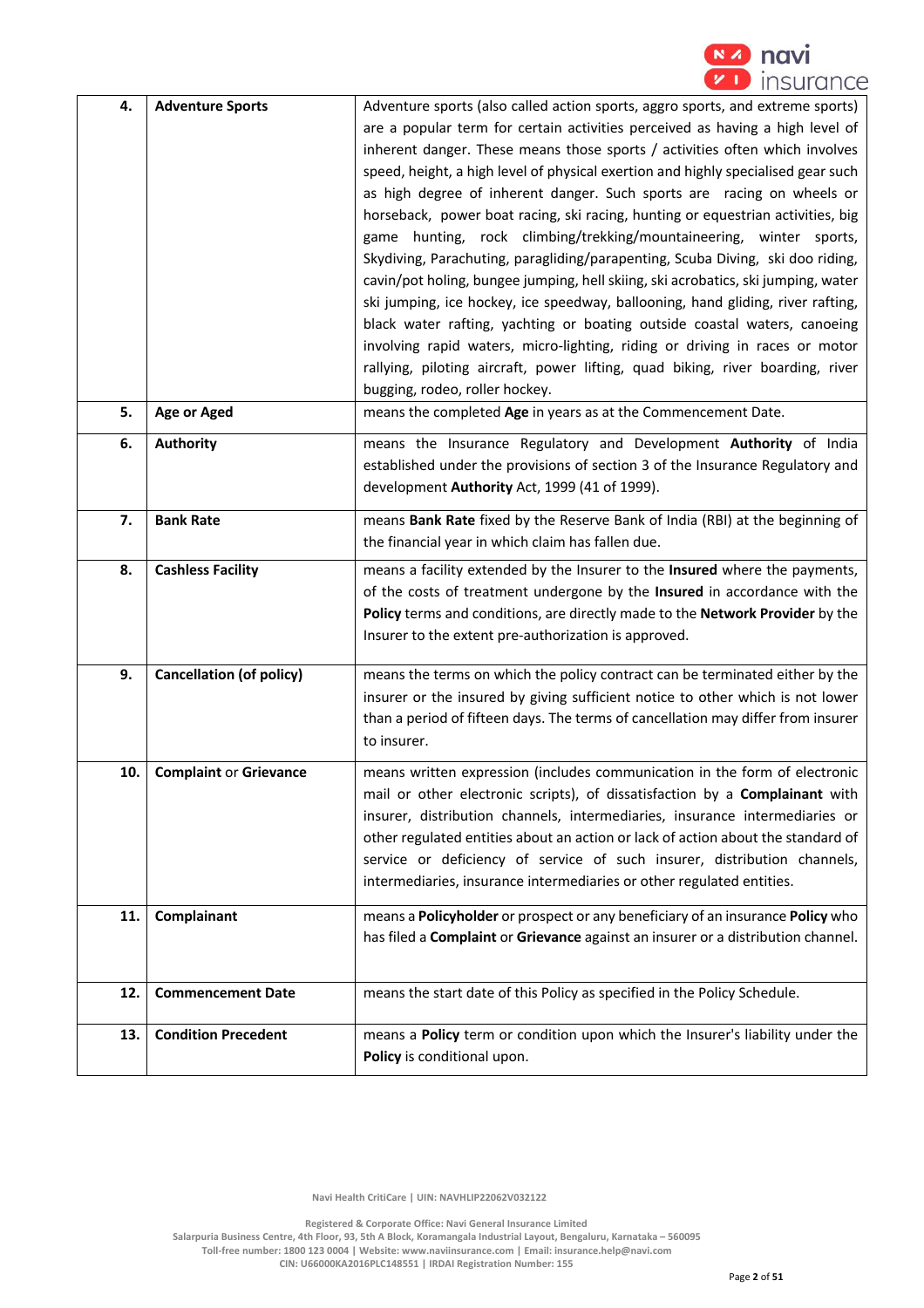

| 14. | <b>Congenital Anomaly</b>                | means a condition which is present since birth, and which is abnormal with<br>reference to form, structure or position                                                                                                                                                                                                                                                                                                                                                                                                                                                                                                                                                                                                                                                                   |  |
|-----|------------------------------------------|------------------------------------------------------------------------------------------------------------------------------------------------------------------------------------------------------------------------------------------------------------------------------------------------------------------------------------------------------------------------------------------------------------------------------------------------------------------------------------------------------------------------------------------------------------------------------------------------------------------------------------------------------------------------------------------------------------------------------------------------------------------------------------------|--|
|     |                                          | Internal Congenital Anomaly: Congenital Anomaly which is not in the<br>i.<br>visible and accessible parts of the body.<br>External Congenital Anomaly: Congenital Anomaly which is in the visible<br>ii.<br>and accessible parts of the body.                                                                                                                                                                                                                                                                                                                                                                                                                                                                                                                                            |  |
| 15. | <b>Covered Critical Illness</b>          | means the critical Illness(es) specified in your policy schedule.                                                                                                                                                                                                                                                                                                                                                                                                                                                                                                                                                                                                                                                                                                                        |  |
| 16. | <b>Diagnosis</b>                         | means conclusion drawn by a registered Medical Practitioner, supported by<br>acceptable clinical, radiological, histological, histo-pathological,<br>and<br>laboratory evidence wherever applicable.                                                                                                                                                                                                                                                                                                                                                                                                                                                                                                                                                                                     |  |
| 17. | <b>Date of Diagnosis</b>                 | means -<br>i. the day when the Diagnosis as per Our definition of Covered Critical<br>Illness is established by a Specialist Medical Practitioner through the<br>use of the clinical and/or laboratory findings as supported by the Insured<br>medical records.<br>In the case of a Surgery or a Surgical Procedure, the Date of Diagnosis is<br>ii.<br>the Date of performance of the surgical treatment as defined in the<br>Policy.<br>In the case of a Major Organ transplant, the Date of Diagnosis is the date<br>iii.<br>the Insured has been registered and duly authorized as per the<br>Transplantation of Human Organs Act 1994 and its subsequent<br>amendment.                                                                                                              |  |
| 18. | <b>Disclosure to Information</b><br>Norm | The Policy shall be void and all premium paid thereon shall be forfeited to Us<br>in the event of misrepresentation, mis-description or non-disclosure of any<br>material fact.                                                                                                                                                                                                                                                                                                                                                                                                                                                                                                                                                                                                          |  |
| 19. | Family                                   | means the persons named in the Policy Schedule who are the Insured Person's:<br>Spouse - The Insured's legally married spouse as long as she continues to<br>i)<br>be married to the Primary Insured.<br>Children - The Insured's children as long as they are financially dependent<br>ii)<br>on him/her with no source of independent income and have not<br>established their own independent households.<br>Parents - The Insured's natural parents or parents that have legally<br>iii)<br>adopted him<br>Siblings - The Insured's siblings as long as they are unmarried and<br>IV)<br>financially dependent on him/her with no source of independent income<br>and have not established their own independent households.<br>Parents in Law - The Insured's Parents in Law.<br>V) |  |
| 20. | <b>Educational Institute</b>             | means any accredited institution that provides education or training, including<br>but not limited to, any technical / vocational school.                                                                                                                                                                                                                                                                                                                                                                                                                                                                                                                                                                                                                                                |  |
| 21. | <b>Grace Period</b>                      | means the specified period of time immediately following the premium due<br>date during which a payment can be made to renew or continue a Policy in<br>force without loss of continuity benefits such as waiting periods and coverage<br>of Pre-Existing Diseases. Coverage is not available for the period for which no<br>premium is received.                                                                                                                                                                                                                                                                                                                                                                                                                                        |  |

 **Registered & Corporate Office: Navi General Insurance Limited**

**Salarpuria Business Centre, 4th Floor, 93, 5th A Block, Koramangala Industrial Layout, Bengaluru, Karnataka – 560095** 

**Toll-free number: 1800 123 0004 | Website: www.naviinsurance.com | Email: insurance.help@navi.com**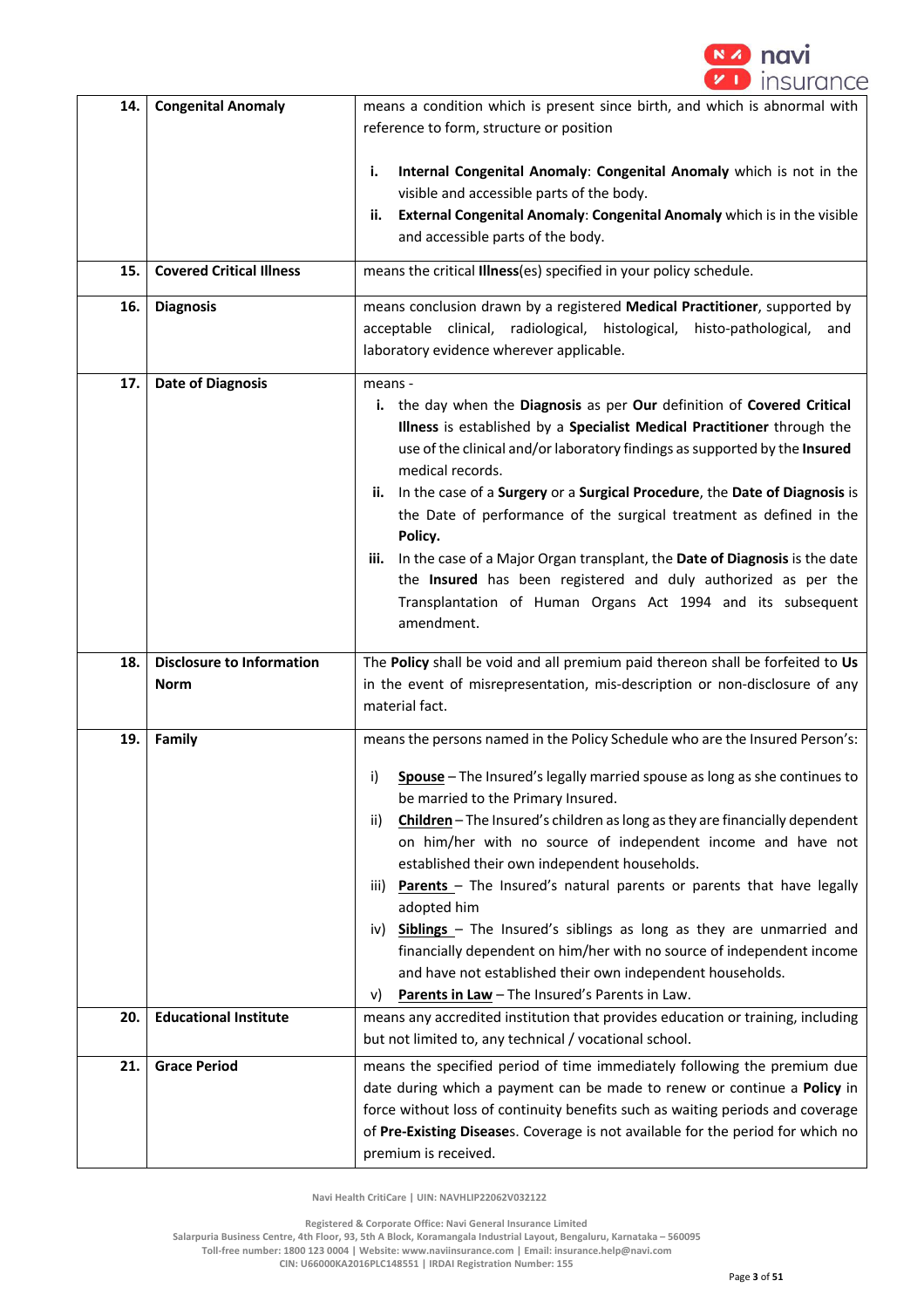

| 22. | Hospital                        | means any institution established for in-patient care and day care treatment of<br>Illness and/or injuries and which has been registered as a Hospital with the<br>local authorities under Clinical Establishments (Registration and Regulation)<br>Act 2010 or under enactments specified under the Schedule of Section 56(1)<br>and the said act or complies with all minimum criteria as under:<br>has qualified nursing staff under its employment round the clock;<br>i.<br>has at least 10 in-patient beds in towns having a population of less than<br>ii.<br>10,00,000 and at least 15 in-patient beds in all other places;<br>has qualified Medical Practitioner(s) in charge round the clock;<br>iii.<br>iv. has a fully equipped operation theatre of its own where Surgical<br>Procedures are carried out;<br>maintains daily records of patients and makes these accessible to the Our<br>v.<br>authorized personnel. |  |
|-----|---------------------------------|------------------------------------------------------------------------------------------------------------------------------------------------------------------------------------------------------------------------------------------------------------------------------------------------------------------------------------------------------------------------------------------------------------------------------------------------------------------------------------------------------------------------------------------------------------------------------------------------------------------------------------------------------------------------------------------------------------------------------------------------------------------------------------------------------------------------------------------------------------------------------------------------------------------------------------|--|
|     |                                 |                                                                                                                                                                                                                                                                                                                                                                                                                                                                                                                                                                                                                                                                                                                                                                                                                                                                                                                                    |  |
| 23. | <b>IRDAI</b>                    | means the Insurance Regulatory and Development Authority of India.                                                                                                                                                                                                                                                                                                                                                                                                                                                                                                                                                                                                                                                                                                                                                                                                                                                                 |  |
| 24. | <b>Illness</b>                  | means a sickness or a disease or pathological condition leading to the<br>impairment of normal physiological function and requires medical treatment.<br>Acute condition - Acute condition is a disease, Illness or Injury that is<br>i.<br>likely to respond quickly to treatment which aims to return the person to<br>his or her state of health immediately before suffering the disease/<br>Illness/Injury which leads to full recovery<br>Chronic condition - A chronic condition is defined as a disease, Illness, or<br>ii.<br>Injury that has one or more of the following characteristics:<br>it needs ongoing or long-term monitoring through consultations,<br>а.                                                                                                                                                                                                                                                      |  |
|     |                                 | examinations, check-ups, and /or tests<br>it needs ongoing or long-term control or relief of symptoms<br>b.<br>it requires rehabilitation for the patient or for the patient to be<br>c.<br>specially trained to cope with it<br>it continues indefinitely<br>d.<br>it recurs or is likely to recur<br>e.                                                                                                                                                                                                                                                                                                                                                                                                                                                                                                                                                                                                                          |  |
| 25. | <b>Injury</b>                   | means accidental physical bodily harm excluding Illness or disease solely and<br>directly caused by external, violent, visible and evident means which is verified<br>and certified by a Medical Practitioner.                                                                                                                                                                                                                                                                                                                                                                                                                                                                                                                                                                                                                                                                                                                     |  |
| 26. | <b>Insured Person (Insured)</b> | means a person whose name specifically appears in the Policy Schedule and<br>with respect to whom the premium has been received by Us.                                                                                                                                                                                                                                                                                                                                                                                                                                                                                                                                                                                                                                                                                                                                                                                             |  |
| 27. | <b>Material Fact</b>            | means a fact deemed so important that It would change the decision made by<br>an Insurer if it were kept hidden.                                                                                                                                                                                                                                                                                                                                                                                                                                                                                                                                                                                                                                                                                                                                                                                                                   |  |
| 28. | <b>Medical Advice</b>           | means any consultation or advice from a Medical Practitioner including the<br>issuance of any prescription or follow-up prescription.                                                                                                                                                                                                                                                                                                                                                                                                                                                                                                                                                                                                                                                                                                                                                                                              |  |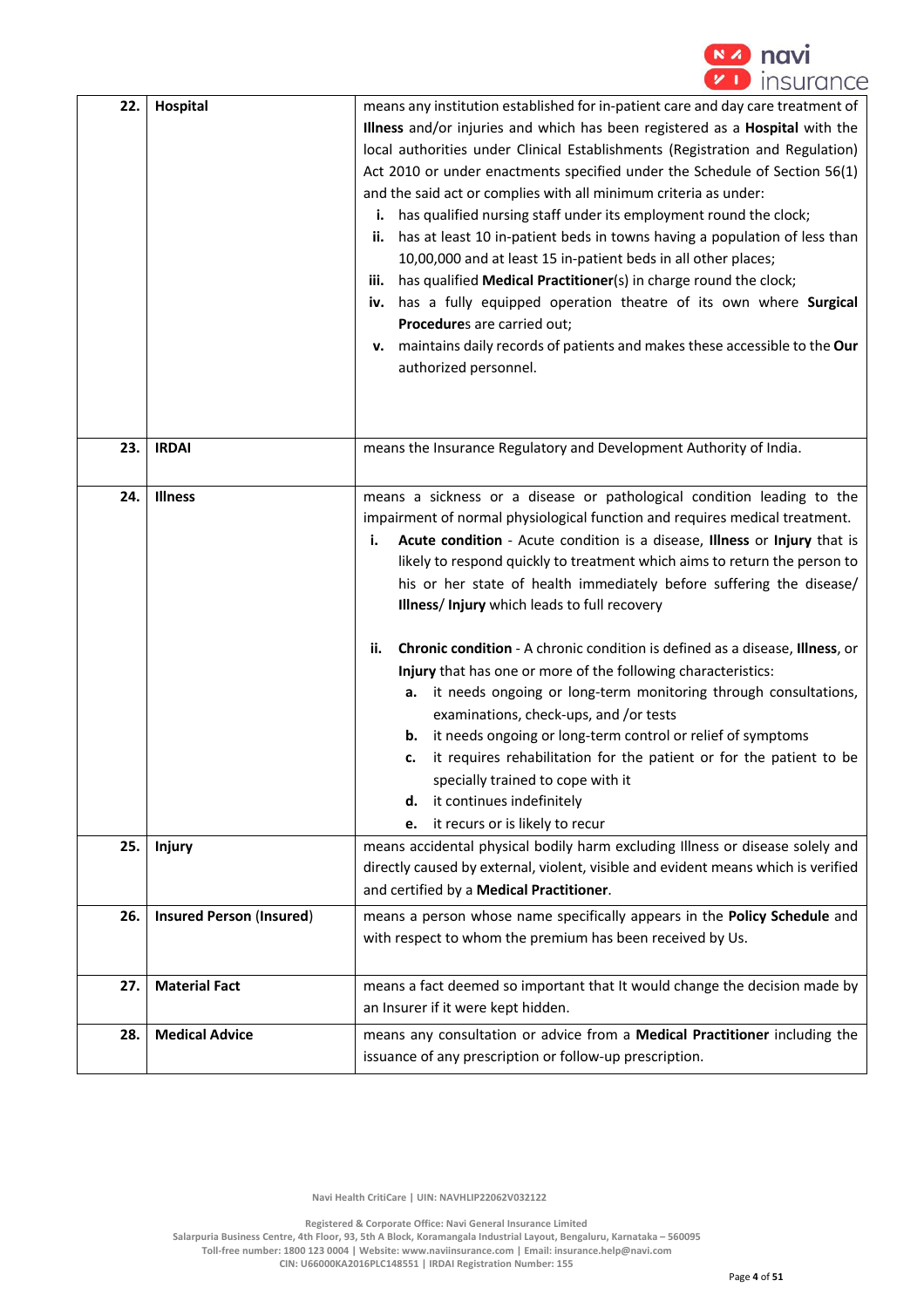

| 29. | <b>Medical Practitioner</b>  | is a person who holds a valid registration from the Medical Council of any State<br>or Medical Council of India or Council for Indian Medicine or for Homoeopathy<br>set up by the Government of India or a State Government and is thereby<br>entitled to practice medicine within its jurisdiction; and is acting within its<br>scope and jurisdiction of license. Medical Practitioner should not be the<br>Insured Person or his/her immediate Family Member or anyone who is living<br>in the same household as the Insured Person. |  |
|-----|------------------------------|------------------------------------------------------------------------------------------------------------------------------------------------------------------------------------------------------------------------------------------------------------------------------------------------------------------------------------------------------------------------------------------------------------------------------------------------------------------------------------------------------------------------------------------|--|
| 30. | <b>Network Provider</b>      | means hospital enlisted by an insurer, TPA or jointly by an Insurer and TPA to<br>provide medical services to an Insured by a cashless facility.                                                                                                                                                                                                                                                                                                                                                                                         |  |
| 31. | <b>Non-Network Provider</b>  | means any Hospital, Day Care Centre or other provider that is not part of the<br>network.                                                                                                                                                                                                                                                                                                                                                                                                                                                |  |
| 32. | Nominee/ Assignee            | means the person named in the Policy Schedule who is nominated by the<br>Policyholder/Insured Person, to receive the benefits under this Policy in<br>accordance with the terms of the Policy, if the Policyholder/Insured Person is<br>deceased.                                                                                                                                                                                                                                                                                        |  |
| 33. | <b>Notification of Claim</b> | means the process of intimating a claim to the insurer or TPA through any of<br>the recognized modes of communication.                                                                                                                                                                                                                                                                                                                                                                                                                   |  |
| 34. | <b>Policy</b>                | means this Policy document together with the Policy Schedule, Your Proposal<br>Form including any attachment like endorsement, rider, condition, warranty,<br>declaration etc.                                                                                                                                                                                                                                                                                                                                                           |  |
| 35. | Policyholder                 | means the person named in the Policy Schedule as the Policyholder.                                                                                                                                                                                                                                                                                                                                                                                                                                                                       |  |
| 36. | <b>Policy Period</b>         | means the period commencing from Policy start date and time as specified in<br>the Schedule and terminating at midnight on the Policy end date as specified in<br>the Schedule to this Policy.                                                                                                                                                                                                                                                                                                                                           |  |
| 37. | <b>Policy Schedule</b>       | means the document attached to and forming part of this Policy mentioning<br>the details of the Insured Persons, the Sum Insured, the Policy Period and the<br>limits, conditions etc. to which benefits under the Policy are subject to<br>including any annexures and / or endorsements.                                                                                                                                                                                                                                               |  |
| 38. | <b>Policy Year</b>           | means a period of 12 consecutive months commencing from the Policy Period<br>Start Date and such 12 consecutive months thereafter but not beyond the<br><b>Policy Period.</b>                                                                                                                                                                                                                                                                                                                                                            |  |
| 39. | <b>Portability</b>           | means the right accorded to an individual health insurance policyholder<br>(including family cover), to transfer the credit gained for pre-existing conditions<br>and time bound exclusions from one insurer to another or from one plan to<br>another plan of the same insurer.                                                                                                                                                                                                                                                         |  |
| 40. | <b>Pre-Existing Disease</b>  | means any condition, ailment, injury or disease -<br>That is/are diagnosed by a physician within 48 months prior to the<br>a)<br>effective date of the policy issued by the insurer or its reinstatement or<br>For which medical advice or treatment was recommended by, or<br>b)<br>received from, a physician within 48 months prior to the effective date<br>of the policy issued by the insurer or its reinstatement.                                                                                                                |  |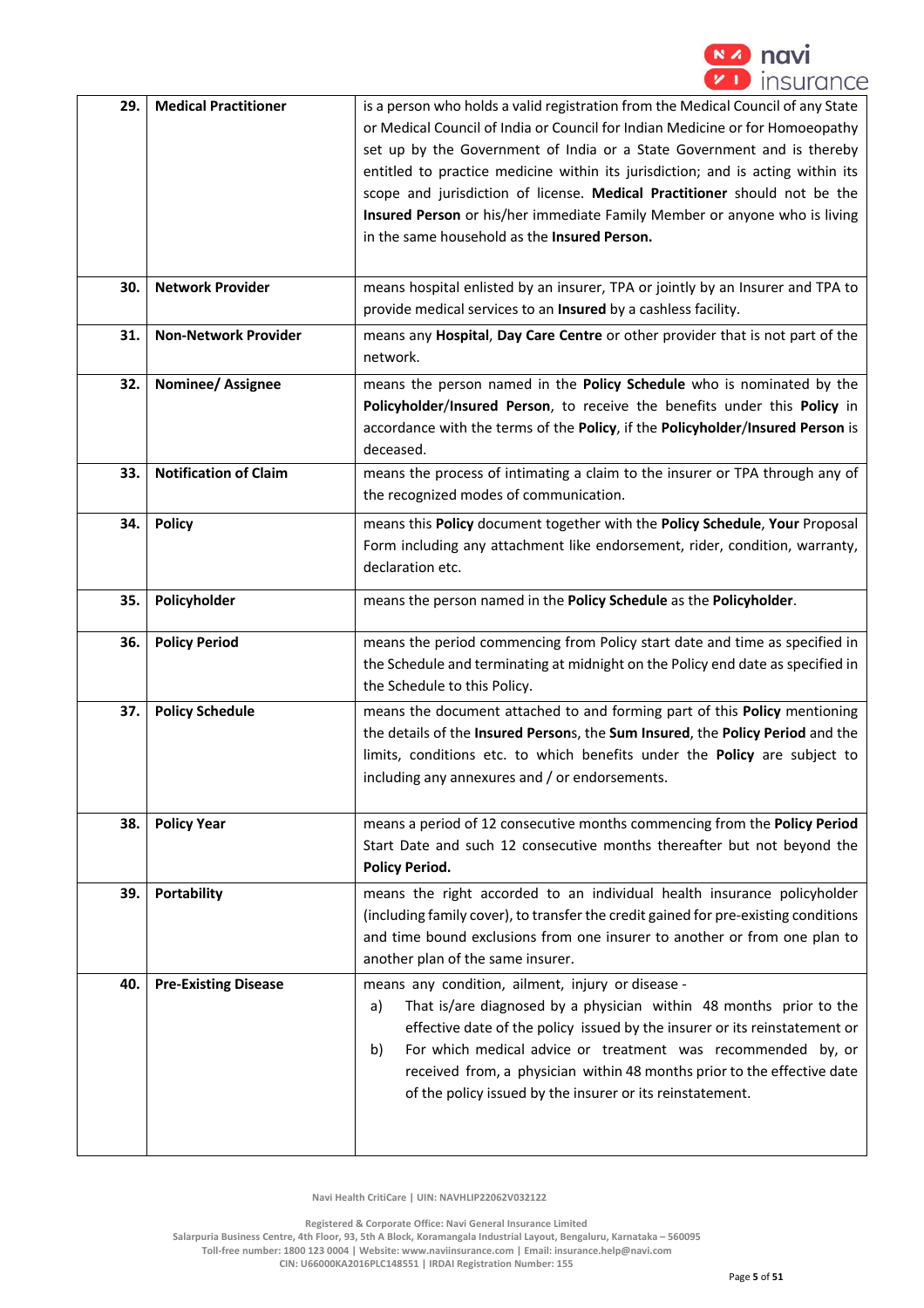

| 41. | <b>Proposal Form</b>                             | means a form to be filled in by the prospect in written or electronic or any other<br>format as approved by the Authority, for furnishing all material information as<br>required by the insurer in respect of a risk, in order to enable the insurer to take<br>informed decision in the context of underwriting the risk, and in the event of<br>acceptance of the risk, to determine the rates, benefits, terms and conditions<br>of the cover to be granted. |  |
|-----|--------------------------------------------------|------------------------------------------------------------------------------------------------------------------------------------------------------------------------------------------------------------------------------------------------------------------------------------------------------------------------------------------------------------------------------------------------------------------------------------------------------------------|--|
| 42. | Relapse or Re-occurrence of<br>Cancer            | means a sequential increase in serum cancer marker or a 25% or greater<br>increase in tumor size, appearance of new lesions after completion of initial<br>primary therapy or complete remission with treatment free period.                                                                                                                                                                                                                                     |  |
| 43. | Renewal                                          | means the terms on which the contract of insurance can be renewed on mutual<br>consent with a provision of Grace Period for treating the Renewal continuous<br>for gaining credit for Pre-Existing Diseases, time-bound exclusions and for all<br>waiting periods.                                                                                                                                                                                               |  |
| 44. | <b>Relaxation Period</b>                         | means the specified period immediately following the premium instalment due<br>date during which a payment can be made to continue a Policy in force without<br>loss of continuity of waiting periods and coverage of Pre-existing diseases.                                                                                                                                                                                                                     |  |
| 45. | <b>Specialist Medical</b><br><b>Practitioner</b> | is a person who holds a master's degree in the field of medicine or Surgery and<br>valid registration from the medical council of any state of India and is thereby<br>entitled to practice medicine within its jurisdiction; and is acting within the<br>scope and jurisdiction of his license.                                                                                                                                                                 |  |
| 46. | <b>Specified Critical Illness</b>                | means the Diagnosis/occurrence of any listed Critical Illness as per the<br>definition provided under Section 3.1- Critical Illness and/or 3.2 - SheSmart and<br>/or 3.3 - Additional Critical Illness and/or 3.4 - Second Critical Illness, whilst<br>the Insured is alive.                                                                                                                                                                                     |  |
| 47. | <b>Second Primary Cancer</b>                     | means the diagnosis of new case of cancer of specified severity or major<br>Cancer in a tissue arisen independently and not as a result of Relapse, nor as a<br>result of metastasis from the first primary cancer of specified severity.                                                                                                                                                                                                                        |  |
| 48. | <b>Service Provider</b>                          | means any person, clinic, organization, institution that has been empaneled<br>with Us to provide services as specified under Section - 3.8 / 3.12 / 3.15 & 6.4)<br>v) j) in this <b>Policy.</b>                                                                                                                                                                                                                                                                 |  |
| 49. | <b>Sum Insured</b>                               | means the sum as specified in the Policy Schedule against each of the Insured<br>Persons/cover. It is Our maximum liability for the Insured Person for all<br>benefits claimed for during the Policy Period.                                                                                                                                                                                                                                                     |  |
| 50. | <b>Surgery or Surgical Procedure</b>             | means manual and / or operative procedure (s) required for treatment of an<br>Illness or Injury, correction of deformities and defects, Diagnosis and cure of<br>diseases, relief from suffering and prolongation of life, performed in a Hospital<br>or day care centre by a Medical Practitioner.                                                                                                                                                              |  |
| 51. | Unproven/Experimental<br>treatment               | means the treatment including drug experimental therapy which is not based<br>on established medical practice in India, is treatment experimental or<br>unproven.                                                                                                                                                                                                                                                                                                |  |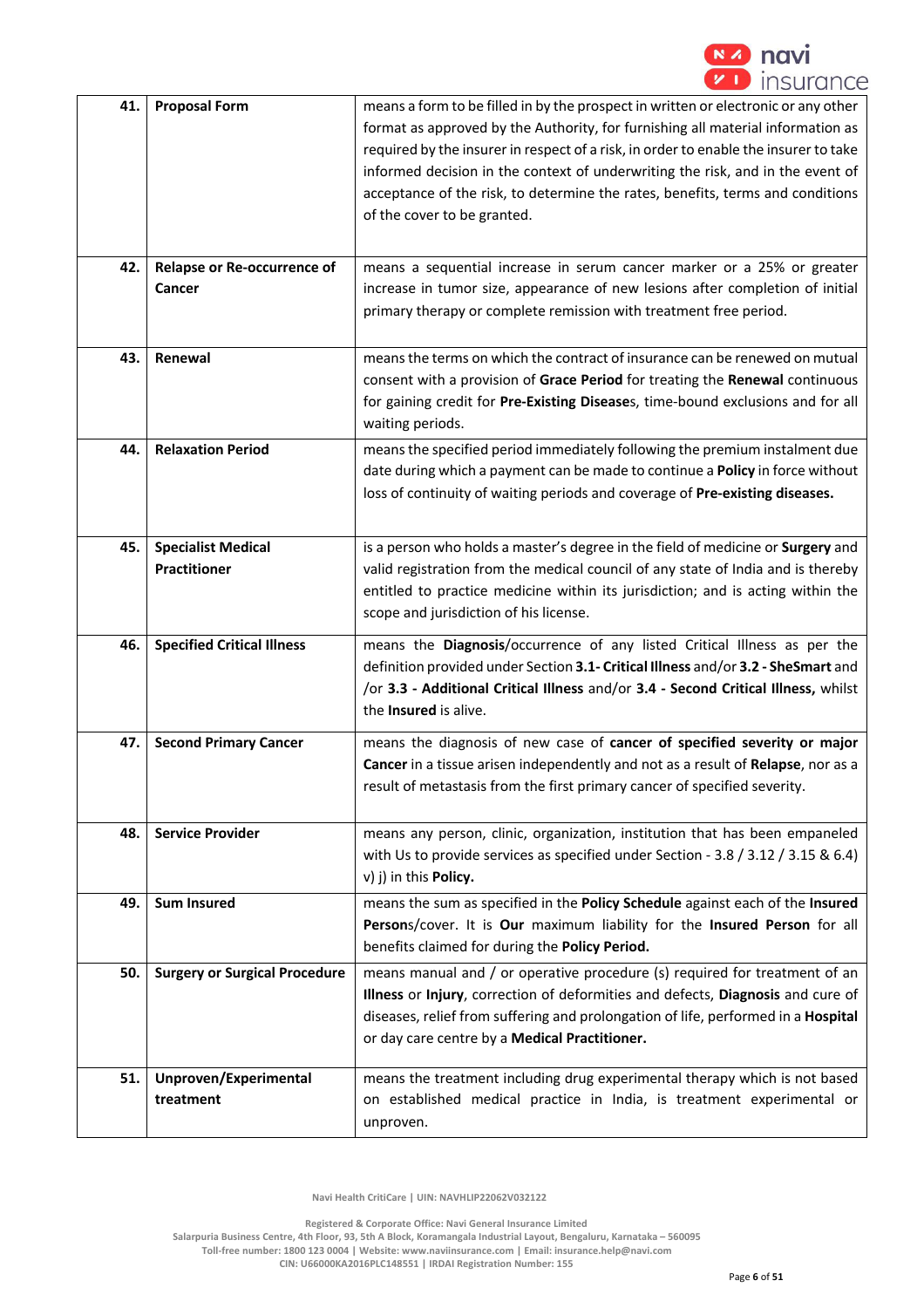

| 52. | <b>Waiting Period</b> | means the specified period from the commencement date of the policy during<br>which we shall not be liable to make any payment for any claim. |
|-----|-----------------------|-----------------------------------------------------------------------------------------------------------------------------------------------|
|     |                       | Any Critical Illness diagnosed during the Waiting Period shall be excluded from<br>coverage for the entire Policy Period including renewals.  |
| 53. | We/Our/Us/Insurer     | means Navi General Insurance Limited.                                                                                                         |
| 54. | You/Your/Policyholder | means the Policyholder or Primary Insured named in the Policy Schedule.                                                                       |

## **3. SCOPE OF COVER**

This **Policy** provides coverage(s) as specified in the **Policy Schedule** for the events described below and occurring during the Policy Year. Each coverage is subject to terms, conditions and exclusions of this Policy.

Company's liability under Section 3.1 to Section 3.4 shall be subject to the following conditions -

- **A.** The **Insured Person** is diagnosed with a **Covered Critical Illness** specifically listed and defined in the **Policy**; and
- **B.** Such **Covered Critical Illness** occurs or manifests itself as a first incidence; and
- **C.** Such **Covered Critical Illness** is diagnosed after "number of days" as specified in the **Policy Schedule** or in the respective section of the coverage as **waiting period** from the date of commencement of first **Policy;**

## **3.1. CRITICAL ILLNESS**

We will pay the sum insured as specified in the policy schedule, If an Insured person is diagnosed to be suffering from a **Covered Critical Illness** (as defined below).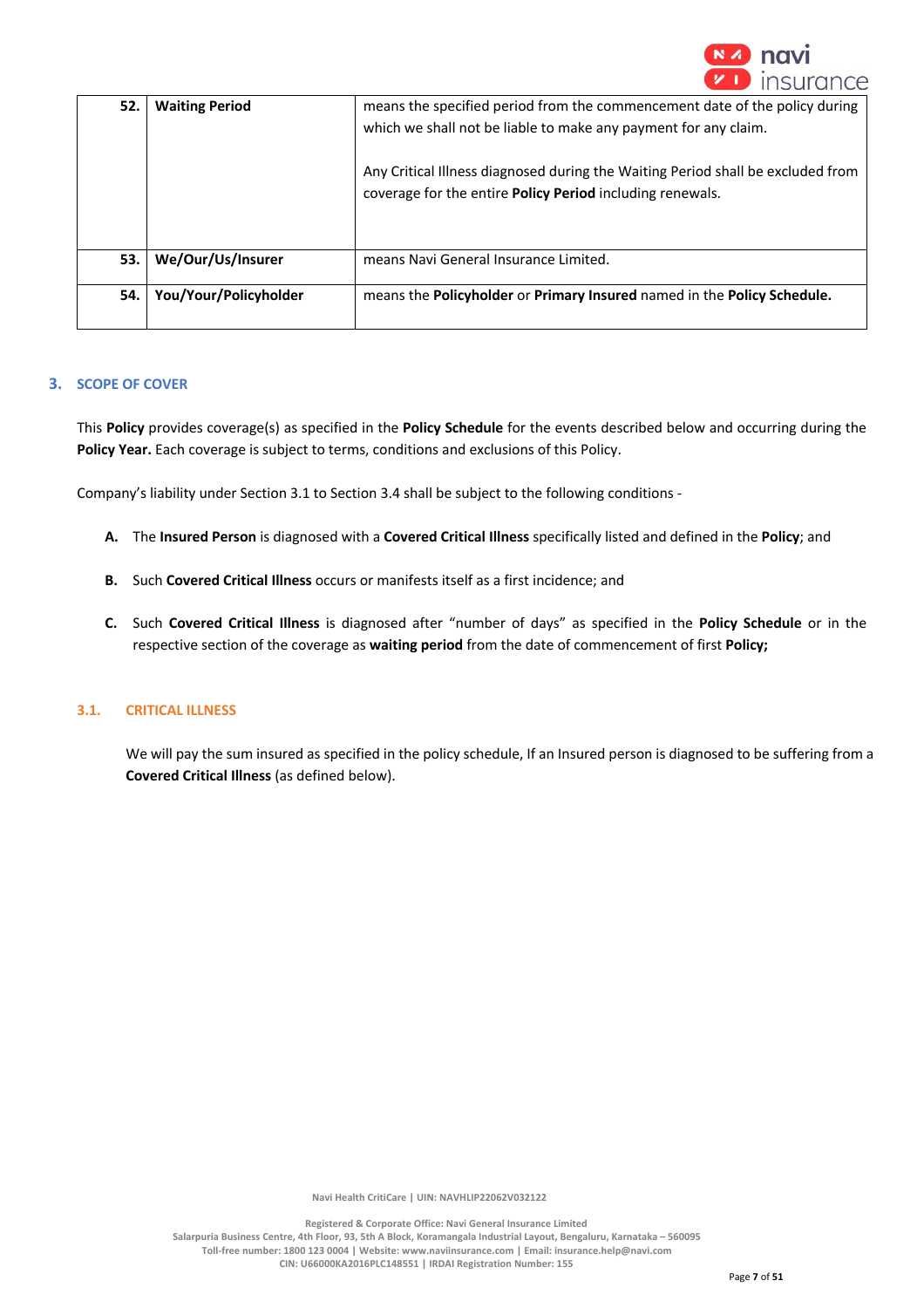

## **The Critical Illnesses are classified into five (5) groups as mentioned hereunder:**

| <b>Covered Critical Illness</b>                 |                                                                 |  |  |
|-------------------------------------------------|-----------------------------------------------------------------|--|--|
| Group I-Cancer                                  |                                                                 |  |  |
| $\mathbf{1}$                                    | Cancer of Specified Severity / Major Stage Cancer               |  |  |
|                                                 | <b>Group II - Heart Related Illnesses</b>                       |  |  |
| 2                                               | Myocardial Infarction (First Heart Attack of Specific Severity) |  |  |
| 3                                               | Open Chest CABG                                                 |  |  |
| 4                                               | <b>Pulmonary Artery Graft Surgery</b>                           |  |  |
| 5                                               | Open Heart Replacement or Repair of Heart Valves                |  |  |
| 6                                               | Aorta Graft Surgery                                             |  |  |
| 7                                               | Cardiomyopathy                                                  |  |  |
| 8                                               | Primary (Idiopathic) Pulmonary Hypertension                     |  |  |
| 9                                               | <b>Coronary Artery Disease</b>                                  |  |  |
|                                                 | Group III - Nervous System & Related Illness                    |  |  |
| 10                                              | Stroke Resulting in Permanent Symptoms                          |  |  |
| 11                                              | Permanent Paralysis of Limbs                                    |  |  |
| 12                                              | Motor Neuron Disease with Permanent Symptoms                    |  |  |
| 13                                              | Coma of Specific Severity                                       |  |  |
| 14                                              | <b>Bacterial Meningitis</b>                                     |  |  |
| 15                                              | Benign Brain Tumor                                              |  |  |
| 16                                              | Encephalitis                                                    |  |  |
| 17                                              | Multiple Sclerosis with Persisting Symptoms                     |  |  |
| 18                                              | Major Head Trauma                                               |  |  |
| 19                                              | Progressive Supranuclear Palsy                                  |  |  |
| 20                                              | Primary Parkinson's Disease                                     |  |  |
| 21                                              | Multiple System Atrophy                                         |  |  |
| 22                                              | Alzheimer's Disease                                             |  |  |
| 23                                              | Apallic Syndrome                                                |  |  |
| 24                                              | Spinal Stroke                                                   |  |  |
| 25                                              | Creutzfeldt-Jakob Disease                                       |  |  |
| <b>Group IV - Major Organ Related Illnesses</b> |                                                                 |  |  |
| 26                                              | Kidney Failure Requiring Regular Dialysis                       |  |  |
| 27                                              | End Stage Liver Failure                                         |  |  |
| 28                                              | End Stage Lung Disease                                          |  |  |
| 29                                              | Major Organ / Bone Marrow Transplant                            |  |  |
| 30                                              | Systemic Lupus Erythematosus                                    |  |  |
| 31                                              | Aplastic Anaemia                                                |  |  |
| 32                                              | Good Pasture's Syndrome                                         |  |  |
| 33                                              | Progressive Scleroderma                                         |  |  |
| 34                                              | <b>Medullary Cystic Disease</b>                                 |  |  |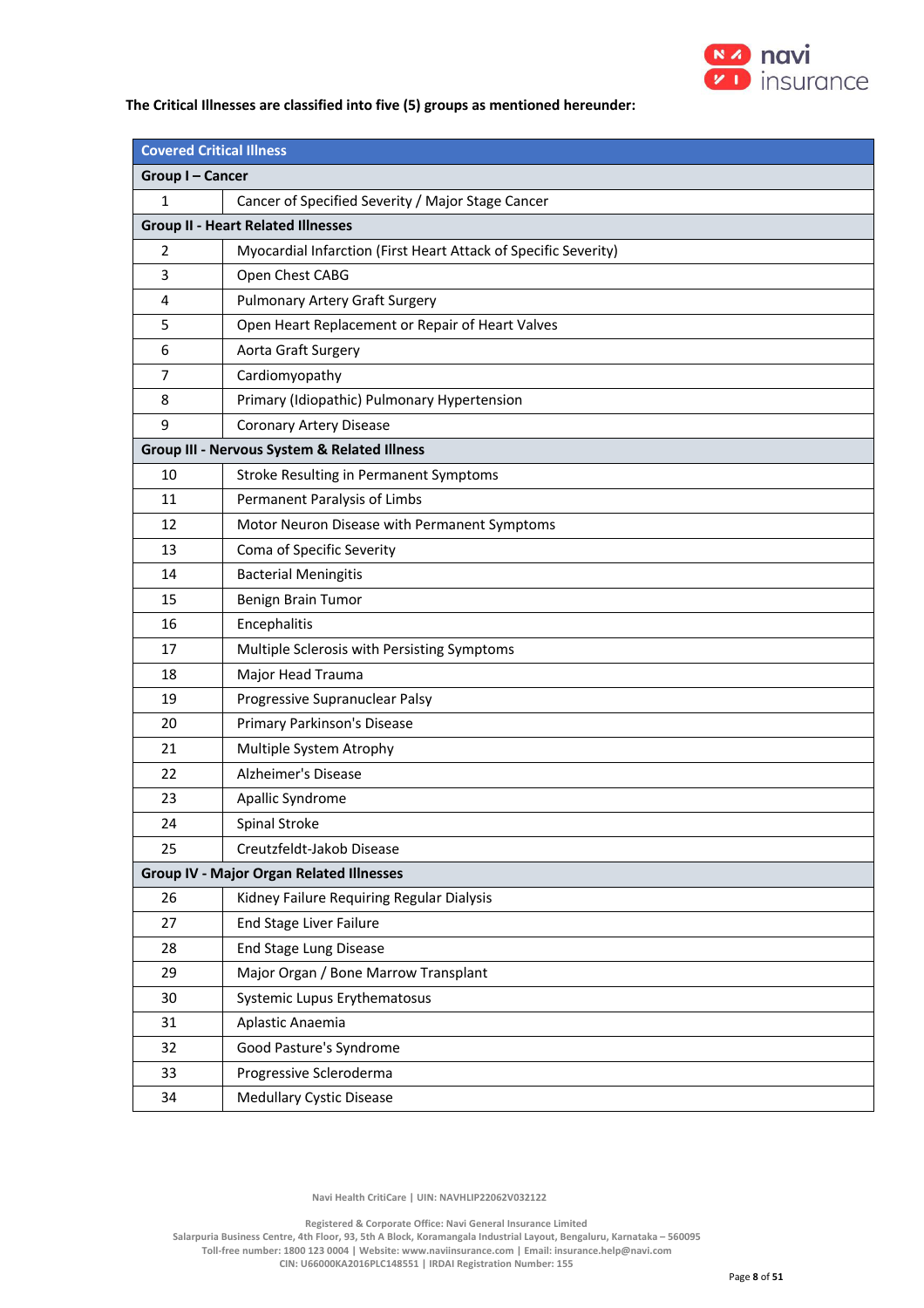

| <b>Group V - Disability Related Illness</b> |                           |  |
|---------------------------------------------|---------------------------|--|
| 35                                          | Loss of Limbs             |  |
| 36                                          | <b>Blindness</b>          |  |
| 37                                          | Deafness                  |  |
| 38                                          | Loss of Speech            |  |
| <b>Group VI - Other Major Illness</b>       |                           |  |
| 39                                          | <b>Third Degree Burns</b> |  |
| 40                                          | Pneumonectomy             |  |
| 41                                          | Muscular Dystrophy        |  |

| 3.1.1 - CANCER OF SPECIFIED SEVERITY / MAJOR STAGE CANCER                                                                                                                                                                                                                                                                                                                                                                                                                                                                                                                                                                                                                                                                                                                                                                                                                                                                                                                                                                                                                                                                                                                                                                                                                                            |
|------------------------------------------------------------------------------------------------------------------------------------------------------------------------------------------------------------------------------------------------------------------------------------------------------------------------------------------------------------------------------------------------------------------------------------------------------------------------------------------------------------------------------------------------------------------------------------------------------------------------------------------------------------------------------------------------------------------------------------------------------------------------------------------------------------------------------------------------------------------------------------------------------------------------------------------------------------------------------------------------------------------------------------------------------------------------------------------------------------------------------------------------------------------------------------------------------------------------------------------------------------------------------------------------------|
| <b>Exclusions</b>                                                                                                                                                                                                                                                                                                                                                                                                                                                                                                                                                                                                                                                                                                                                                                                                                                                                                                                                                                                                                                                                                                                                                                                                                                                                                    |
| The following are excluded -<br>All tumours which are histologically described as<br>carcinoma in situ, benign, pre-malignant, borderline<br>malignant, low malignant potential, neoplasm of<br>unknown behaviour, or non-invasive, including but not<br>limited to: Carcinoma in situ of breasts, Cervical<br>dysplasia CIN-1, CIN - 2 and CIN-3.<br>Any non-melanoma skin carcinoma unless there is<br>ii.<br>evidence of metastases to lymph nodes or beyond;<br>Malignant melanoma that has not caused invasion<br>iii.<br>beyond the epidermis;<br>All tumours of the prostate unless histologically<br>iv.<br>classified as having a Gleason score greater than 6 or<br>having progressed to at least clinical TNM classification<br>T2N0M0;<br>All Thyroid cancers histologically classified as T1N0M0<br>v.<br>(TNM Classification) or below;<br>Chronic lymphocytic leukaemia less than RAI stage 3;<br>vi.<br>Non-invasive papillary cancer of the<br>bladder<br>vii.<br>histologically described as TaN0M0 or of a lesser<br>classification,<br>All Gastro-Intestinal Stromal Tumours histologically<br>viii.<br>classified as T1N0M0 (TNM Classification) or below and<br>with mitotic count of less than or equal to 5/50 HPFs;<br>All tumours in the presence of HIV infection.<br>ix. |
|                                                                                                                                                                                                                                                                                                                                                                                                                                                                                                                                                                                                                                                                                                                                                                                                                                                                                                                                                                                                                                                                                                                                                                                                                                                                                                      |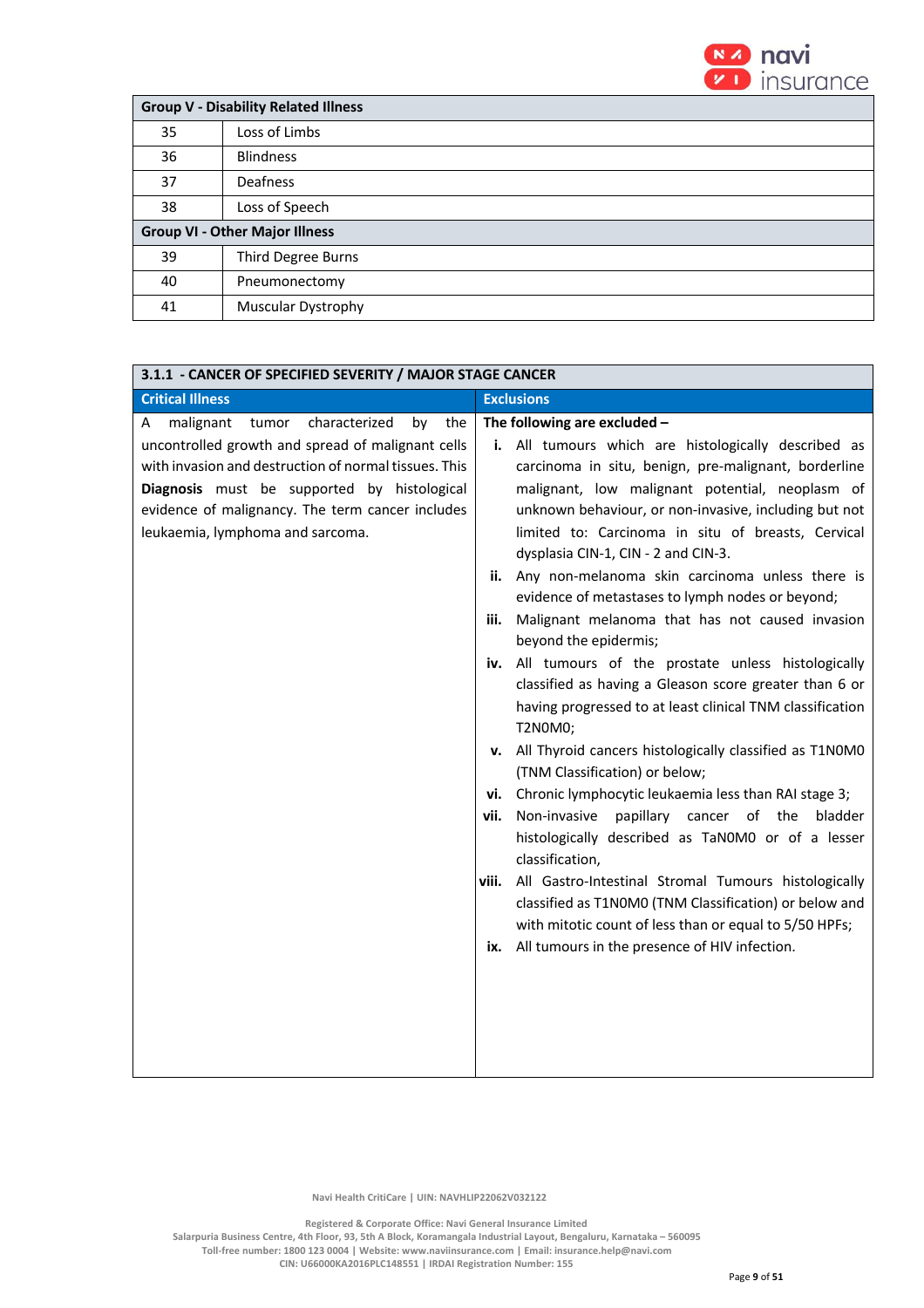

| 3.1.2 - MYOCARDIAL INFARCTION (First Heart Attack of Specific Severity)                                                                                                                                                                                                                                                                                                                                                                                                                                                                                                                                          |                                                                                                                                                                                                                                                                         |  |  |
|------------------------------------------------------------------------------------------------------------------------------------------------------------------------------------------------------------------------------------------------------------------------------------------------------------------------------------------------------------------------------------------------------------------------------------------------------------------------------------------------------------------------------------------------------------------------------------------------------------------|-------------------------------------------------------------------------------------------------------------------------------------------------------------------------------------------------------------------------------------------------------------------------|--|--|
| <b>Critical Illness</b>                                                                                                                                                                                                                                                                                                                                                                                                                                                                                                                                                                                          | <b>Exclusions</b>                                                                                                                                                                                                                                                       |  |  |
| The first occurrence of heart attack or myocardial<br>infarction, which means the death of a portion of<br>the heart muscle as a result of inadequate blood<br>supply to the relevant area. The Diagnosis for<br>Myocardial Infarction should be evidenced by all of<br>the following criteria:<br>i.<br>A history of typical clinical symptoms consistent<br>with the Diagnosis of acute myocardial<br>infarction (For e.g. typical chest pain)<br>New characteristic electrocardiogram changes<br>ii.<br>iii. Elevation of infarction specific enzymes,<br>Troponins or other specific biochemical<br>markers. | The following are excluded:<br>Other acute Coronary Syndromes<br>i.<br>Any type of angina pectoris<br>ii.<br>A rise in cardiac biomarkers or Troponin T or I in absence<br>iii.<br>of overt ischemic heart disease OR following an intra-<br>arterial cardiac procedure |  |  |
| 3.1.3 - OPEN CHEST CABG                                                                                                                                                                                                                                                                                                                                                                                                                                                                                                                                                                                          |                                                                                                                                                                                                                                                                         |  |  |
| <b>Critical Illness</b>                                                                                                                                                                                                                                                                                                                                                                                                                                                                                                                                                                                          | <b>Exclusions</b>                                                                                                                                                                                                                                                       |  |  |
| The actual undergoing of heart Surgery to correct                                                                                                                                                                                                                                                                                                                                                                                                                                                                                                                                                                | The following are excluded:                                                                                                                                                                                                                                             |  |  |
| blockage or narrowing in one or more coronary<br>artery(s), by coronary artery bypass grafting done<br>via a sternotomy (cutting through the breast bone)<br>or minimally invasive keyhole coronary artery<br>bypass procedures. The Diagnosis must be<br>supported by a coronary angiography and the<br>realization of Surgery has to be confirmed by a<br>cardiologist.                                                                                                                                                                                                                                        | i. Angioplasty and/or any other intra- arterial procedures                                                                                                                                                                                                              |  |  |
| 3.1.4 - OPEN HEART REPLACEMENT OR REPAIR OF HEART VALVES                                                                                                                                                                                                                                                                                                                                                                                                                                                                                                                                                         |                                                                                                                                                                                                                                                                         |  |  |
| <b>Critical Illness</b>                                                                                                                                                                                                                                                                                                                                                                                                                                                                                                                                                                                          | <b>Exclusions</b>                                                                                                                                                                                                                                                       |  |  |
| The actual undergoing of open-heart valve Surgery<br>is to replace or repair one or more heart valves, as a<br>consequence of defects in, abnormalities of, or<br>disease- affected cardiac valve(s). The Diagnosis of<br>the valve abnormality must be supported by an<br>echocardiography and the realization of Surgery has<br>be confirmed by a Specialist Medical<br>to<br>Practitioner.                                                                                                                                                                                                                    | Catheter based techniques including but not limited to,<br>balloon valvotomy/valvuloplasty are excluded.                                                                                                                                                                |  |  |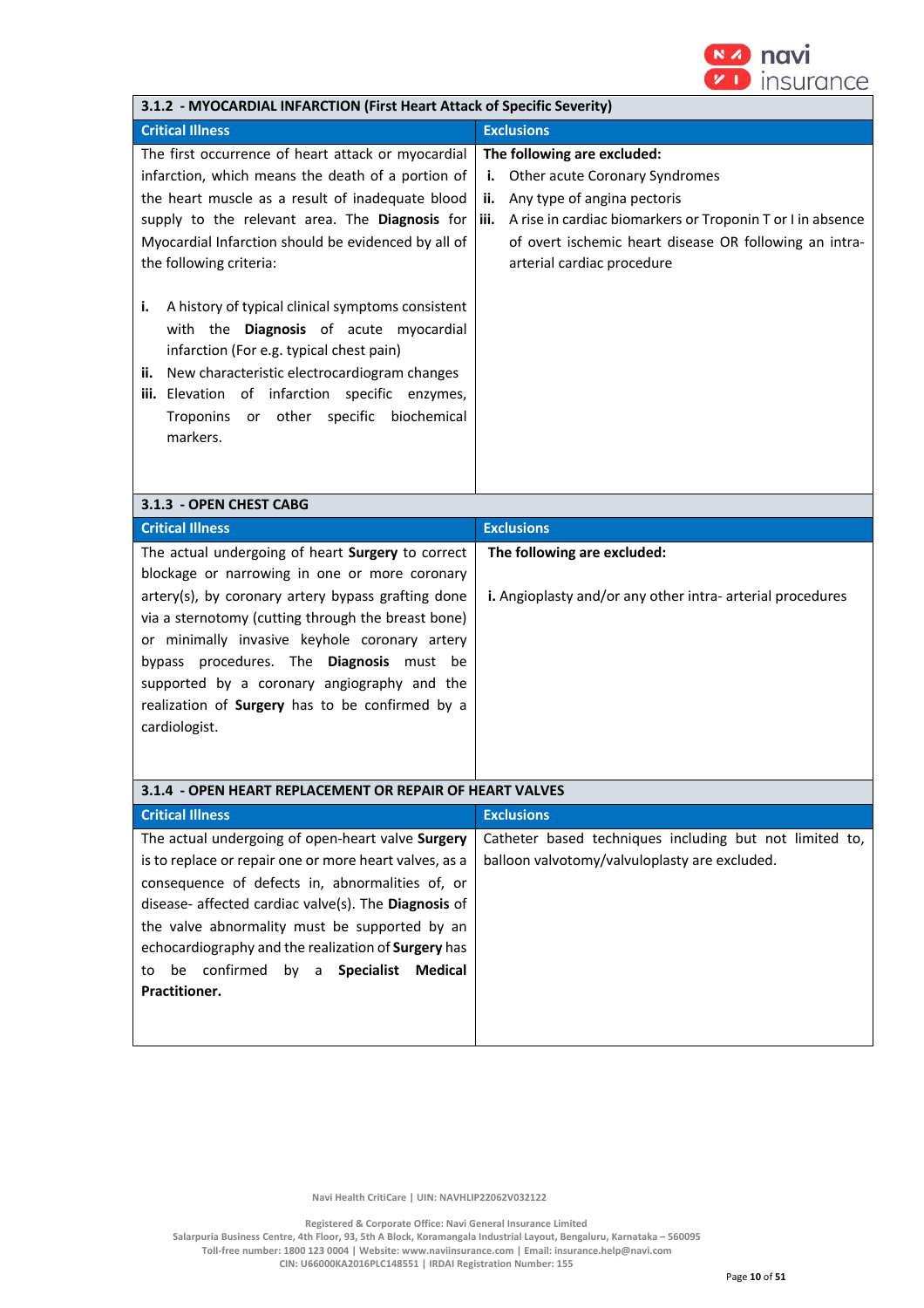

| 3.1.5 - AORTA GRAFT SURGERY                                                                                                                                                                                                                                                                                                                                                                                                                                                                                                                                                                                                                                                                                                                                                                                                                                                                                                                                                                                            |                                                                                                                                                                                                                                                                                                                                        |
|------------------------------------------------------------------------------------------------------------------------------------------------------------------------------------------------------------------------------------------------------------------------------------------------------------------------------------------------------------------------------------------------------------------------------------------------------------------------------------------------------------------------------------------------------------------------------------------------------------------------------------------------------------------------------------------------------------------------------------------------------------------------------------------------------------------------------------------------------------------------------------------------------------------------------------------------------------------------------------------------------------------------|----------------------------------------------------------------------------------------------------------------------------------------------------------------------------------------------------------------------------------------------------------------------------------------------------------------------------------------|
| <b>Critical Illness</b>                                                                                                                                                                                                                                                                                                                                                                                                                                                                                                                                                                                                                                                                                                                                                                                                                                                                                                                                                                                                | <b>Exclusions</b>                                                                                                                                                                                                                                                                                                                      |
| The actual undergoing of Surgery for a disease or<br>Injury of the aorta needing excision and surgical<br>replacement of the diseased part of the aorta with<br>a graft. For the purpose of this definition aorta shall<br>mean the thoracic and abdominal aorta but not its<br>branches. Realization of the aortic Surgery has to be<br>confirmed by a Specialist Medical Practitioner<br>(Cardiologist/Cardiac Surgeon).<br>3.1.6 - CARDIOMYOPATHY<br><b>Critical Illness</b><br>There must be clinical impairment of heart function<br>resulting in the permanent loss of ability to perform<br>physical activities to at least Class three (3) of the<br>New York Heart Association classification of<br>functional capacity (Marked limitation of physical<br>activity. Comfortable at rest, but less than ordinary<br>activity causes symptoms), for at least six (6)<br>months. The Diagnosis of Cardiomyopathy has to be<br>supported by echocardiographic findings of<br>compromised ventricular performance. | The following are excluded:<br>i. Any other minimally invasive Surgical Procedure like<br>insertion of stents or endovascular repair.<br><b>Exclusions</b><br>The following are excluded:<br>Cardiomyopathy secondary to alcohol or drug abuse.<br>i.<br>All other forms of heart disease, heart enlargement and<br>ii.<br>myocarditis |
| 3.1.7 - PRIMARY (IDIOPATHIC) PULMONARY HYPERTENSION                                                                                                                                                                                                                                                                                                                                                                                                                                                                                                                                                                                                                                                                                                                                                                                                                                                                                                                                                                    |                                                                                                                                                                                                                                                                                                                                        |
| <b>Critical Illness</b>                                                                                                                                                                                                                                                                                                                                                                                                                                                                                                                                                                                                                                                                                                                                                                                                                                                                                                                                                                                                | <b>Exclusions</b>                                                                                                                                                                                                                                                                                                                      |
| <b>Diagnosis</b><br>unequivocal<br>of<br>Primary<br>An<br>ı.<br>(Idiopathic) Pulmonary Hypertension by a<br>Cardiologist or Specialist in respiratory<br>medicine with evidence of right ventricular<br>enlargement and the pulmonary<br>artery<br>pressure above 30 mm of Hg on Cardiac<br>Cauterization. There must be permanent<br>irreversible physical impairment to the degree                                                                                                                                                                                                                                                                                                                                                                                                                                                                                                                                                                                                                                   | Pulmonary hypertension associated with lung disease,<br>hypoventilation,<br>pulmonary thromboembolic<br>chronic<br>disease, drugs and toxins, diseases of the left side of the<br>heart, congenital heart disease and any secondary cause are<br>specifically excluded.                                                                |

 **Registered & Corporate Office: Navi General Insurance Limited Salarpuria Business Centre, 4th Floor, 93, 5th A Block, Koramangala Industrial Layout, Bengaluru, Karnataka – 560095** 

**Toll-free number: 1800 123 0004 | Website: www.naviinsurance.com | Email: insurance.help@navi.com** 

**CIN: U66000KA2016PLC148551 | IRDAI Registration Number: 155**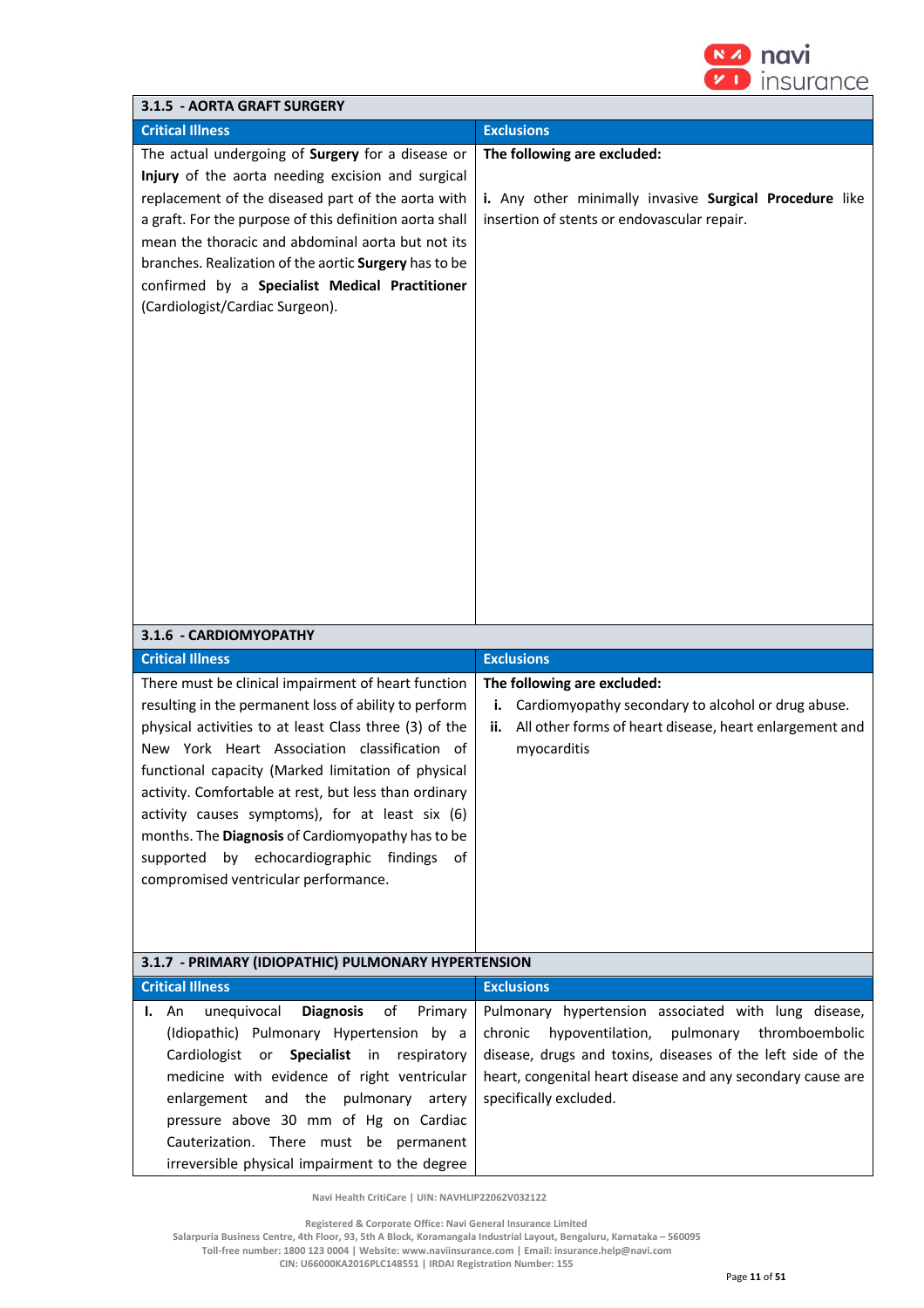

| of at least Class IV of the New York Heart<br>Classification<br>cardiac<br>Association<br>of<br>impairment.<br>The NYHA Classification of Cardiac Impairment<br>Н.<br>are as follows:<br>Class III: Marked limitation of physical<br>i.<br>activity. Comfortable at rest, but less than<br>ordinary activity causes symptoms.<br>Class IV: Unable to engage in any physical<br>ii.    |                                                              |
|---------------------------------------------------------------------------------------------------------------------------------------------------------------------------------------------------------------------------------------------------------------------------------------------------------------------------------------------------------------------------------------|--------------------------------------------------------------|
|                                                                                                                                                                                                                                                                                                                                                                                       |                                                              |
| activity without discomfort. Symptoms                                                                                                                                                                                                                                                                                                                                                 |                                                              |
| may be present even at rest.                                                                                                                                                                                                                                                                                                                                                          |                                                              |
| 3.1.8 - CORONARY ARTERY DISEASE                                                                                                                                                                                                                                                                                                                                                       |                                                              |
| <b>Critical Illness</b>                                                                                                                                                                                                                                                                                                                                                               | <b>Exclusions</b>                                            |
| The narrowing of the lumen of at least one coronary<br>artery by a minimum of 75% and of two others by a<br>minimum of 60%, as proven by coronary<br>arteriography, regardless of whether or not any<br>form of coronary artery Surgery has been<br>performed. Coronary arteries herein refer to left<br>main stem, left anterior descending circumflex and<br>right coronary artery. | Not Applicable                                               |
| 3.1.9 - PULMONARY ARTERY GRAFT SURGERY                                                                                                                                                                                                                                                                                                                                                |                                                              |
| <b>Critical Illness</b>                                                                                                                                                                                                                                                                                                                                                               | <b>Exclusions</b>                                            |
| The undergoing of Surgery requiring median                                                                                                                                                                                                                                                                                                                                            | The following is excluded:                                   |
| sternotomy on the advice of a Cardiologist for                                                                                                                                                                                                                                                                                                                                        | i. Any other Surgical Procedure for example the insertion of |
| disease of the pulmonary artery to excise and                                                                                                                                                                                                                                                                                                                                         | stents or endovascular repairs.                              |
| replace the diseased pulmonary artery with a<br>graft.                                                                                                                                                                                                                                                                                                                                |                                                              |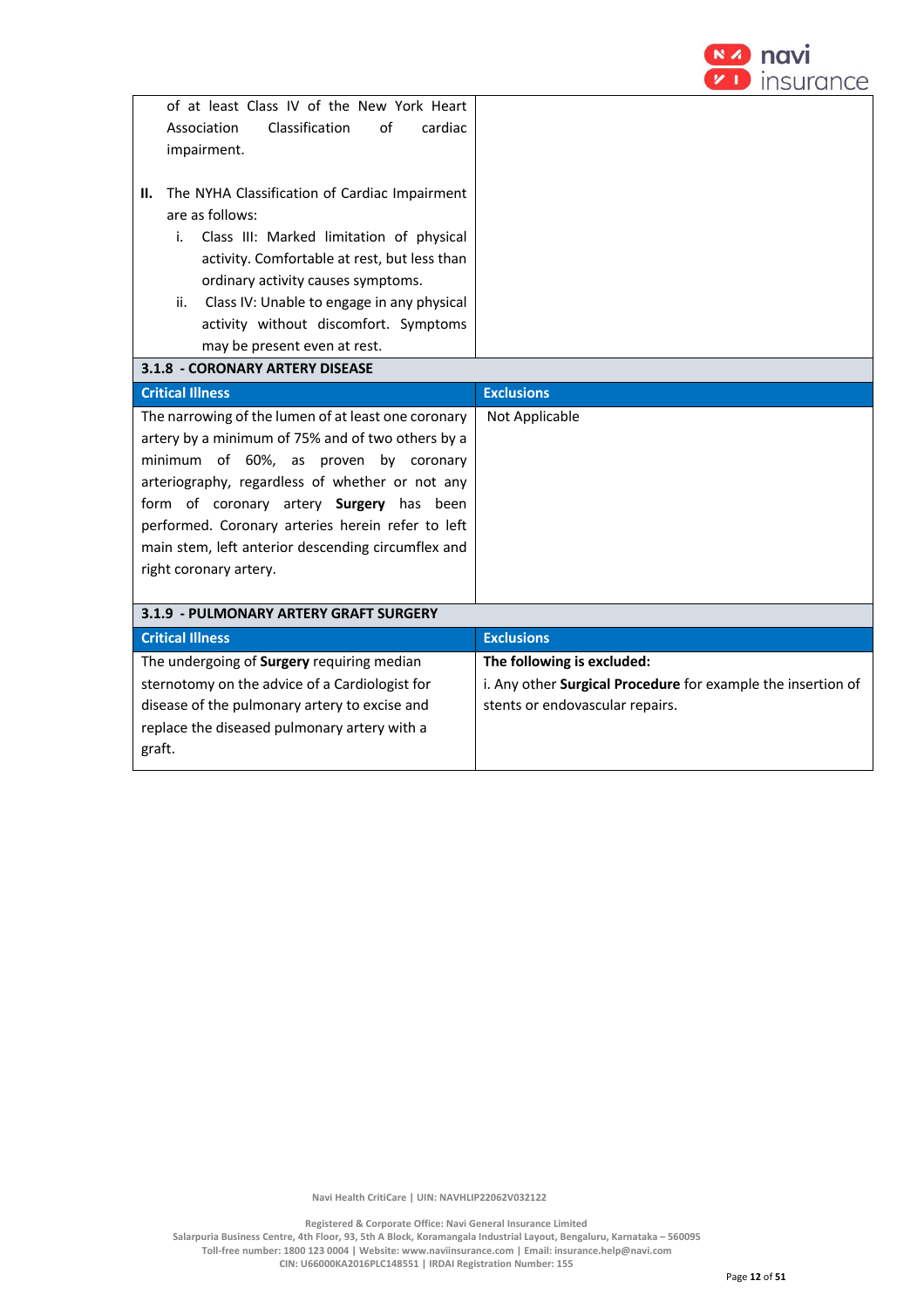

| 3.1.10 - STROKE RESULTING IN PERMANENT SYMPTOMS                                                                                                                                                                                                                                                                                                                                                                                                                                                                                              |                                                                                                                                                                                                             |  |
|----------------------------------------------------------------------------------------------------------------------------------------------------------------------------------------------------------------------------------------------------------------------------------------------------------------------------------------------------------------------------------------------------------------------------------------------------------------------------------------------------------------------------------------------|-------------------------------------------------------------------------------------------------------------------------------------------------------------------------------------------------------------|--|
| <b>Critical Illness</b>                                                                                                                                                                                                                                                                                                                                                                                                                                                                                                                      | <b>Exclusions</b>                                                                                                                                                                                           |  |
| Any cerebrovascular incident producing permanent<br>neurological sequelae. This includes infarction of<br>brain tissue, thrombosis in an intracranial vessel,<br>haemorrhage and embolization from an extracranial<br>source. Diagnosis has to be confirmed by a<br>Specialist Medical Practitioner and evidenced by<br>typical clinical symptoms as well as typical findings<br>in CT Scan or MRI of the brain. Evidence of<br>permanent neurological deficit lasting for at least<br>three (3) months has to be produced.                  | The following are excluded:<br>Transient ischemic attacks (TIA)<br>i.<br>Traumatic Injury of the brain<br>ii.<br>Vascular disease affecting only the eye or optic nerve or<br>iii.<br>vestibular functions. |  |
| 3.1.11 - MOTOR NEURON DISEASE WITH PERMANENT SYMPTOMS                                                                                                                                                                                                                                                                                                                                                                                                                                                                                        |                                                                                                                                                                                                             |  |
| <b>Critical Illness</b>                                                                                                                                                                                                                                                                                                                                                                                                                                                                                                                      | <b>Exclusions</b>                                                                                                                                                                                           |  |
| Motor neuron disease diagnosed by a Specialist<br>Medical Practitioner as spinal muscular atrophy,<br>progressive bulbar palsy, amyotrophic lateral<br>sclerosis or primary lateral sclerosis. There must be<br>progressive degeneration of corticospinal tracts and<br>anterior horn cells or bulbar efferent neurons. There<br>must be current significant and permanent<br>functional neurological impairment with objective<br>evidence of motor dysfunction that has persisted for<br>a continuous period of at least (three) 3 months. | Not Applicable                                                                                                                                                                                              |  |
| 3.1.12 - PERMANENT PARALYSIS OF LIMBS                                                                                                                                                                                                                                                                                                                                                                                                                                                                                                        |                                                                                                                                                                                                             |  |
| <b>Critical Illness</b>                                                                                                                                                                                                                                                                                                                                                                                                                                                                                                                      | <b>Exclusions</b>                                                                                                                                                                                           |  |
| Total and irreversible loss of use of two or more<br>limbs as a result of Injury or disease of the brain or<br>spinal cord. A Specialist Medical Practitioner must<br>be of the opinion that the paralysis will be<br>permanent with no hope of recovery and must be<br>present for more than three (3) months.                                                                                                                                                                                                                              | Not Applicable                                                                                                                                                                                              |  |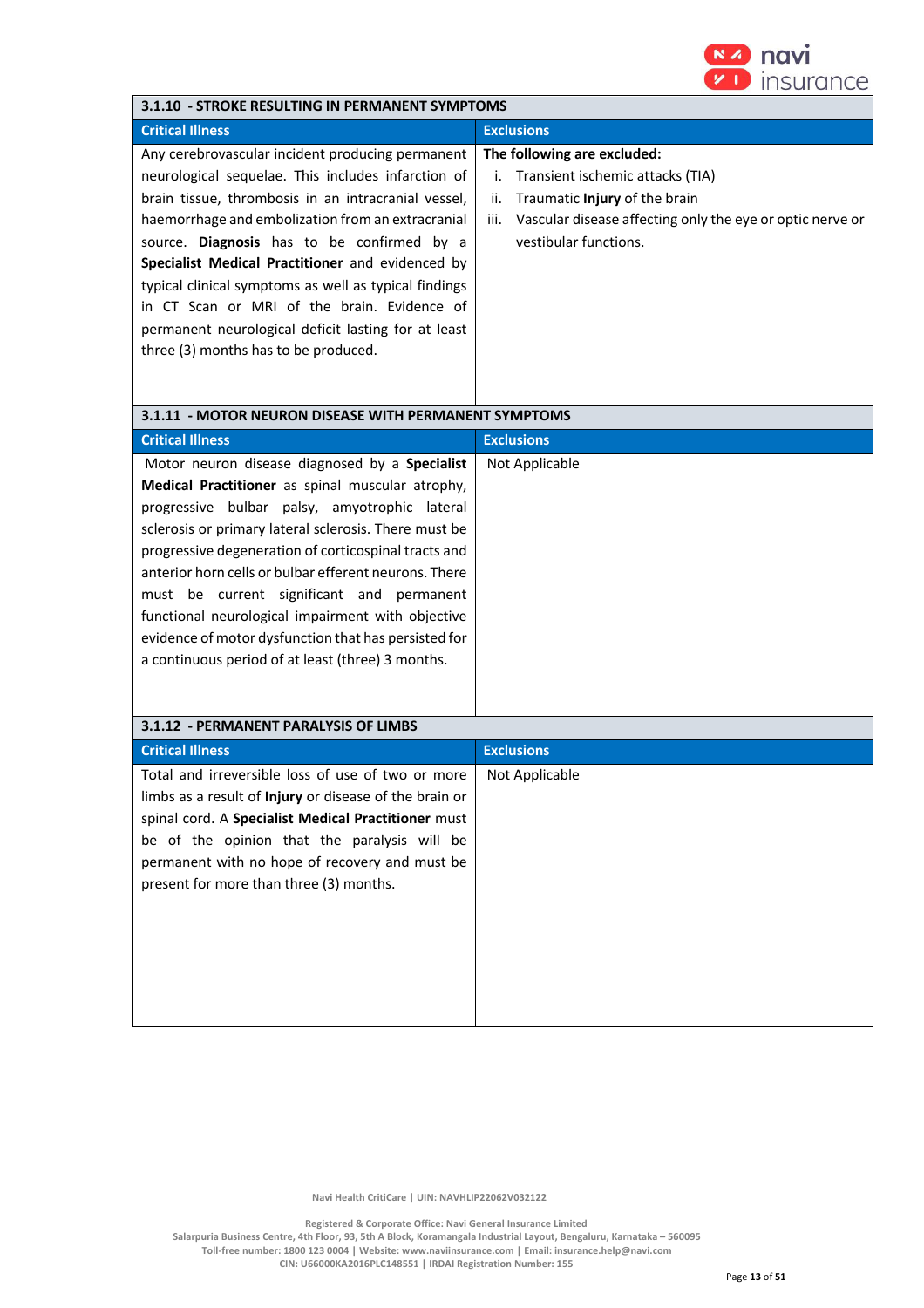

| 3.1.13 - BACTERIAL MENINGITIS                                                                                                                                                                                                                                                                                                                                                                                                                                                                                                                                                                                                             |                                                                                                                                                                                                                                           |  |
|-------------------------------------------------------------------------------------------------------------------------------------------------------------------------------------------------------------------------------------------------------------------------------------------------------------------------------------------------------------------------------------------------------------------------------------------------------------------------------------------------------------------------------------------------------------------------------------------------------------------------------------------|-------------------------------------------------------------------------------------------------------------------------------------------------------------------------------------------------------------------------------------------|--|
| <b>Critical Illness</b>                                                                                                                                                                                                                                                                                                                                                                                                                                                                                                                                                                                                                   | <b>Exclusions</b>                                                                                                                                                                                                                         |  |
| Bacterial infection resulting in severe inflammation<br>of the membranes of the brain or spinal cord<br>resulting in significant, irreversible and permanent<br>neurological deficit. The neurological deficit must<br>persist for at least six (6) weeks. This Diagnosis must<br>be confirmed by:<br>i. The presence of bacterial infection<br>in<br>cerebrospinal<br>fluid by lumbar puncture;<br>ii. A Neurologist.                                                                                                                                                                                                                    | Not Applicable                                                                                                                                                                                                                            |  |
| 3.1.14 - BENIGN BRAIN TUMOR                                                                                                                                                                                                                                                                                                                                                                                                                                                                                                                                                                                                               |                                                                                                                                                                                                                                           |  |
| <b>Critical Illness</b>                                                                                                                                                                                                                                                                                                                                                                                                                                                                                                                                                                                                                   | <b>Exclusions</b>                                                                                                                                                                                                                         |  |
| Benign brain tumor is defined as a life threatening,<br>non-cancerous tumor in the brain, cranial nerves or<br>meninges within the skull. The presence of the<br>underlying tumor must be confirmed by imaging<br>studies<br>MRI.<br>such<br>scan/<br>as<br>СT<br>This brain tumor must result in at least one of the<br>following and must be confirmed by the relevant<br>medical Specialist.<br>i. Permanent Neurological deficit with persisting<br>clinical symptoms for a continuous period of at<br>least Ninety (90) consecutive days or<br>Undergone surgical resection or radiation<br>ii.<br>therapy to treat the brain tumor. | conditions<br>excluded:<br><b>The</b><br>following<br>are<br>Cysts, Granulomas, malformations in the arteries or veins of<br>the brain, hematomas, abscesses, pituitary tumours,<br>tumours of skull bones and tumours of the spinal cord |  |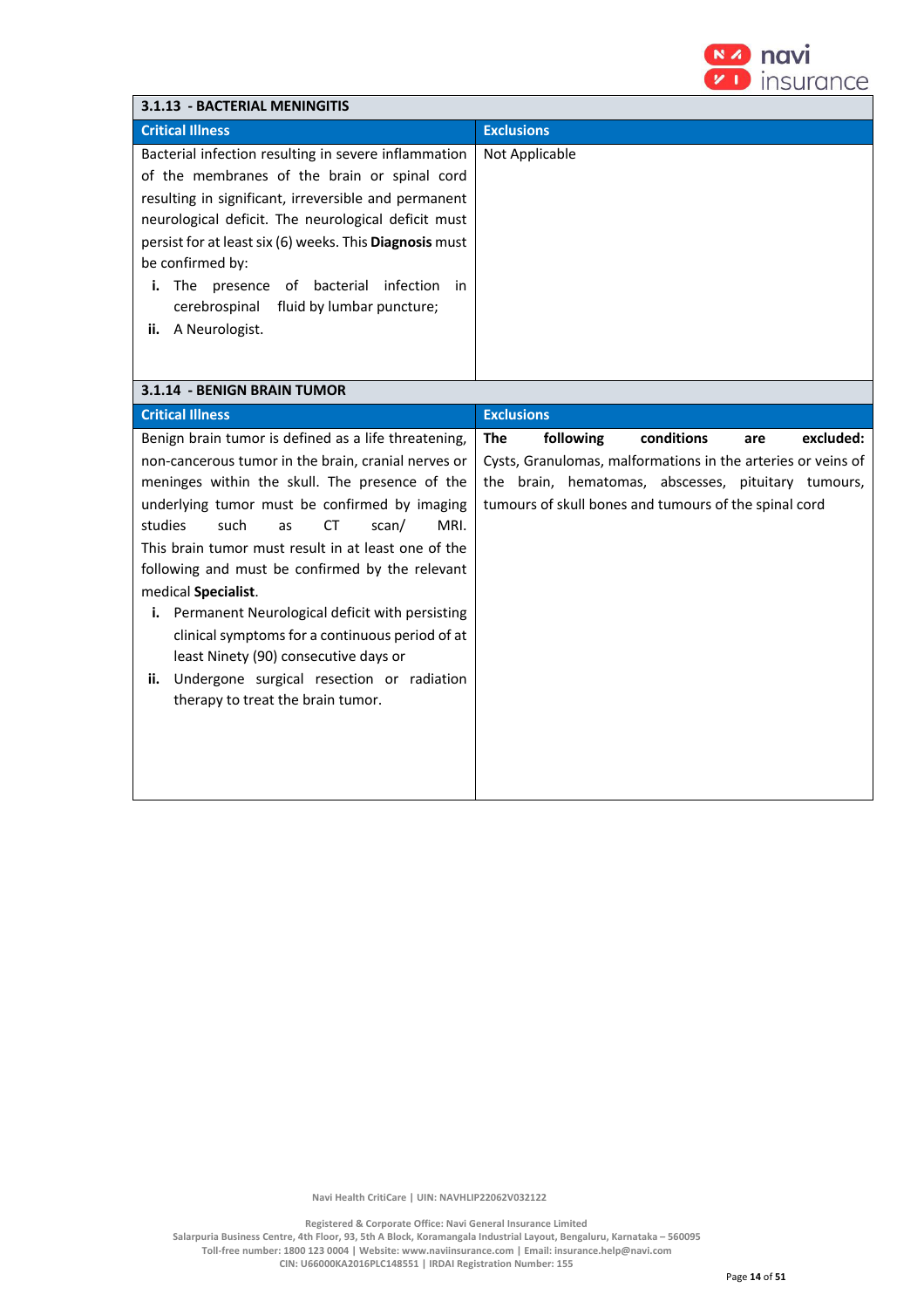

|                                                                                                                                                                                                                                                                                                                                                                                                                                                                                                                                                                                                                                                                                                                                                                                                                                                                               | $\mathbf{v}$ in $\mathbf{v}$<br><i><b>Insurance</b></i>                 |
|-------------------------------------------------------------------------------------------------------------------------------------------------------------------------------------------------------------------------------------------------------------------------------------------------------------------------------------------------------------------------------------------------------------------------------------------------------------------------------------------------------------------------------------------------------------------------------------------------------------------------------------------------------------------------------------------------------------------------------------------------------------------------------------------------------------------------------------------------------------------------------|-------------------------------------------------------------------------|
| 3.1.15 - ENCEPHALITIS                                                                                                                                                                                                                                                                                                                                                                                                                                                                                                                                                                                                                                                                                                                                                                                                                                                         |                                                                         |
| <b>Critical Illness</b>                                                                                                                                                                                                                                                                                                                                                                                                                                                                                                                                                                                                                                                                                                                                                                                                                                                       | <b>Exclusions</b>                                                       |
| I. It is a severe inflammation of brain tissue,<br>resulting in permanent neurological deficit<br>lasting for a minimum period of thirty (30)<br>days. This must be certified by a Specialist<br><b>Medical Practitioner (Neurologist).</b><br>The permanent neurological deficit must result<br>Н.<br>in an inability to perform at least three (3) of<br>the Activities of Daily Living either with or<br>without the use of mechanical equipment,<br>special devices or other aids and adaptations in<br>use for disabled persons.                                                                                                                                                                                                                                                                                                                                         | Not Applicable                                                          |
| 3.1.16 - MULTIPLE SCLEROSIS WITH PERSISTING SYMPTOMS                                                                                                                                                                                                                                                                                                                                                                                                                                                                                                                                                                                                                                                                                                                                                                                                                          |                                                                         |
| <b>Critical Illness</b>                                                                                                                                                                                                                                                                                                                                                                                                                                                                                                                                                                                                                                                                                                                                                                                                                                                       | <b>Exclusions</b>                                                       |
| The unequivocal Diagnosis of Definite Multiple<br>Sclerosis confirmed and evidenced by all of the<br>following:<br>i. investigations including typical MRI findings<br>which unequivocally confirm the Diagnosis to<br>be multiple sclerosis and<br>ii. there must be current clinical impairment of<br>motor or sensory function, which must have<br>persisted for a continuous period of at least six<br>(6) months.                                                                                                                                                                                                                                                                                                                                                                                                                                                        | Other causes of neurological damage such as SLE and HIV are<br>excluded |
| 3.1.17 - MAJOR HEAD TRAUMA                                                                                                                                                                                                                                                                                                                                                                                                                                                                                                                                                                                                                                                                                                                                                                                                                                                    |                                                                         |
| <b>Critical Illness</b>                                                                                                                                                                                                                                                                                                                                                                                                                                                                                                                                                                                                                                                                                                                                                                                                                                                       | <b>Exclusions</b>                                                       |
| Accidental head Injury resulting in permanent<br>ı.                                                                                                                                                                                                                                                                                                                                                                                                                                                                                                                                                                                                                                                                                                                                                                                                                           | following<br>excluded:<br><b>The</b>                                    |
| Neurological deficit to be assessed no sooner<br>than three (3) months from the date of the<br>Accident. This Diagnosis must be supported by<br>unequivocal findings on Magnetic Resonance<br>Imaging, Computerized Tomography, or other<br>reliable imaging techniques. The Accident<br>must be caused solely and directly by<br>Accidental, violent, external and visible means<br>and independently of all other causes.<br>The Accidental Head Injury must result in an<br>Н.<br>inability to perform at least three (3) of the<br>following Activities of Daily Living either with<br>or without the use of mechanical equipment,<br>special devices or other aids and adaptations in<br>use for disabled persons. For the purpose of<br>this benefit, the word "permanent" shall mean<br>beyond the scope of recovery with current<br>medical knowledge and technology. | are<br>i. Spinal cord Injury;                                           |

 **Registered & Corporate Office: Navi General Insurance Limited**

**Salarpuria Business Centre, 4th Floor, 93, 5th A Block, Koramangala Industrial Layout, Bengaluru, Karnataka – 560095** 

**Toll-free number: 1800 123 0004 | Website: www.naviinsurance.com | Email: insurance.help@navi.com** 

**CIN: U66000KA2016PLC148551 | IRDAI Registration Number: 155**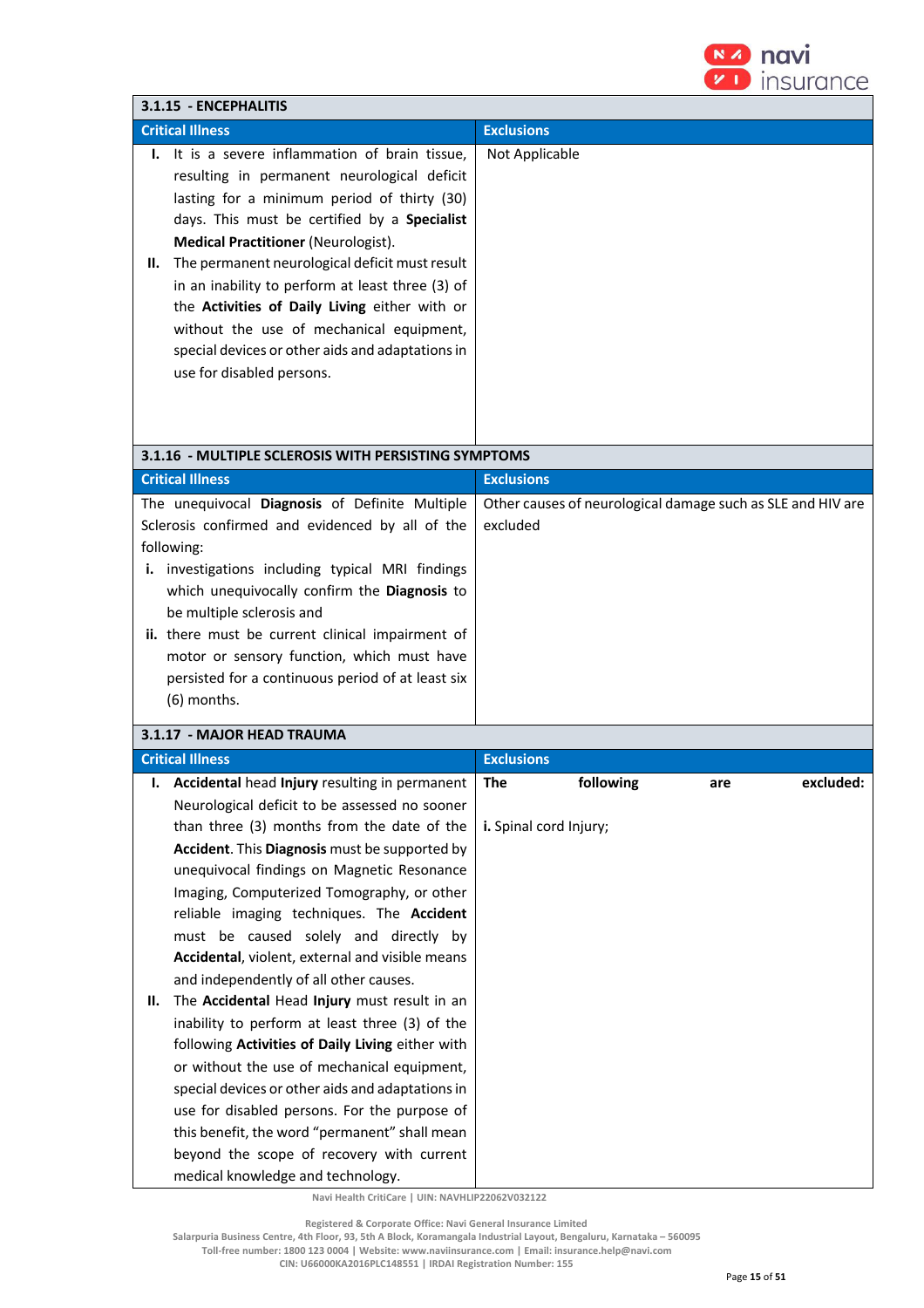

| III.                    | The Activities of Daily Living are:                  |                   |
|-------------------------|------------------------------------------------------|-------------------|
|                         | i. Washing: the ability to wash in the bath or       |                   |
|                         | shower (including getting into and out of            |                   |
|                         | the bath or shower) or wash satisfactorily           |                   |
|                         | by other means;                                      |                   |
| ii.                     | Dressing: the ability to put on, take off,           |                   |
|                         | secure and unfasten all garments and, as             |                   |
|                         | appropriate, any braces, artificial limbs or         |                   |
|                         | other surgical appliances;                           |                   |
| iii.                    | Transferring: the ability to move from a             |                   |
|                         | bed to an upright chair or wheelchair and            |                   |
|                         | vice versa;                                          |                   |
|                         | iv. Mobility: the ability to move indoors from       |                   |
|                         | room to room on level surfaces                       |                   |
| v.                      | Toileting: the ability to use the lavatory or        |                   |
|                         | otherwise manage bowel and bladder                   |                   |
|                         | functions so as to maintain a satisfactory           |                   |
|                         | level of personal hygiene;                           |                   |
|                         | vi. Feeding: the ability to feed oneself once        |                   |
|                         | food has been prepared and made                      |                   |
|                         | available.                                           |                   |
|                         | 3.1.18 - PROGRESSIVE SUPRANUCLEAR PALSY              |                   |
| <b>Critical Illness</b> |                                                      | <b>Exclusions</b> |
|                         | A Diagnosis of progressive supranuclear palsy by a   | Not Applicable    |
|                         | Specialist Medical Practitioner (Neurologist). There |                   |
|                         | must be permanent clinical impairment of eye         |                   |
|                         | movements and motor function for a minimum           |                   |
|                         | period of thirty (30) days.                          |                   |
|                         |                                                      |                   |
|                         | 3.1 19 - APALLIC SYNDROME                            |                   |
| <b>Critical Illness</b> |                                                      | <b>Exclusions</b> |
|                         | Universal necrosis of the brain cortex with the      | Not Applicable    |
|                         | brainstem remaining intact. The Diagnosis must be    |                   |
|                         | confirmed by a Neurologist and condition must be     |                   |
|                         | documented for at least thirty (30 days) with no     |                   |
|                         | hope of recovery.                                    |                   |
|                         |                                                      |                   |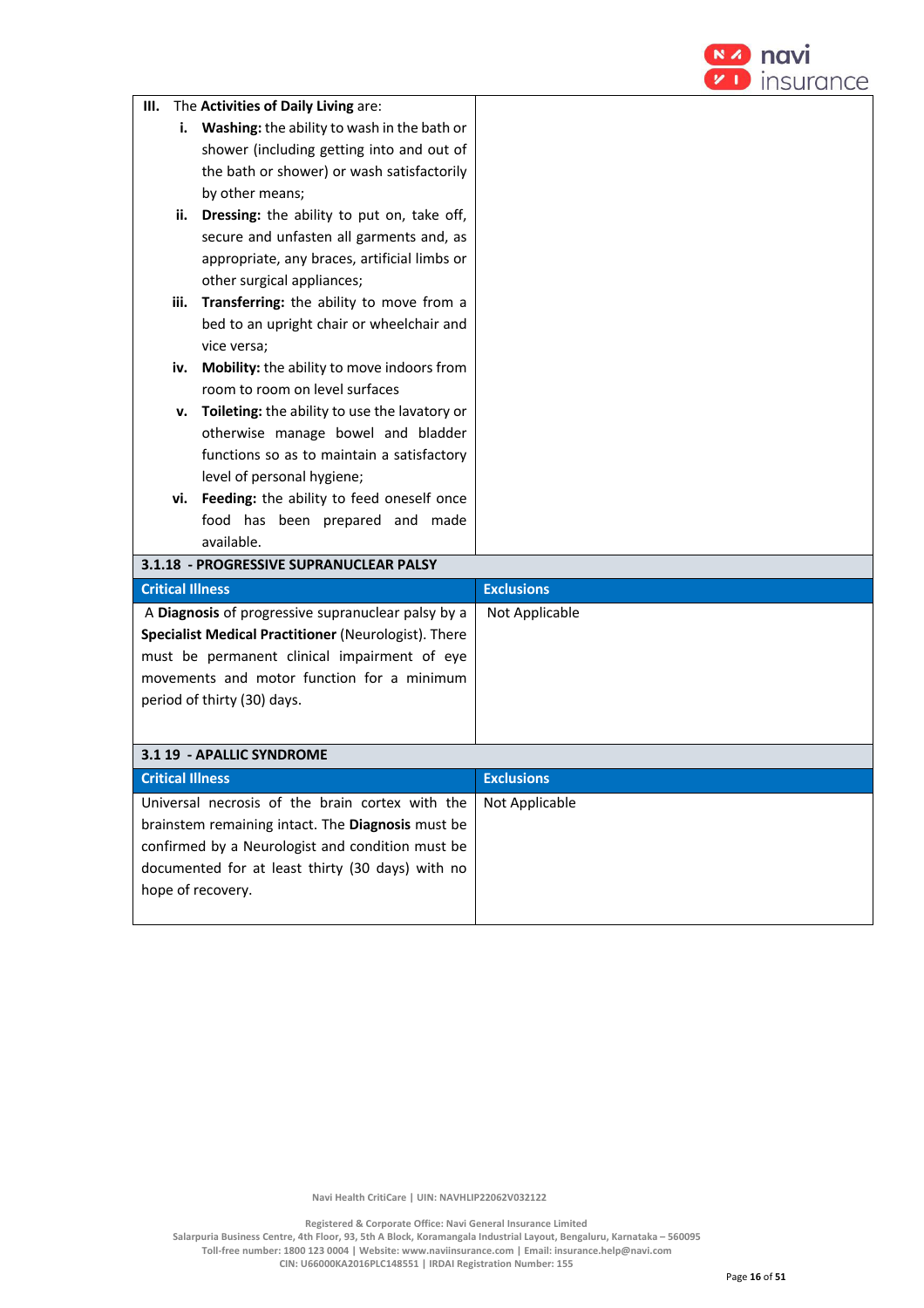

| 3.1.20 - SPINAL STROKE                                                                                                                                                                                                                                                                                                                                                                                                                                                                           |                                                               |  |
|--------------------------------------------------------------------------------------------------------------------------------------------------------------------------------------------------------------------------------------------------------------------------------------------------------------------------------------------------------------------------------------------------------------------------------------------------------------------------------------------------|---------------------------------------------------------------|--|
| <b>Critical Illness</b>                                                                                                                                                                                                                                                                                                                                                                                                                                                                          | <b>Exclusions</b>                                             |  |
| Death of spinal cord tissue due to inadequate<br>ı.<br>blood supply or haemorrhage within the spinal<br>column resulting in permanent neurological<br>deficit with persisting clinical symptoms<br>Evidence of permanent neurological deficit<br>н.<br>lasting for at least three (3) months has to be<br>produced.                                                                                                                                                                              | Not Applicable                                                |  |
| 3.1.21 - KIDNEY FAILURE REQUIRING REGULAR DIALYSIS                                                                                                                                                                                                                                                                                                                                                                                                                                               |                                                               |  |
| <b>Critical Illness</b>                                                                                                                                                                                                                                                                                                                                                                                                                                                                          | <b>Exclusions</b>                                             |  |
| End stage renal disease presenting as chronic<br>irreversible failure of both kidneys to function, as a<br>result of which either regular renal dialysis<br>(haemodialysis or peritoneal dialysis) is instituted or<br>renal transplantation is carried out.                                                                                                                                                                                                                                     | Not Applicable                                                |  |
| Diagnosis has to be confirmed by a Specialist<br><b>Medical Practitioner.</b>                                                                                                                                                                                                                                                                                                                                                                                                                    |                                                               |  |
| 3.1.22 - END STAGE LUNG FAILURE                                                                                                                                                                                                                                                                                                                                                                                                                                                                  |                                                               |  |
| <b>Critical Illness</b>                                                                                                                                                                                                                                                                                                                                                                                                                                                                          | <b>Exclusions</b>                                             |  |
| End stage lung disease, causing chronic respiratory<br>failure, as confirmed and evidenced by all of the<br>following:<br>FEV1 test results consistently less than 1 litre<br>i.<br>measured on three (3) occasions three (3)<br>months apart; and<br>Requiring<br>continuous<br>ii.<br>permanent<br>supplementary oxygen therapy for hypoxemia;<br>and<br>iii. Arterial blood gas analysis with partial oxygen<br>pressure of 55mmHg or less (PaO2 <<br>55mmHg); and<br>Dyspnea at rest.<br>iv. | Not Applicable                                                |  |
| 3.1.23 - END STAGE LIVER FAILURE                                                                                                                                                                                                                                                                                                                                                                                                                                                                 |                                                               |  |
| <b>Critical Illness</b>                                                                                                                                                                                                                                                                                                                                                                                                                                                                          | <b>Exclusions</b>                                             |  |
| Permanent and irreversible failure of liver function<br>that has resulted in all three of the following:<br>i. Permanent jaundice; and<br>ii. Ascites; and<br>iii. Hepatic encephalopathy.<br>3.1.24 - MAJOR ORGAN / BONE MARROW TRANSPLANT                                                                                                                                                                                                                                                      | Liver failure secondary to drug or alcohol abuse is excluded. |  |
|                                                                                                                                                                                                                                                                                                                                                                                                                                                                                                  |                                                               |  |

 **Registered & Corporate Office: Navi General Insurance Limited**

**Salarpuria Business Centre, 4th Floor, 93, 5th A Block, Koramangala Industrial Layout, Bengaluru, Karnataka – 560095** 

**Toll-free number: 1800 123 0004 | Website: www.naviinsurance.com | Email: insurance.help@navi.com CIN: U66000KA2016PLC148551 | IRDAI Registration Number: 155**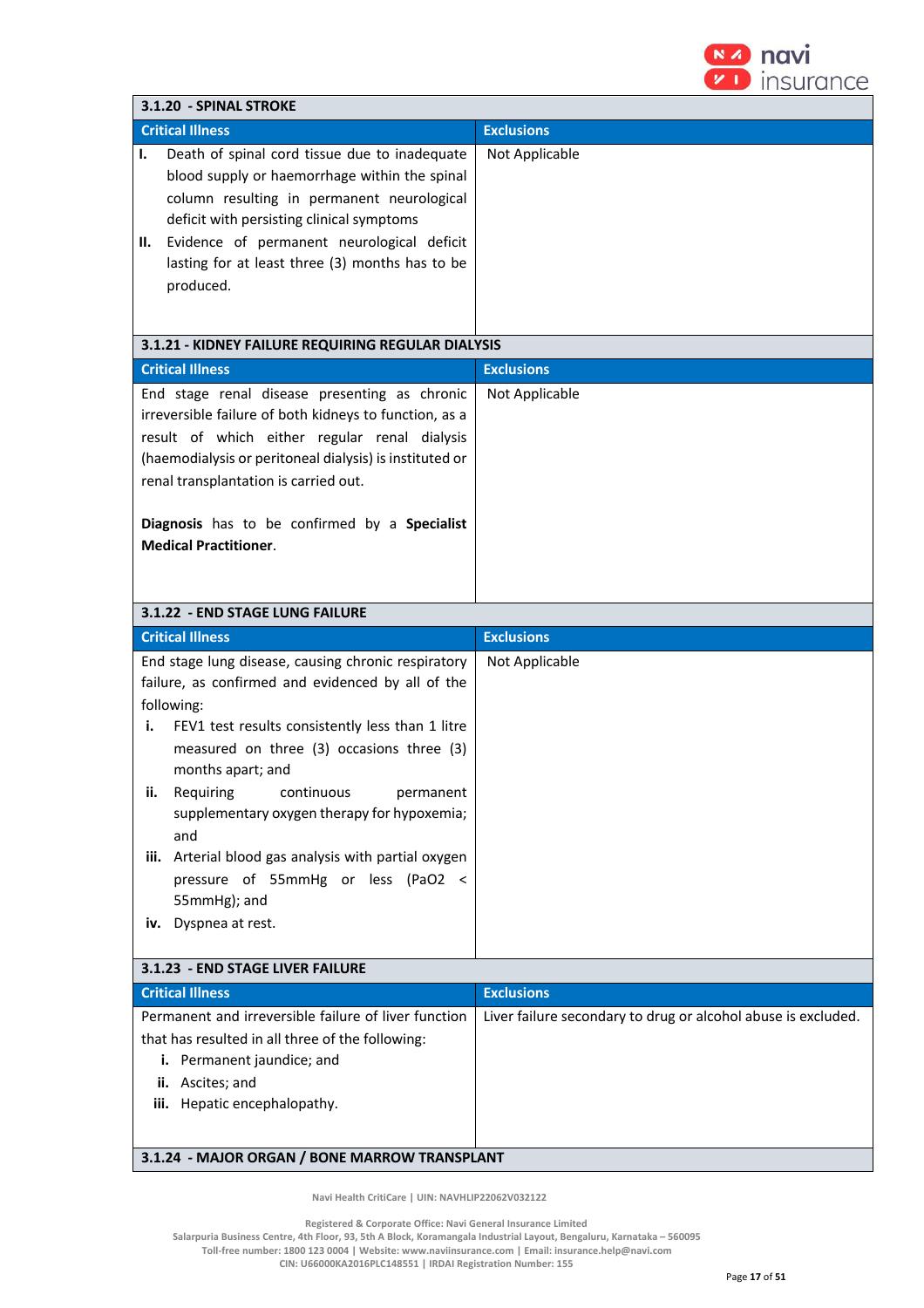

| <b>Critical Illness</b>                                   | <b>Exclusions</b>                                       |
|-----------------------------------------------------------|---------------------------------------------------------|
| The actual undergoing of a transplant of:                 | The following are excluded:                             |
| <b>i.</b> One of the following human organs: heart, lung, | Other stem-cell transplants<br>i.                       |
| liver, kidney, pancreas, that resulted from               | Where only islets of langerhans are transplanted<br>ii. |
| irreversible end-stage failure of the relevant            |                                                         |
| organ, or                                                 |                                                         |
| <b>ii.</b> Human bone marrow using haematopoietic         |                                                         |
| stem cells. The undergoing of a transplant has            |                                                         |
| to be confirmed by a Specialist Medical                   |                                                         |
| Practitioner.                                             |                                                         |
|                                                           |                                                         |
| 3.1.25 - COMA OF SEPCIFIED SEVERITY                       |                                                         |
| <b>Critical Illness</b>                                   | <b>Exclusions</b>                                       |
| A state of unconsciousness with no reaction or            | Coma resulting directly from alcohol or drug abuse is   |
| response to external stimuli or internal needs. This      | excluded.                                               |

| i esponse to externai stimuii or internai neeus. This    | CACIUUCU.                                           |
|----------------------------------------------------------|-----------------------------------------------------|
| <b>Diagnosis</b> must be supported by evidence of all of |                                                     |
| the following:                                           |                                                     |
| i. no response to external stimuli continuously for      |                                                     |
| at least ninety-six (96) hours;                          |                                                     |
| ii. life support measures are necessary to sustain       |                                                     |
| life; and                                                |                                                     |
| iii. permanent neurological deficit which must be        |                                                     |
| assessed at least thirty (30) days after the onset       |                                                     |
| of the coma.                                             |                                                     |
| The condition has to be confirmed by a <b>Specialist</b> |                                                     |
| <b>Medical Practitioner.</b>                             |                                                     |
|                                                          |                                                     |
| 3.1.26 - PNEUMONECTOMY                                   |                                                     |
| <b>Critical Illness</b>                                  | <b>Exclusions</b>                                   |
| The undergoing of Surgery on the advice of an            | following<br>excluded:<br>The<br>conditions<br>are  |
| appropriate Specialist Medical Practitioner to           | i. Removal of a lobe of the<br>lungs<br>(Lobectomy) |
| remove an entire lung for disease or traumatic           | ii. Lung resection or incision                      |
| Injury.                                                  |                                                     |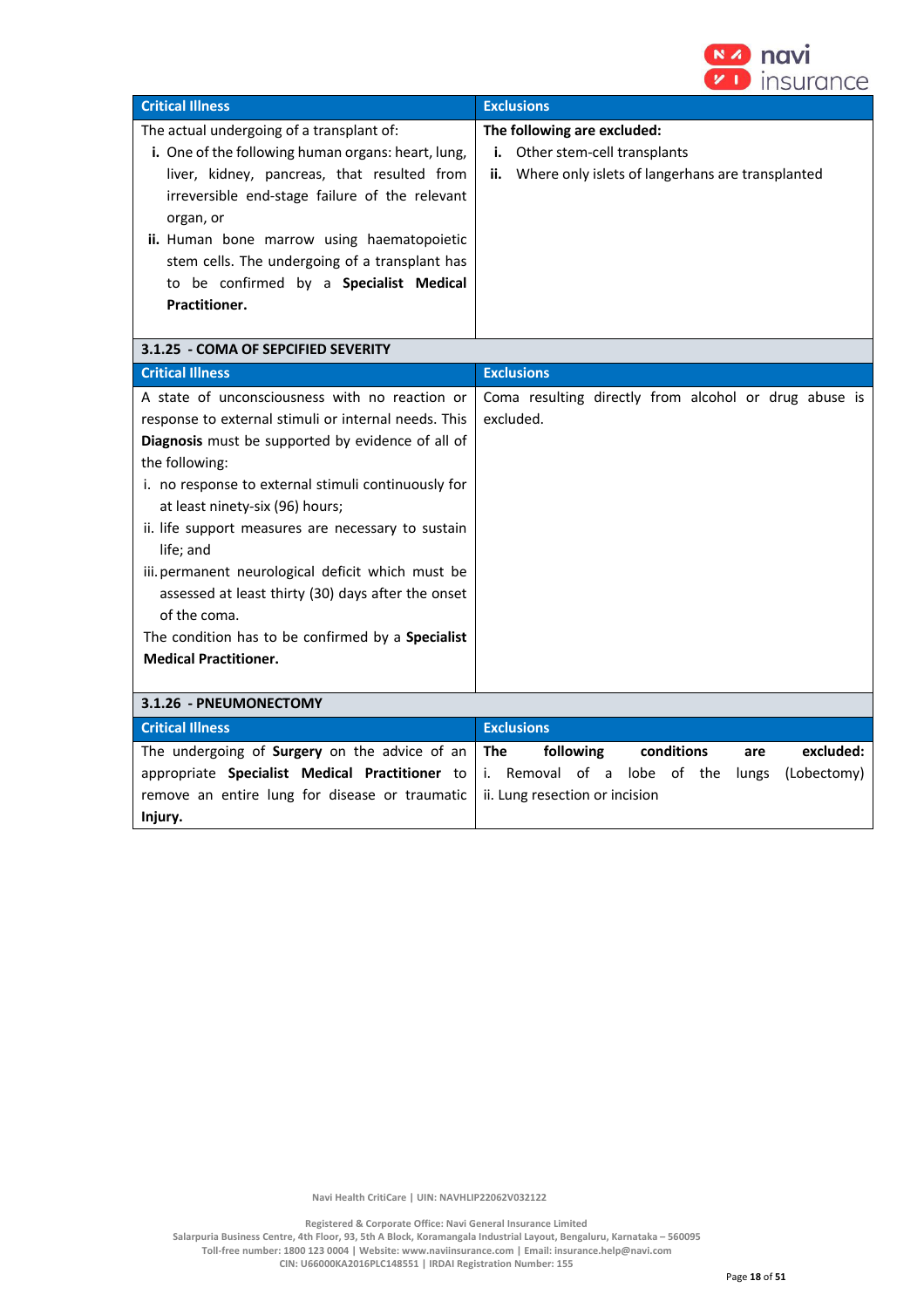

| 3.1.27 - APLASTIC ANAEMIA                                                                                                                                                                                                                                                 |                                                       |  |
|---------------------------------------------------------------------------------------------------------------------------------------------------------------------------------------------------------------------------------------------------------------------------|-------------------------------------------------------|--|
| <b>Critical Illness</b>                                                                                                                                                                                                                                                   | <b>Exclusions</b>                                     |  |
| A Chronic persistent bone marrow failure which<br>results in total aplasia of the bone marrow and<br>requires treatment with at least two of the<br>following:                                                                                                            | Temporary or reversible Aplastic Anaemia is excluded. |  |
| i.<br>Regular blood product transfusion<br>ii.<br>Marrow stimulating agents<br>iii.<br>Immunosuppressive agents<br>Bone marrow transplantation<br>iv.                                                                                                                     |                                                       |  |
| The Diagnosis and suggested line of treatment must<br>be confirmed by a Specialist Medical Practitioner<br>(Haematologist)<br>using<br>relevant<br>laboratory<br>investigations including Bone Marrow Biopsy. Two<br>out of the following three values should be present: |                                                       |  |
| i.<br>Absolute Neutrophil count of 500 per cubic<br>millimetre or less;<br>Absolute Reticulocyte count of 20,000 per<br>ii.<br>cubic millimetre or less;<br>Platelet count of 20,000 per cubic<br>iii.<br>millimetre or less.                                             |                                                       |  |
| 3.1.28 - BLINDNESS                                                                                                                                                                                                                                                        |                                                       |  |
| <b>Critical Illness</b>                                                                                                                                                                                                                                                   | <b>Exclusions</b>                                     |  |
| Total, permanent and irreversible loss of all<br>i.<br>vision in both eyes as a result of Illness or<br>Accident.<br>The Blindness is evidenced by:<br>ii.                                                                                                                | Not Applicable                                        |  |
| corrected visual acuity being 3/60 or<br>a.<br>less in both eyes or;<br>the field of vision being less than 10<br>b.<br>degrees in both eyes.                                                                                                                             |                                                       |  |
| The Diagnosis of blindness must be confirmed and<br>must not be correctable by aids or Surgical<br>Procedure.                                                                                                                                                             |                                                       |  |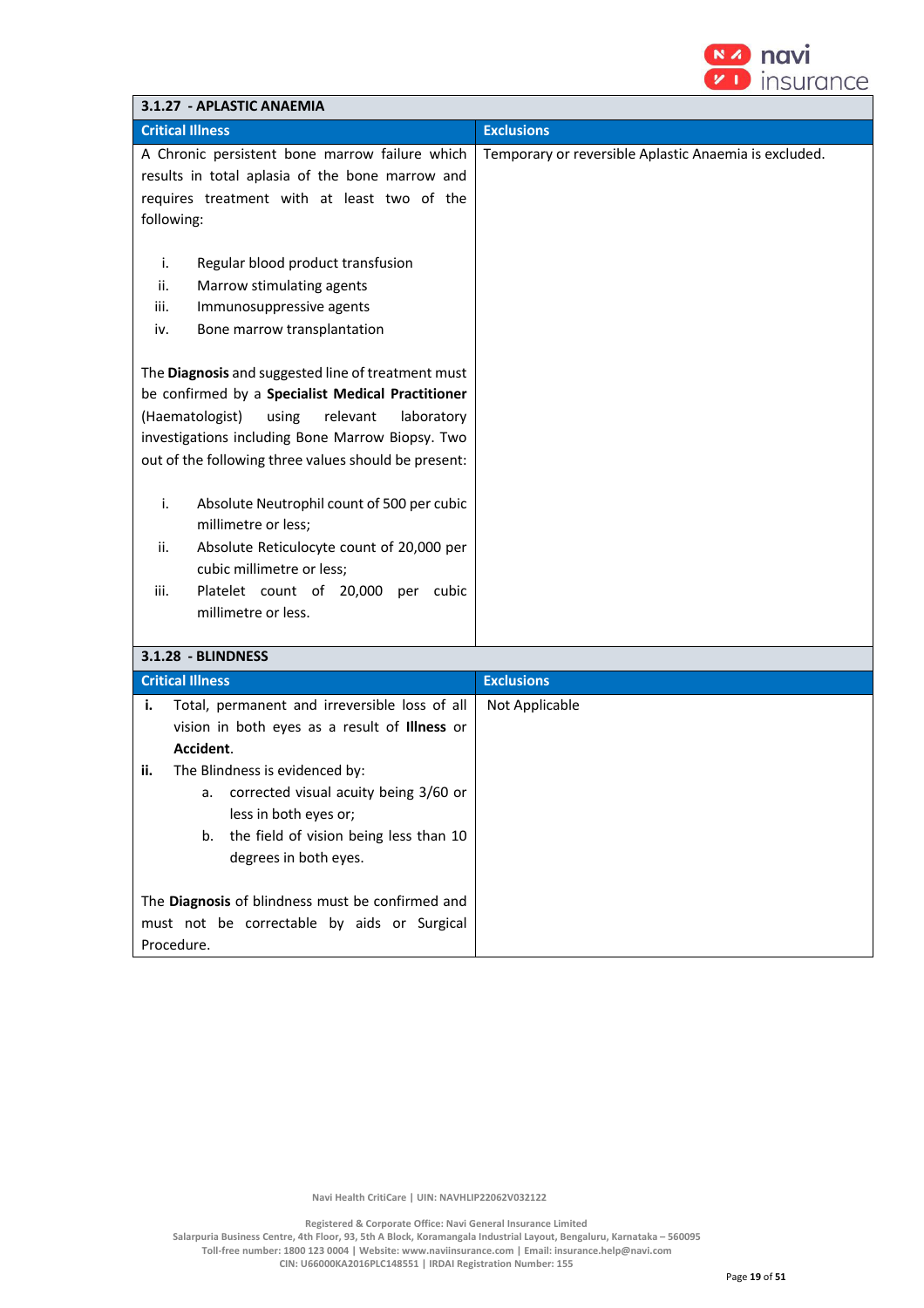

| 3.1.29 - DEAFNESS                                                                                                                                                                                                                                                                                                                                                                       |                                                                                                                  |
|-----------------------------------------------------------------------------------------------------------------------------------------------------------------------------------------------------------------------------------------------------------------------------------------------------------------------------------------------------------------------------------------|------------------------------------------------------------------------------------------------------------------|
| <b>Critical Illness</b>                                                                                                                                                                                                                                                                                                                                                                 | <b>Exclusions</b>                                                                                                |
| Total and irreversible loss of hearing in both ears as<br>a result of Illness or Accident.<br>This Diagnosis must be supported by pure tone<br>audiogram test and certified by an Ear, Nose and<br>Throat (ENT) Specialist.<br>Total means "the loss of hearing to the extent that<br>the loss is greater than ninety (90) decibels across<br>all frequencies of hearing" in both ears. | Not Applicable                                                                                                   |
| 3.1.30 - LOSS OF LIMBS                                                                                                                                                                                                                                                                                                                                                                  |                                                                                                                  |
| <b>Critical Illness</b>                                                                                                                                                                                                                                                                                                                                                                 | <b>Exclusions</b>                                                                                                |
| The physical separation of two or more limbs, at or<br>above the wrist or ankle level limbs as a result of<br>Injury or disease. This will include medically<br>necessary amputation necessitated by Injury or<br>disease. The separation has to be permanent<br>without any chance of surgical correction.                                                                             | Loss of Limbs resulting directly or indirectly from self-<br>inflicted Injury, alcohol or drug abuse is excluded |
| 3.1.31 - LOSS OF SPEECH                                                                                                                                                                                                                                                                                                                                                                 |                                                                                                                  |
| <b>Critical Illness</b>                                                                                                                                                                                                                                                                                                                                                                 | <b>Exclusions</b>                                                                                                |
| Total and irrecoverable loss of the ability to speak as<br>a result of Injury or disease to the vocal cords. The<br>inability to speak must be established for a<br>continuous period of twelve (12) months. This<br>Diagnosis must be supported by medical evidence<br>furnished by an Ear, Nose, Throat (ENT) Specialist.                                                             | All psychiatric related causes are excluded.                                                                     |
| 3.1.32 - THIRD DEGREE BURNS                                                                                                                                                                                                                                                                                                                                                             |                                                                                                                  |
| <b>Critical Illness</b>                                                                                                                                                                                                                                                                                                                                                                 | <b>Exclusions</b>                                                                                                |
| There must be third-degree burns with scarring that<br>cover at least 20% (twenty) of the body's surface<br>area. The Diagnosis must confirm the total area<br>involved using standardized, clinically accepted,<br>body surface area charts covering 20% (twenty) of<br>the body surface area.                                                                                         | Not Applicable                                                                                                   |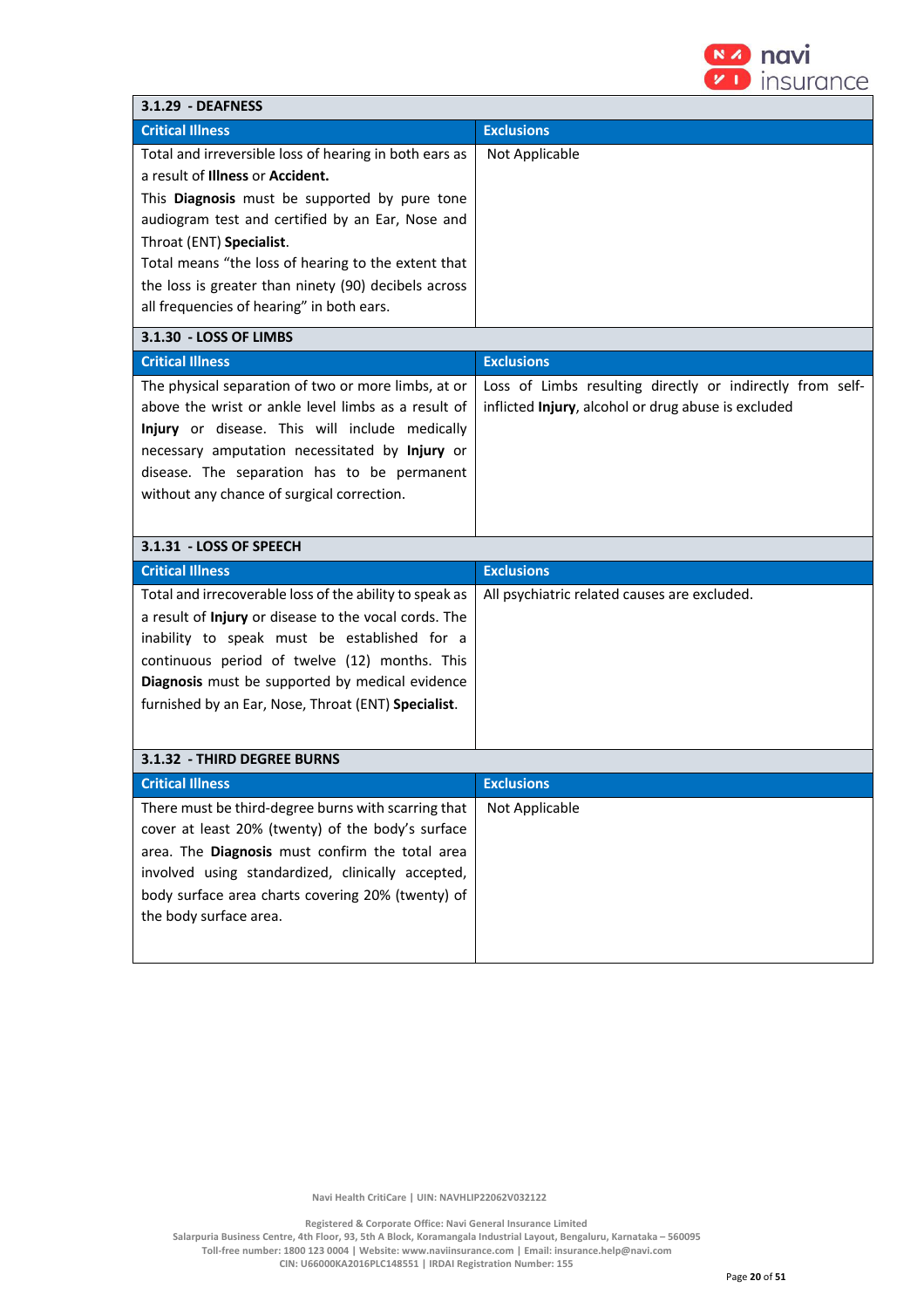

| 3.1.33 - PRIMARY PARKINSON'S DISEASE                                                                                                                                                                                                                                                                                                                                                                                                                                                                                                                                                                                                                                                                                                                                                                                                                    |                                                                                                                                                                                              |
|---------------------------------------------------------------------------------------------------------------------------------------------------------------------------------------------------------------------------------------------------------------------------------------------------------------------------------------------------------------------------------------------------------------------------------------------------------------------------------------------------------------------------------------------------------------------------------------------------------------------------------------------------------------------------------------------------------------------------------------------------------------------------------------------------------------------------------------------------------|----------------------------------------------------------------------------------------------------------------------------------------------------------------------------------------------|
| <b>Critical Illness</b>                                                                                                                                                                                                                                                                                                                                                                                                                                                                                                                                                                                                                                                                                                                                                                                                                                 | <b>Exclusions</b>                                                                                                                                                                            |
| <b>Diagnosis</b><br>οf<br>The<br>unequivocal<br>progressive,<br>degenerative idiopathic Parkinson's Disease (all<br>other forms of Parkinsonism are excluded) by a<br>Neurologist acceptable to us. The Diagnosis must be<br>supported by all of the following conditions:<br>The disease cannot be controlled<br>with<br>i.<br>medication;<br>Signs of progressive impairment; and<br>ii.<br>Inability of the Insured Person to perform at<br>iii.<br>least three (3) of the six (6) Activities of Daily<br>Living for a continuous period of at least one<br>hundred eighty (180) days.                                                                                                                                                                                                                                                               | conditions<br><b>The</b><br>following<br>excluded:<br>are<br>i. Drug induced or toxic causes of Parkinsonism.                                                                                |
| 3.1.34 - MULTIPLE SYSTEM ATROPHY                                                                                                                                                                                                                                                                                                                                                                                                                                                                                                                                                                                                                                                                                                                                                                                                                        |                                                                                                                                                                                              |
| <b>Critical Illness</b>                                                                                                                                                                                                                                                                                                                                                                                                                                                                                                                                                                                                                                                                                                                                                                                                                                 | <b>Exclusions</b>                                                                                                                                                                            |
| A Diagnosis of multiple system atrophy by a<br><b>Specialist Medical Practitioner (Neurologist).</b><br>There must be evidence of permanent clinical<br>impairment for a minimum period of thirty (30) days<br>of bladder control with postural hypotension and<br>any 2 of the following:<br>Rigidity<br>i.<br>ii.<br>Cerebellar Ataxia<br>iii.<br>Peripheral Neuropathy                                                                                                                                                                                                                                                                                                                                                                                                                                                                               | Not Applicable                                                                                                                                                                               |
| 3.1.35 - ALZHEIMER'S DISEASE                                                                                                                                                                                                                                                                                                                                                                                                                                                                                                                                                                                                                                                                                                                                                                                                                            |                                                                                                                                                                                              |
| <b>Critical Illness</b>                                                                                                                                                                                                                                                                                                                                                                                                                                                                                                                                                                                                                                                                                                                                                                                                                                 | <b>Exclusions</b>                                                                                                                                                                            |
| Alzheimer's Disease is a progressive degenerative<br>Illness of the brain, characterized by diffuse atrophy<br>throughout the cerebral cortex with distinctive<br>histopathological changes.<br>Deterioration of loss of intellectual capacity, as<br>confirmed by clinical evaluation and imaging tests,<br>arising from Alzheimer's Disease, resulting in<br>progressive significant reduction in mental and<br>social functioning,<br>requiring the continuous<br>supervision of the Insured Person. The Diagnosis<br>must be supported by the clinical confirmation of a<br>Neurologist.<br>The Diagnosis must be supported by inability of the<br>Insured Person to perform at least three (3) of the<br>six (6) Activities of Daily Living for a continuous<br>period of one hundred and eighty (180) days.<br>3.1.36 - CREUTZFELDT-JAKOB DISEASE | The following are excluded:<br>Non-organic diseases<br>i.<br>Alcohol related brain damage; and<br>ii.<br>irreversible<br>iii.<br>Any<br>other<br>of<br>organic<br>type<br>disorder/dementia. |
| <b>Critical Illness</b>                                                                                                                                                                                                                                                                                                                                                                                                                                                                                                                                                                                                                                                                                                                                                                                                                                 | <b>Exclusions</b>                                                                                                                                                                            |

 **Registered & Corporate Office: Navi General Insurance Limited Salarpuria Business Centre, 4th Floor, 93, 5th A Block, Koramangala Industrial Layout, Bengaluru, Karnataka – 560095 Toll-free number: 1800 123 0004 | Website: www.naviinsurance.com | Email: insurance.help@navi.com** 

**CIN: U66000KA2016PLC148551 | IRDAI Registration Number: 155**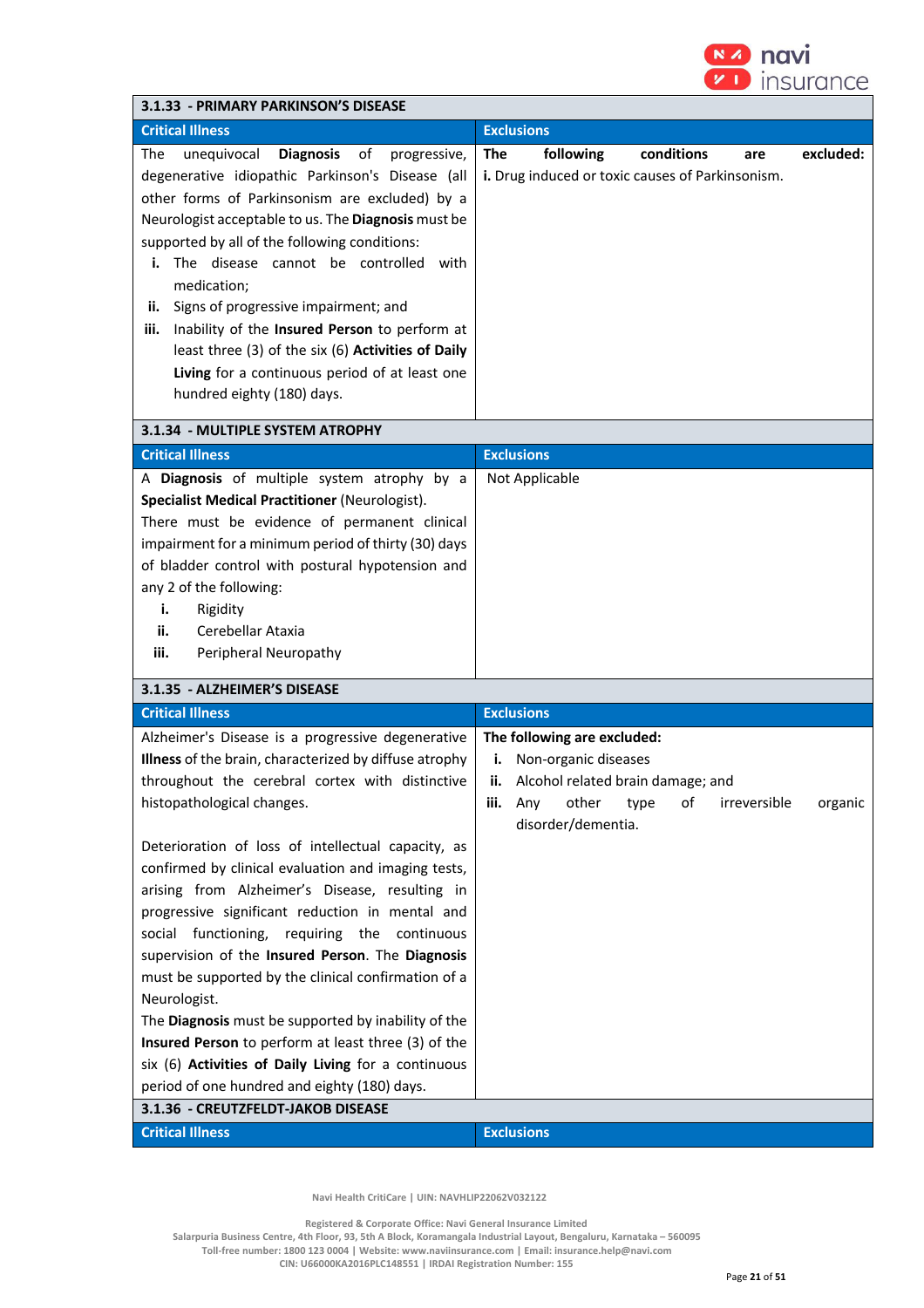

| 3.1.37 - SYSTEMIC LUPUS ERYTHEMATOSUS<br><b>Critical Illness</b><br><b>Exclusions</b><br>A multi-system, multifactorial, autoimmune disease<br>The following are excluded:<br>characterized<br>the<br>development<br>by<br>of<br>autoantibodies directed against various self-<br>1. Other forms, discoid lupus, and those forms with only<br>antigens. Systemic Lupus Erythematosus will be<br>haematological and joint involvement.<br>restricted to those forms of systemic lupus<br>erythematosus which involve the kidneys (Class III<br>to Class V Lupus Nephritis, established by renal<br>biopsy, and in accordance with the WHO<br>Classification. The final Diagnosis must be<br>confirmed by a Specialist Medical Practitioner<br>(Rheumatologist and Immunologist) supported by a<br>positive antinuclear antibody test.<br>The WHO Classification of Lupus Nephritis is as<br>follows:<br>Class I: Minimal change Lupus Glomerulonephritis-<br>Negative, normal urine.<br>Class II: Mesangial Lupus Glomerulonephritis-<br>Moderate<br>Proteinuria,<br>sediment<br>active<br>Class III: Focal Segmental Proliferative Lupus<br>Glomerulonephritis- Proteinuria, active sediment.<br><b>Diffuse</b><br>Proliferative<br>IV:<br><b>Class</b><br>Lupus<br>Glomerulonephritis- Acute nephritis with active<br>sediment and / or nephritic syndrome.<br>Class V: Membranous Lupus Glomerulonephritis-<br>Nephrotic Syndrome or severe proteinuria.<br>3.1.38 - GOOD PASTURE'S SYNDROME | A Diagnosis of Creutzfeldt-Jakob disease must be<br>by a Specialist Medical Practitioner<br>made<br>(Neurologist). There must be permanent clinical loss<br>of the ability in mental and social functioning to do<br>all of the following: remember, reason and perceive,<br>understand, express and give effect to ideas for a<br>minimum period of thirty (30) days to the extent<br>that permanent supervision or assistance by a third<br>party is required. | The following are excluded:<br>i. Other type of dementia |
|------------------------------------------------------------------------------------------------------------------------------------------------------------------------------------------------------------------------------------------------------------------------------------------------------------------------------------------------------------------------------------------------------------------------------------------------------------------------------------------------------------------------------------------------------------------------------------------------------------------------------------------------------------------------------------------------------------------------------------------------------------------------------------------------------------------------------------------------------------------------------------------------------------------------------------------------------------------------------------------------------------------------------------------------------------------------------------------------------------------------------------------------------------------------------------------------------------------------------------------------------------------------------------------------------------------------------------------------------------------------------------------------------------------------------------------------------------------------------------------------|------------------------------------------------------------------------------------------------------------------------------------------------------------------------------------------------------------------------------------------------------------------------------------------------------------------------------------------------------------------------------------------------------------------------------------------------------------------|----------------------------------------------------------|
|                                                                                                                                                                                                                                                                                                                                                                                                                                                                                                                                                                                                                                                                                                                                                                                                                                                                                                                                                                                                                                                                                                                                                                                                                                                                                                                                                                                                                                                                                                |                                                                                                                                                                                                                                                                                                                                                                                                                                                                  |                                                          |
|                                                                                                                                                                                                                                                                                                                                                                                                                                                                                                                                                                                                                                                                                                                                                                                                                                                                                                                                                                                                                                                                                                                                                                                                                                                                                                                                                                                                                                                                                                |                                                                                                                                                                                                                                                                                                                                                                                                                                                                  |                                                          |
|                                                                                                                                                                                                                                                                                                                                                                                                                                                                                                                                                                                                                                                                                                                                                                                                                                                                                                                                                                                                                                                                                                                                                                                                                                                                                                                                                                                                                                                                                                |                                                                                                                                                                                                                                                                                                                                                                                                                                                                  |                                                          |
|                                                                                                                                                                                                                                                                                                                                                                                                                                                                                                                                                                                                                                                                                                                                                                                                                                                                                                                                                                                                                                                                                                                                                                                                                                                                                                                                                                                                                                                                                                |                                                                                                                                                                                                                                                                                                                                                                                                                                                                  |                                                          |
|                                                                                                                                                                                                                                                                                                                                                                                                                                                                                                                                                                                                                                                                                                                                                                                                                                                                                                                                                                                                                                                                                                                                                                                                                                                                                                                                                                                                                                                                                                |                                                                                                                                                                                                                                                                                                                                                                                                                                                                  |                                                          |
|                                                                                                                                                                                                                                                                                                                                                                                                                                                                                                                                                                                                                                                                                                                                                                                                                                                                                                                                                                                                                                                                                                                                                                                                                                                                                                                                                                                                                                                                                                | <b>Critical Illness</b>                                                                                                                                                                                                                                                                                                                                                                                                                                          | <b>Exclusions</b>                                        |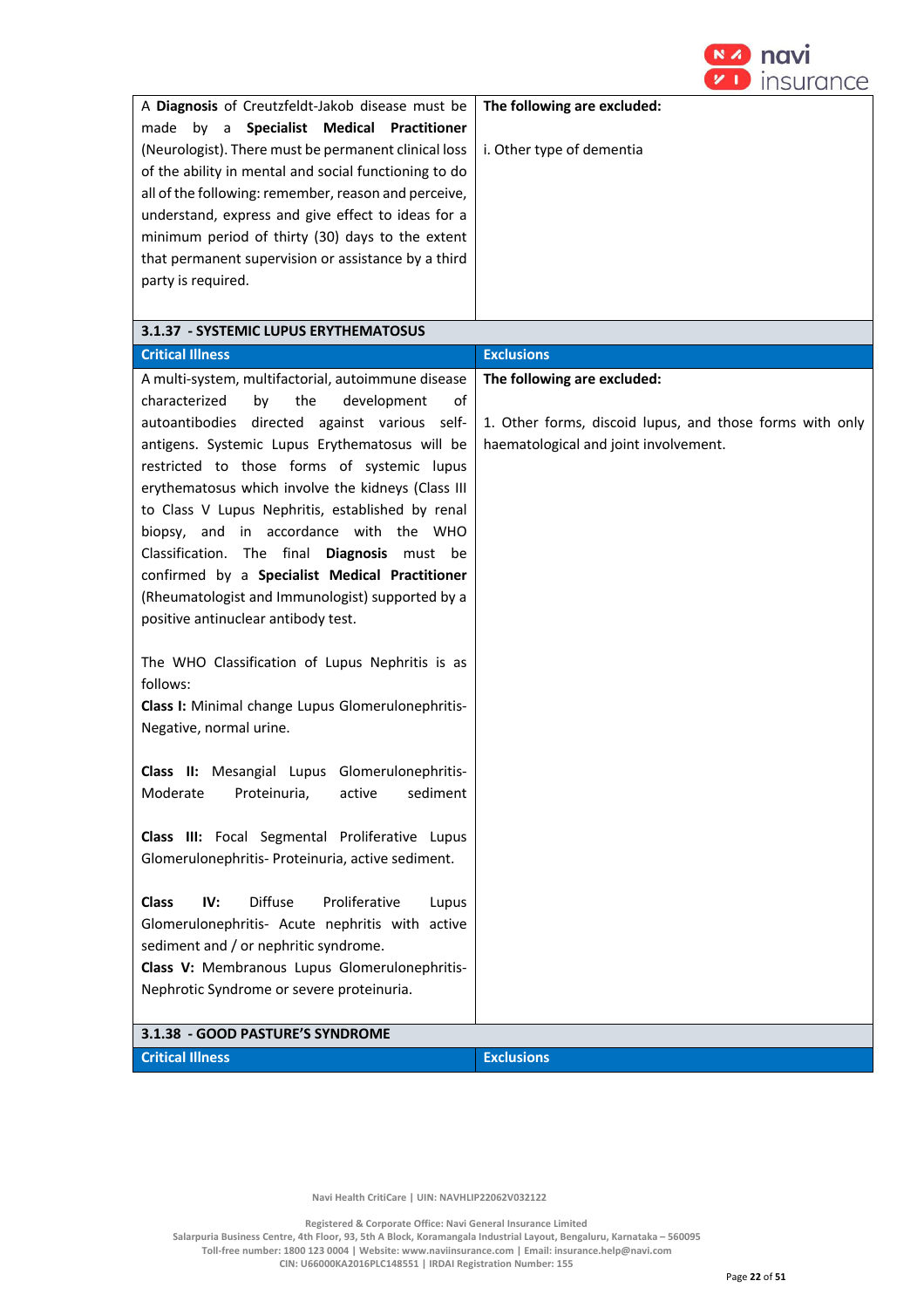

| Good Pasture's syndrome is an autoimmune disease<br>in which antibodies attack the lungs and kidneys,<br>leading to permanent lung and kidney damage. The<br>permanent damage should be for a continuous<br>period of at least thirty (30) days.<br>The Diagnosis must be proven by Kidney biopsy and<br>confirmed by a Specialist Medical Practitioner<br>(Rheumatologist).                         | Not Applicable                                                                                                      |
|------------------------------------------------------------------------------------------------------------------------------------------------------------------------------------------------------------------------------------------------------------------------------------------------------------------------------------------------------------------------------------------------------|---------------------------------------------------------------------------------------------------------------------|
| 3.1.39 - PROGRESSIVE SCLERODERMA                                                                                                                                                                                                                                                                                                                                                                     |                                                                                                                     |
| <b>Critical Illness</b>                                                                                                                                                                                                                                                                                                                                                                              | <b>Exclusions</b>                                                                                                   |
| A systemic collagen-vascular disease causing<br>progressive diffuse fibrosis in the skin, blood vessels                                                                                                                                                                                                                                                                                              | The following conditions are excluded:                                                                              |
| and visceral organs. This Diagnosis must be<br>unequivocally confirmed by a Specialist Medical<br>Practitioner and supported by biopsy and<br>serological evidence. The disorder must have<br>reached systemic proportions to involve the heart,<br>lungs or kidneys.                                                                                                                                | i. Localized scleroderma (linear scleroderma or morphia);<br>ii. Eosinophilic fasciitis; and<br>iii. CREST syndrome |
| 3.1.40 - MEDULLARY CYSTIC DISEASE                                                                                                                                                                                                                                                                                                                                                                    |                                                                                                                     |
| <b>Critical Illness</b>                                                                                                                                                                                                                                                                                                                                                                              | <b>Exclusions</b>                                                                                                   |
| A progressive hereditary disease of the kidneys<br>characterized by the presence of multiple cysts in<br>the medulla, tubular atrophy and interstitial fibrosis<br>with the clinical manifestations of anaemia, polyuria<br>and renal loss of sodium, progressing to chronic<br>renal failure.<br>The Diagnosis must be confirmed by a Specialist<br>Medical Practitioner supported by renal biopsy. | Not Applicable                                                                                                      |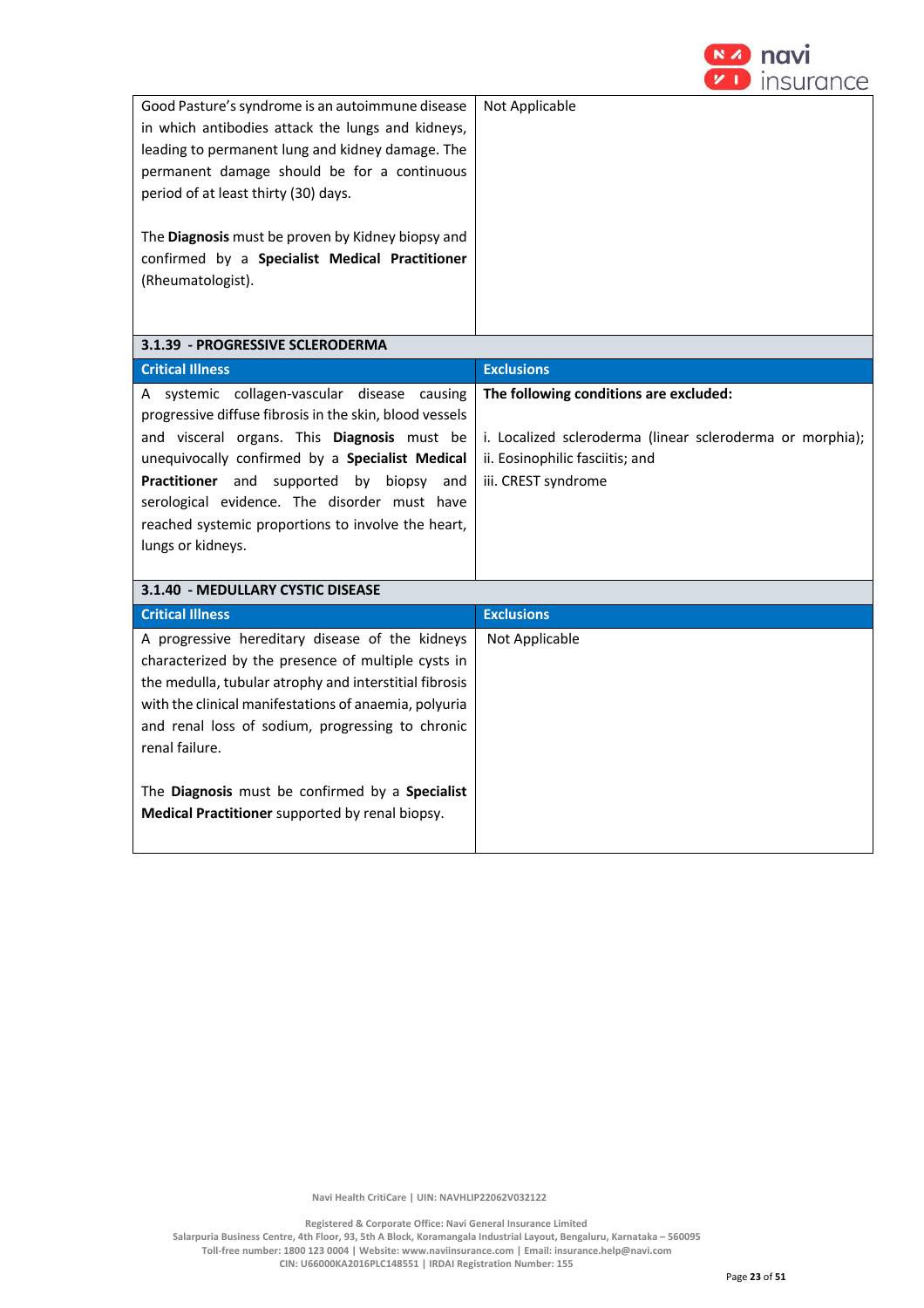

| 3.1.41 - MUSCULAR DYSTROPHY                                   |                   |  |  |  |
|---------------------------------------------------------------|-------------------|--|--|--|
| <b>Critical Illness</b>                                       | <b>Exclusions</b> |  |  |  |
| Muscular Dystrophy is a disease of the muscle                 | Not Applicable    |  |  |  |
| causing progressive and permanent weakening and               |                   |  |  |  |
| atrophy of certain muscle groups based on three (3)           |                   |  |  |  |
| out of four (4) of the following conditions:                  |                   |  |  |  |
| 1. Family history of the other affected                       |                   |  |  |  |
| individuals                                                   |                   |  |  |  |
| 2. Clinical presentation including absence of                 |                   |  |  |  |
| sensory disturbances, normal cerebrospinal                    |                   |  |  |  |
| fluid and mild tendon reflex reduction;                       |                   |  |  |  |
| 3. Characteristic electromyogram; or                          |                   |  |  |  |
| Clinical suspicion confirmed by muscle biopsy<br>4.           |                   |  |  |  |
|                                                               |                   |  |  |  |
| The Diagnosis of Muscular Dystrophy must be                   |                   |  |  |  |
| confirmed by a Neurologist, and confirmed with the            |                   |  |  |  |
| appropriate laboratory, biochemical, histological,            |                   |  |  |  |
| evidence.<br>and<br>electromyographic                         |                   |  |  |  |
|                                                               |                   |  |  |  |
| The disease must result in the permanent inability            |                   |  |  |  |
| of the Insured Person to perform (whether aided or            |                   |  |  |  |
| unaided) at least three $(3)$ of the six $(6)$ "Activities of |                   |  |  |  |
| Daily Living" for a continuous period of six (6)              |                   |  |  |  |
| months.                                                       |                   |  |  |  |

## **3.2. SHESMART**

We will pay the sum insured as specified in the policy schedule, If an Insured person is diagnosed to be suffering from a **Covered Critical Illness** (as defined below).

Please be noted that the below coverages are applicable for female **Insured Person(s)** only who are in the age group of 18 years to 55 years at the time of taking the **Policy.**

## **1) SEVERE OSTEOPOROSIS**

| <b>Severe Osteoporosis</b>                                                                                                                                                                                                                                |                   |  |  |
|-----------------------------------------------------------------------------------------------------------------------------------------------------------------------------------------------------------------------------------------------------------|-------------------|--|--|
| <b>Critical Illness</b>                                                                                                                                                                                                                                   | <b>Exclusions</b> |  |  |
| Osteoporosis is a degenerative bone disease that results in loss of bone. The Diagnosis                                                                                                                                                                   | Not Applicable    |  |  |
| of Severe Osteoporosis must be confirmed by a Specialist Medical Practitioner and                                                                                                                                                                         |                   |  |  |
| supported with:                                                                                                                                                                                                                                           |                   |  |  |
| 1. Bone density reading T-score of less than -2.5 (minus 2.5)                                                                                                                                                                                             |                   |  |  |
| 2. History of at least 3 or more osteoporotic fractures involving vertebral body and<br>neck of femur and/or wrist. These fractures must directly cause the <b>Insured's</b><br>permanent inability to perform at least one (1) Activity of Daily Living. |                   |  |  |

## **2) MATERNITY BENEFIT**

 **Navi Health CritiCare | UIN: NAVHLIP22062V032122**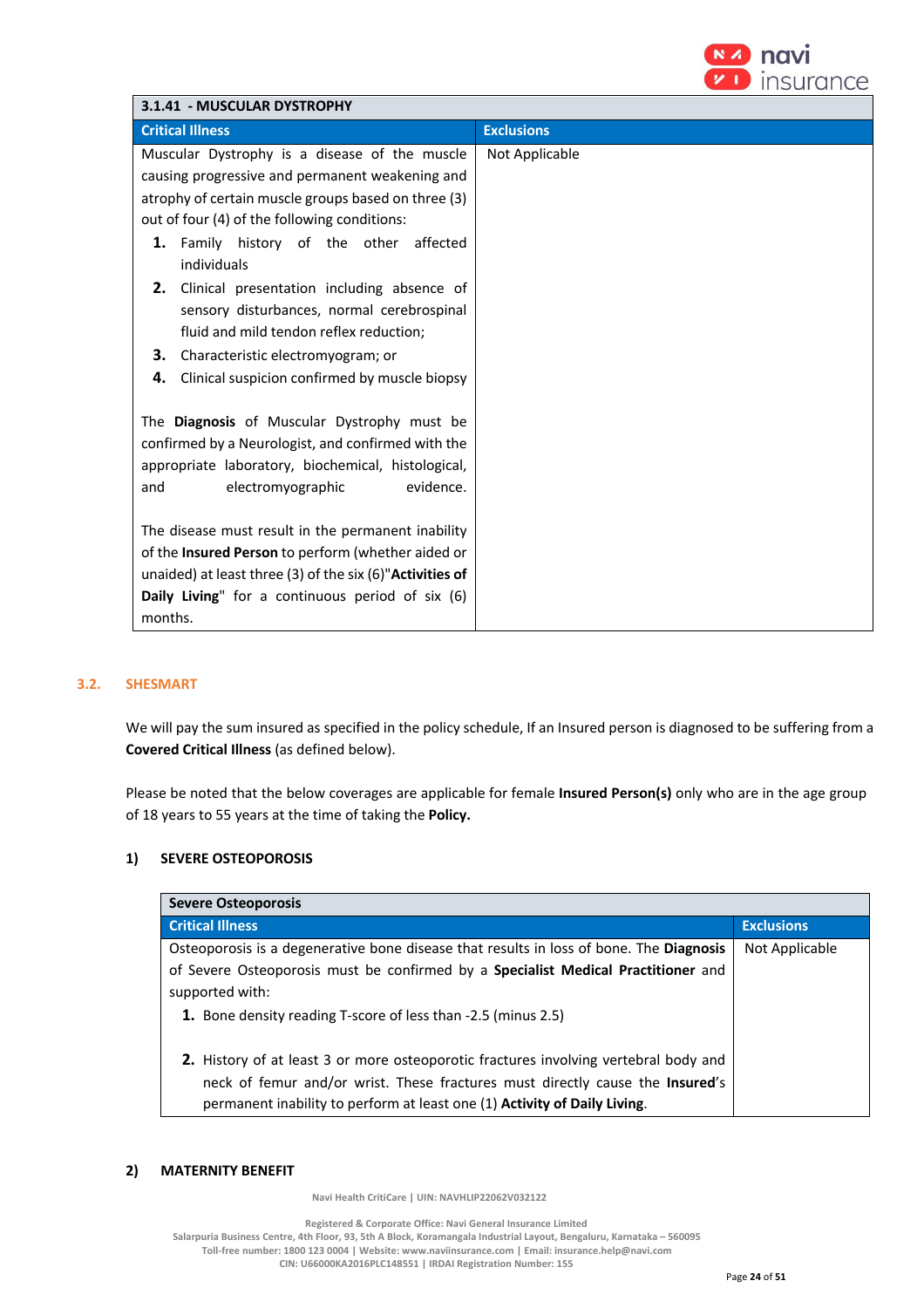

**We** will pay for these conditions and treatments subject to waiting period of at least 10 months from the date of commencement of the first **Policy.** 

# **i. COMPLICATION OF PREGNANCY**

| <b>Disseminated Intravascular Coagulation</b><br>1.                                                                                       |                                |
|-------------------------------------------------------------------------------------------------------------------------------------------|--------------------------------|
| <b>Critical Illness</b>                                                                                                                   | <b>Exclusions</b>              |
| Disseminated intravascular coagulation (DIC) is the overactivation of the                                                                 | Any disseminated intravascular |
| coagulation and fibrinolytic system resulting in microvascular thrombosis,                                                                | coagulation arising during the |
| consumption of platelets and coagulation factors and major haemorrhage                                                                    | first<br>months<br>οf<br>seven |
| requiring treatment with frozen plasma and platelets concentrates.                                                                        | pregnancy is excluded.         |
|                                                                                                                                           |                                |
| The Diagnosis of the DIC must be confirmed by a Specialist Medical                                                                        |                                |
| Practitioner by the demonstration of reduced levels of fibrinogen and<br>platelets, prolongation of the thrombin, prothrombin and partial |                                |
| thromboplastin times, and the presence of fibrin/fibrinogen degradation                                                                   |                                |
| products (FDP) in the serum.                                                                                                              |                                |
|                                                                                                                                           |                                |
| 2. Eclampsia of Pregnancy                                                                                                                 |                                |
| <b>Critical Illness</b>                                                                                                                   | <b>Exclusions</b>              |
| The development of seizure or coma associated with hypertension after 20                                                                  | Pre-Eclampsia is not covered   |
| weeks of pregnancy.                                                                                                                       |                                |
|                                                                                                                                           |                                |
| The Diagnosis must be made by a Specialist Medical Practitioner with a                                                                    |                                |
| systolic blood pressure of at least 170 mmHg or diastolic blood pressure of                                                               |                                |
| at least 110 mmHg recorded on 2 successive measurements of at least 6                                                                     |                                |
| hours apart, as well as proteinuria of more than 3+ on random urine                                                                       |                                |
| sample.                                                                                                                                   |                                |
|                                                                                                                                           |                                |
| <b>Malignant Hydatidiform Mole</b><br>3.                                                                                                  |                                |
|                                                                                                                                           |                                |
| <b>Critical Illness</b>                                                                                                                   | <b>Exclusions</b>              |
| The development of fluid-filled cysts in the uterus after the degeneration                                                                | Molar Pregnancy<br>Non-<br>or  |
| of the chorion during pregnancy and shows evidence of malignancy.                                                                         | Invasive Hydatidiform mole is  |
|                                                                                                                                           | not covered                    |
| The Diagnosis must be confirmed by histopathological evidence of spread                                                                   |                                |
| to Uterine muscles and vessels by a Specialist Medical Practitioner.                                                                      |                                |
|                                                                                                                                           |                                |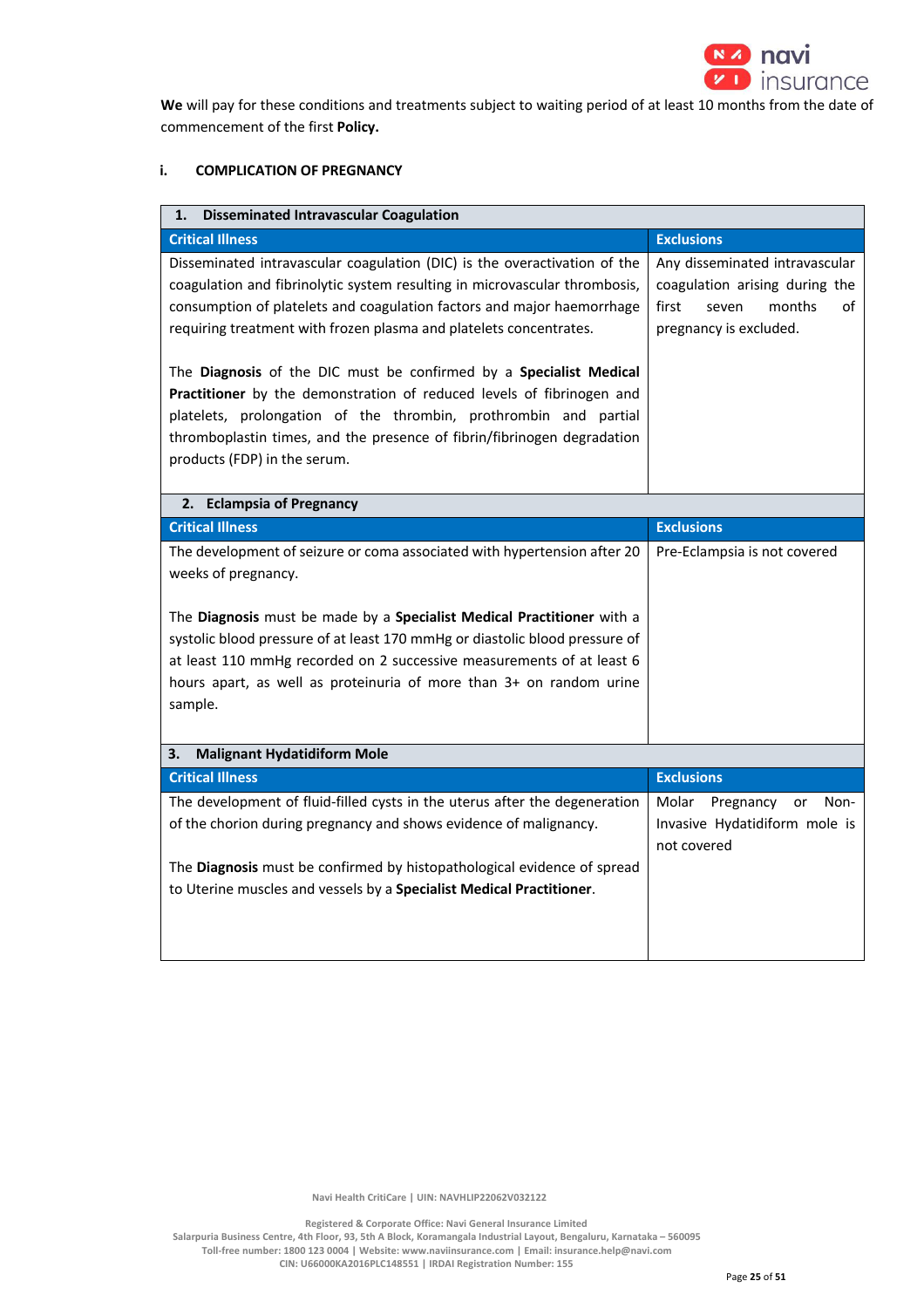

| <b>Gestational Choriocarcinoma</b><br>4.                                           |                                |  |  |  |  |
|------------------------------------------------------------------------------------|--------------------------------|--|--|--|--|
| <b>Critical Illness</b>                                                            | <b>Exclusions</b>              |  |  |  |  |
| A Gestational Choriocarcinoma is a trophoblastic malignant tumor arising           | Gestational<br>Choriocarcinoma |  |  |  |  |
| from any gestational event during pregnancy.                                       | arising from Molar Pregnancy   |  |  |  |  |
| The <b>Diagnosis</b> of Gestational Choriocarcinoma must be made by a              | or Hydatidiform mole is not    |  |  |  |  |
| Specialist Medical Practitioner and evidenced by:                                  | covered                        |  |  |  |  |
| Spread of the disease out of the uterus to the degree of at least stage<br>i.      |                                |  |  |  |  |
| II of the FIGO staging of Choriocarcinoma as confirmed by imaging                  |                                |  |  |  |  |
| studies such as CT scan or MRI and                                                 |                                |  |  |  |  |
| Presence of Beta HCG marker.<br>ii.                                                |                                |  |  |  |  |
| The FIGO staging of Choriocarcinoma are as follows:                                |                                |  |  |  |  |
| <b>Stage I:</b> disease limited to the uterus                                      |                                |  |  |  |  |
| <b>Stage II:</b> disease out of the uterus but limited to the female genital tract |                                |  |  |  |  |
| <b>Stage III:</b> metastasis in the lung with or without involvement of female     |                                |  |  |  |  |
| genital tract                                                                      |                                |  |  |  |  |
| <b>Stage IV:</b> all metastasis at other locations                                 |                                |  |  |  |  |
|                                                                                    |                                |  |  |  |  |

# **ii. CONGENITAL ANOMALY**

**We** will pay on the birth of the child with any one or more of the Congenital Anomalies listed below. This benefit will be available for first two children only.

| <b>Critical Illness</b><br>Down syndrome is a genetic condition caused by abnormal cell division in the egg, sperm,<br>or fertilized egg. This results in an extra or irregular chromosome in some or all the body's<br>cells, causing varying levels of intellectual disability and physical problems.       | <b>Exclusions</b> |
|---------------------------------------------------------------------------------------------------------------------------------------------------------------------------------------------------------------------------------------------------------------------------------------------------------------|-------------------|
|                                                                                                                                                                                                                                                                                                               |                   |
| The Diagnosis must be confirmed by chromosomal analysis showing trisomy 21 pattern<br>(an extra chromosome), translocation (a breaking off of one chromosome and attaching<br>to another), or mosaicism (some cells have 46 chromosomes, and some have 47)<br>performed by a Specialist Medical Practitioner. | Not Applicable    |
|                                                                                                                                                                                                                                                                                                               |                   |
| <b>Congenital Heart Disease</b><br>2.                                                                                                                                                                                                                                                                         |                   |
| 2.1 - Congenital Heart Disease - Tetralogy of Fallot                                                                                                                                                                                                                                                          |                   |
|                                                                                                                                                                                                                                                                                                               | <b>Exclusions</b> |
|                                                                                                                                                                                                                                                                                                               |                   |
| <b>Critical Illness</b><br>Cyanotic congenital heart condition and classically characterized by the combination<br>of ventricular septal defect (VSD), right ventricular outflow tract obstruction (RVOTO),<br>overriding aorta, and a late right ventricular hypertrophy.                                    | Not Applicable    |
| The Diagnosis must be supported by Echocardiography performed by a Specialist<br><b>Medical Practitioner (Cardiologist).</b>                                                                                                                                                                                  |                   |
| 2.2 - Congenital Heart Disease: Transposition of Great Arteries                                                                                                                                                                                                                                               |                   |
| <b>Critical Illness</b>                                                                                                                                                                                                                                                                                       | <b>Exclusions</b> |

 **Registered & Corporate Office: Navi General Insurance Limited**

**Salarpuria Business Centre, 4th Floor, 93, 5th A Block, Koramangala Industrial Layout, Bengaluru, Karnataka – 560095 Toll-free number: 1800 123 0004 | Website: www.naviinsurance.com | Email: insurance.help@navi.com** 

**CIN: U66000KA2016PLC148551 | IRDAI Registration Number: 155**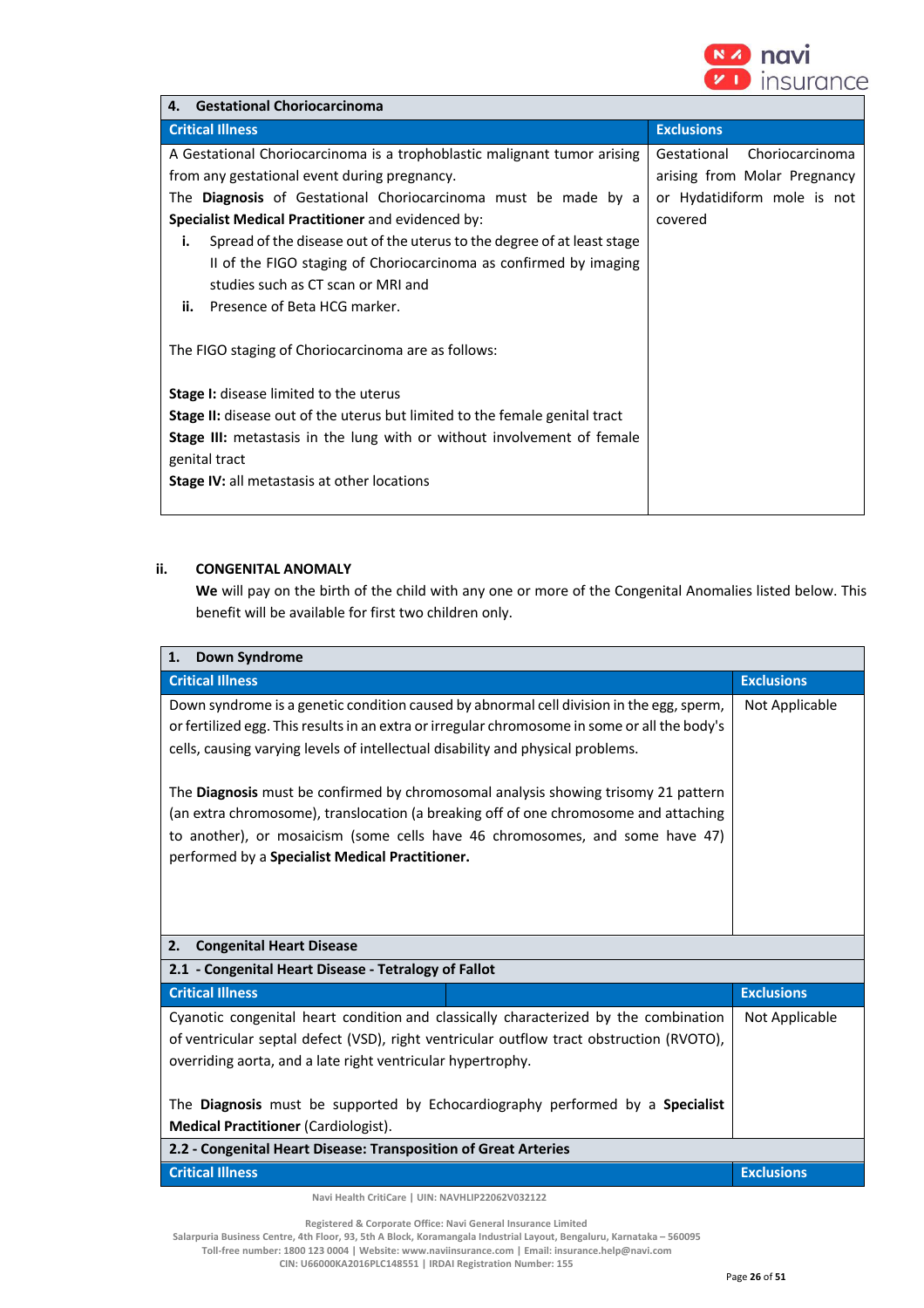

| Transposition of the great vessels (TGV) is a group of congenital heart defects involving  | Not Applicable    |        |
|--------------------------------------------------------------------------------------------|-------------------|--------|
| an abnormal spatial arrangement of any of the great vessels: superior and/or inferior      |                   |        |
| venae cavae, pulmonary artery, pulmonary veins, and aorta                                  |                   |        |
| The Diagnosis must be supported by Echocardiography performed by a Specialist              |                   |        |
| <b>Medical Practitioner (Cardiologist).</b>                                                |                   |        |
|                                                                                            |                   |        |
|                                                                                            |                   |        |
| 2.3 - Congenital Heart Disease: Ebstein Anomaly                                            |                   |        |
| <b>Critical Illness</b>                                                                    | <b>Exclusions</b> |        |
| Ebstein's anomaly is a rare congenital heart defect of the tricuspid valve that occurs     | Not Applicable    |        |
| during fetal development, characterized by apical displacement of the septal and           |                   |        |
| posterior tricuspid valve leaflets, leading to atrialization of the right ventricle with a |                   |        |
| variable degree of malformation and displacement of the anterior leaflet.                  |                   |        |
| The Diagnosis must be supported by Echocardiography performed by a Specialist              |                   |        |
| <b>Medical Practitioner (Cardiologist).</b>                                                |                   |        |
|                                                                                            |                   |        |
|                                                                                            |                   |        |
|                                                                                            |                   |        |
| Spina Bifida<br>3.                                                                         |                   |        |
| <b>Critical Illness</b>                                                                    | <b>Exclusions</b> |        |
| Spina bifida is a birth defect where the bones in the vertebral column do not fully cover  | Spina             | bifida |
| the spinal cord, leaving it exposed leading to rare and severe form of meningocele and/or  | occulta           |        |
| myelomeningocele.                                                                          |                   |        |
| The Diagnosis of spina bifida myelomeningocele and/or meningocele must be confirmed        |                   |        |
| by a Specialist Medical Practitioner.                                                      |                   |        |
|                                                                                            |                   |        |

## **3.3. ADDITIONAL CRITICAL ILLNESS**

**We** will pay the **Sum Insured** as specified in the **Policy Schedule,** if the Insured person is diagnosed to be suffering from a **Covered Critical Illness** (as defined below).

|          | 1. EARLY STAGE CANCER                                                                                                                                                                                                                                                                                                                                                                                                                                                                                                                                                                                                                                                                                                |                                                                                                                                                                                                                                                                                                                                                                                                                           |
|----------|----------------------------------------------------------------------------------------------------------------------------------------------------------------------------------------------------------------------------------------------------------------------------------------------------------------------------------------------------------------------------------------------------------------------------------------------------------------------------------------------------------------------------------------------------------------------------------------------------------------------------------------------------------------------------------------------------------------------|---------------------------------------------------------------------------------------------------------------------------------------------------------------------------------------------------------------------------------------------------------------------------------------------------------------------------------------------------------------------------------------------------------------------------|
|          | <b>Critical Illness</b>                                                                                                                                                                                                                                                                                                                                                                                                                                                                                                                                                                                                                                                                                              | <b>Exclusions</b>                                                                                                                                                                                                                                                                                                                                                                                                         |
| а.<br>b. | Early Stage Cancer - which shall mean the presence of one of the following<br>malignant conditions:<br>Chronic Lymphocytic Leukaemia classified as RAI stage I or II;<br>Hodgkin's lymphoma Stage I by the Cotswolds classification staging<br>system.<br>Carcinoma-in-situ: Carcinoma-in-situ shall mean a histologically<br>proven, localized pre-invasion lesion where cancer cells have not yet<br>penetrated the basement membrane or involved (in the sense of<br>infiltrating and / or actively destroying) the surrounding tissues or<br>stroma. The tumor must be classified as Tis according to TNM staging<br>or FIGO stage 0.<br>The Diagnosis must be based on histopathological features and confirmed | a. Cancer with stage of T0 and Tx<br>according<br><b>TNM</b><br>to<br>the<br>classification, are excluded.<br><b>b.</b> Clinical Diagnosis or Cervical<br>Intraepithelial Neoplasia (CIN)<br>classification which reports CIN I<br>and CIN II (where there is severe<br>dysplasia without carcinoma in<br>situ) are specifically excluded.<br>c. Carcinoma in Situ of the Skin and<br>Prostate are specifically excluded. |
|          | by a Specialist Medical Practitioner (Pathologist).                                                                                                                                                                                                                                                                                                                                                                                                                                                                                                                                                                                                                                                                  |                                                                                                                                                                                                                                                                                                                                                                                                                           |
|          | 2. INTERMEDIARY STAGE CANCER                                                                                                                                                                                                                                                                                                                                                                                                                                                                                                                                                                                                                                                                                         |                                                                                                                                                                                                                                                                                                                                                                                                                           |
|          | <b>Critical Illness</b>                                                                                                                                                                                                                                                                                                                                                                                                                                                                                                                                                                                                                                                                                              | <b>Exclusions</b>                                                                                                                                                                                                                                                                                                                                                                                                         |
|          | Navi Health CritiCare   UIN: NAVHLIP22062V032122                                                                                                                                                                                                                                                                                                                                                                                                                                                                                                                                                                                                                                                                     |                                                                                                                                                                                                                                                                                                                                                                                                                           |

**Salarpuria Business Centre, 4th Floor, 93, 5th A Block, Koramangala Industrial Layout, Bengaluru, Karnataka – 560095** 

**Toll-free number: 1800 123 0004 | Website: www.naviinsurance.com | Email: insurance.help@navi.com CIN: U66000KA2016PLC148551 | IRDAI Registration Number: 155**

**Registered & Corporate Office: Navi General Insurance Limited**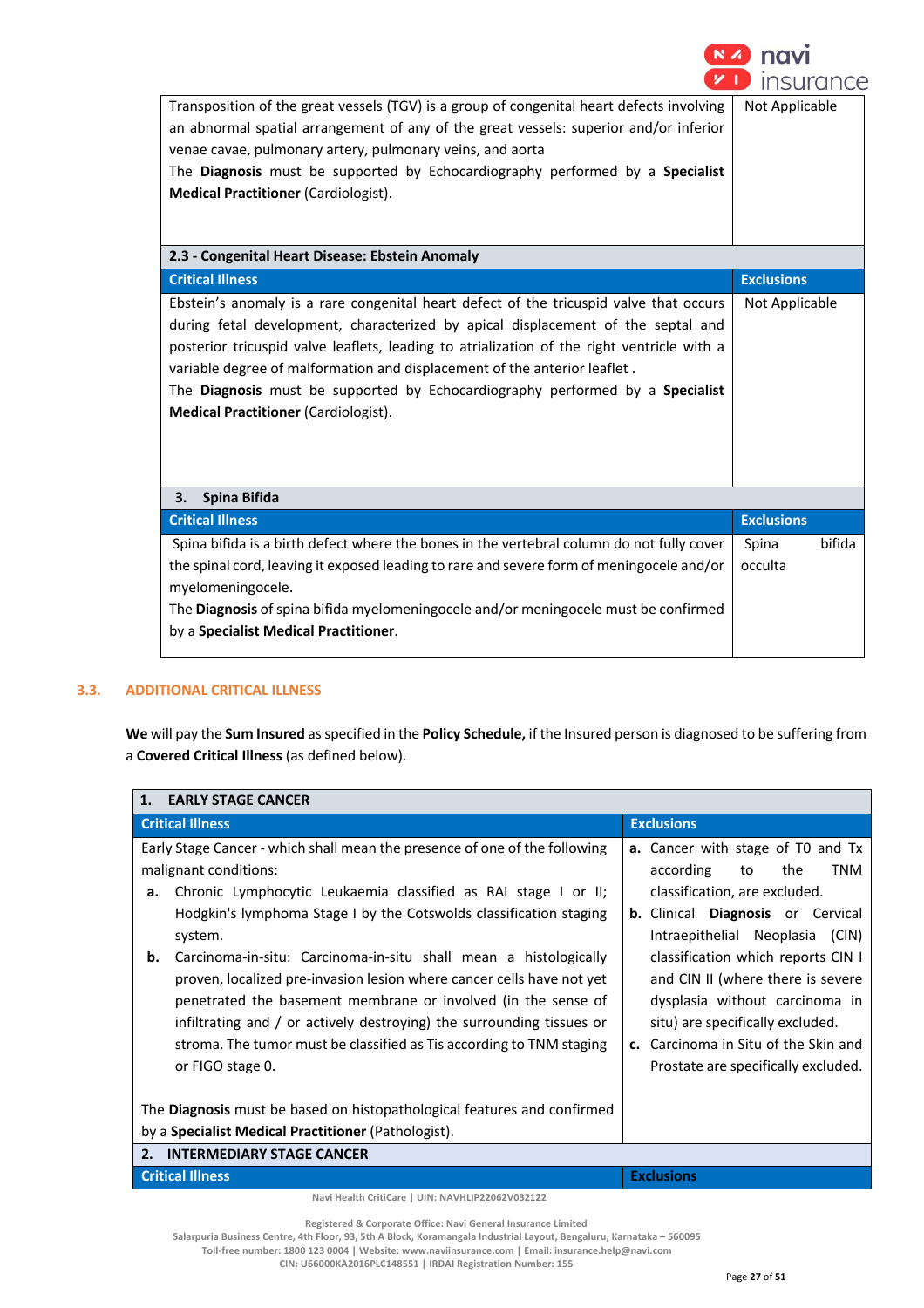

| The actual undergoing of a Radical Surgery to arrest the spread of<br>malignancy in that specific organ, which must be considered as<br>appropriate and necessary treatment. "Radical Surgery" is defined in this<br>policy as the total and complete removal of one of the following organs:<br>Breast (Mastectomy),<br>Prostate (Prostatectomy),<br>Corpus Uteri (Hysterectomy),<br>Ovary (Oophorectomy),<br>٠<br>Fallopian Tube (Salpingectomy),<br>٠<br>Colon (Colectomy) or<br>٠<br>Stomach (Gastrectomy).<br>٠<br>Prostatectomy must be carried out as a result of early prostate cancer that<br>is histologically described using the TNM Classification as T1a or T1b or<br>Prostate cancers described using another equivalent classification.<br>With the exception of prostatectomy, the Radical Surgery must be<br>performed as a result of Carcinoma-in-situ which has been positively<br>established by microscopic examination of fixed tissues and additionally<br>supported by a biopsy of the removed organ. | a. Partial removal of an organ will<br>not be covered.<br>b. All<br>grades<br>of<br>cervical<br>intraepithelial neoplasia (CIN)<br>intraepithelial<br>prostatic<br>and<br>neoplasia (PIN) are specifically<br>excluded. |
|--------------------------------------------------------------------------------------------------------------------------------------------------------------------------------------------------------------------------------------------------------------------------------------------------------------------------------------------------------------------------------------------------------------------------------------------------------------------------------------------------------------------------------------------------------------------------------------------------------------------------------------------------------------------------------------------------------------------------------------------------------------------------------------------------------------------------------------------------------------------------------------------------------------------------------------------------------------------------------------------------------------------------------|-------------------------------------------------------------------------------------------------------------------------------------------------------------------------------------------------------------------------|
| 3. ANGIOPLASTY                                                                                                                                                                                                                                                                                                                                                                                                                                                                                                                                                                                                                                                                                                                                                                                                                                                                                                                                                                                                                 |                                                                                                                                                                                                                         |
| <b>Critical Illness</b>                                                                                                                                                                                                                                                                                                                                                                                                                                                                                                                                                                                                                                                                                                                                                                                                                                                                                                                                                                                                        | <b>Exclusions</b>                                                                                                                                                                                                       |
| Coronary Angioplasty is defined as percutaneous coronary intervention by<br>way of balloon angioplasty with or without stenting for treatment of the<br>narrowing or blockage of minimum 50% of one or more major coronary<br>arteries. The intervention must be determined to be medically necessary by<br>a cardiologist and supported by a coronary angiogram (CAG).<br>Coronary arteries herein refer to left main stem, left anterior descending<br>circumflex and right coronary artery.                                                                                                                                                                                                                                                                                                                                                                                                                                                                                                                                 | Diagnostic<br>angiography<br>or<br>investigation procedures without<br>angioplasty/stent<br>insertion<br>are<br>excluded                                                                                                |

### **Please be informed that:**

- **a.** We will not pay for Early Stage Cancer & / or Intermediary Stage Cancer, if your earlier claim for Cancer of specified severity/ Major Stage Cancer was reported under section 3.1.1 for the same organ of the body or the malignant cells.
- **b. We** will not pay for Angioplasty, if your earlier claim for Coronary Artery Disease was reported under section 3.1.8.

 **Navi Health CritiCare | UIN: NAVHLIP22062V032122**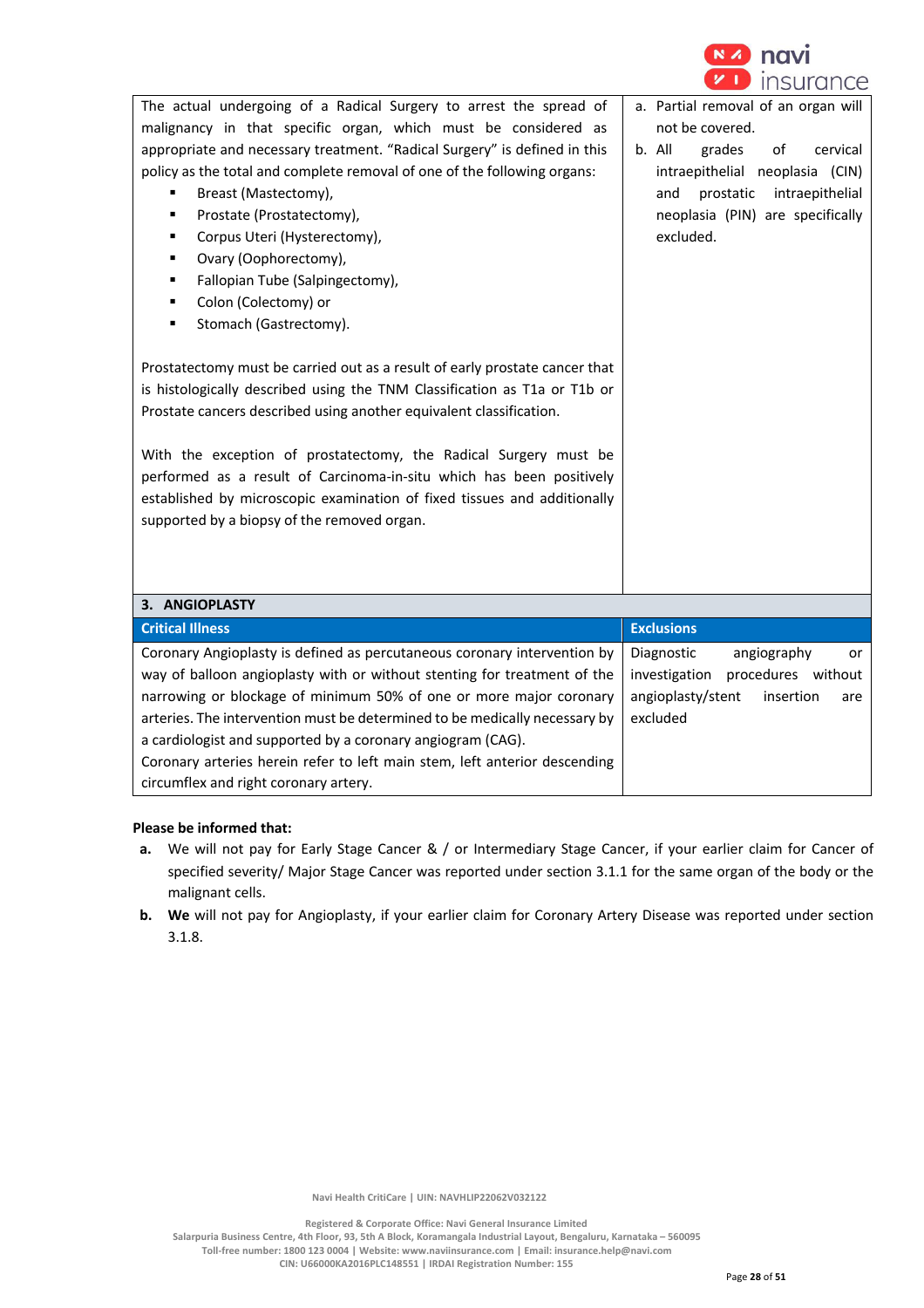

#### **3.4. SECOND CRITICAL ILLNESS**

**We** will pay the **Sum Insured** as specified in the **Policy Schedule,** if the **Insured Person** is diagnosed with a Second **Critical Illness** as specified under Section – 3.1**.** 

### **Please be informed that:**

- i. This benefit can be availed only once by **Insured Person** during the lifetime of a **Policy** provided **Policy** is renewed continuously without any break.
- ii. The second **critical Illness** claim should be diagnosed one (1) year after the **Diagnosis** of the First **Critical Illness**.
- iii. After a Cancer claim, if the **Insured** claims for **second critical Illness** from Group IV (as listed in Section 3.1), then the **Date of Diagnosis** of such **second critical Illness** must be at least four (4) years after the **Date of Diagnosis** of the immediately preceding Cancer.
- iv. After a claim for End Stage Lung Disease, if the **Insured** claims for Pneumonectomy as **second critical Illness**, then the date of actual undergoing of Pneumonectomy must be at least four (4) years after the **Date of Diagnosis** of the immediately preceding End Stage Lung Disease.

#### **3.5. PERSONAL ACCIDENT**

**We** will pay the **Sum Insured** as specified in the **Policy Schedule**, If the **Insured Person** suffers an **Injury** due to an **Accident** during the **Policy Period** which is the sole and direct cause of his death within twelve (12) months from the date of the **Accident**.

#### **Disappearance**

**We** will also pay –

- i. If **Insured Peron's** body has not been found within twelve (12) months after the forced landing, stranding, sinking or wrecking of a conveyance in which **Insured Person** was a passenger or as a result of any Acts of God peril, in which case it shall be deemed, subject to all other terms and provisions of the **Policy**, that **Insured Person** has suffered loss of life within the meaning of the **Policy** due to an **Accident** that occurred during the **Policy Period**.
- ii. If at any time, after the payment for loss of life, it is discovered that **Insured Person** is still alive, then all payments made under this coverage to **Your** nominee shall be reimbursed in full to **Us**.

#### **3.6. MEDICAL INFLATION BONUS**

**We** will enhance the **Renewal Policy Sum Insured** by 10% of the previous **Policy Sum Insured**, on cumulative basis for each **Policy Year** irrespective of a claim in the expiring **Policy year**. The benefit is subject to the following:

- **a.** The accumulated Medical Inflation shall not exceed 50% of the **Sum Insured** or ₹ 7.5 lakh whichever is lower, in any **Policy Year**.
- **b.** The entire Medical Inflation will be lost if the **Policy** is not renewed on or before the end of the **Grace Period.**
- **c.** The Medical Inflation shall be applicable on annual basis subject to continuation of the **Policy**.
- **d.** This clause does not alter **Our** rights to decline **Renewal** or cancellation of the **Policy.** If the **Sum Insured** under the **Policy** is decreased at **Renewal**, then the applicable Medical Inflation shall also be proportionally reduced to the **Sum Insured.**
- **e.** If the **Sum Insured** under the policy is increased at Renewal, then the Medical Inflation shall be applicable separately to the previous Policy **Sum Insured** and to the enhanced **Sum Insured**.

#### **3.7. CHILD TUITION BENEFIT**

 **Navi Health CritiCare | UIN: NAVHLIP22062V032122**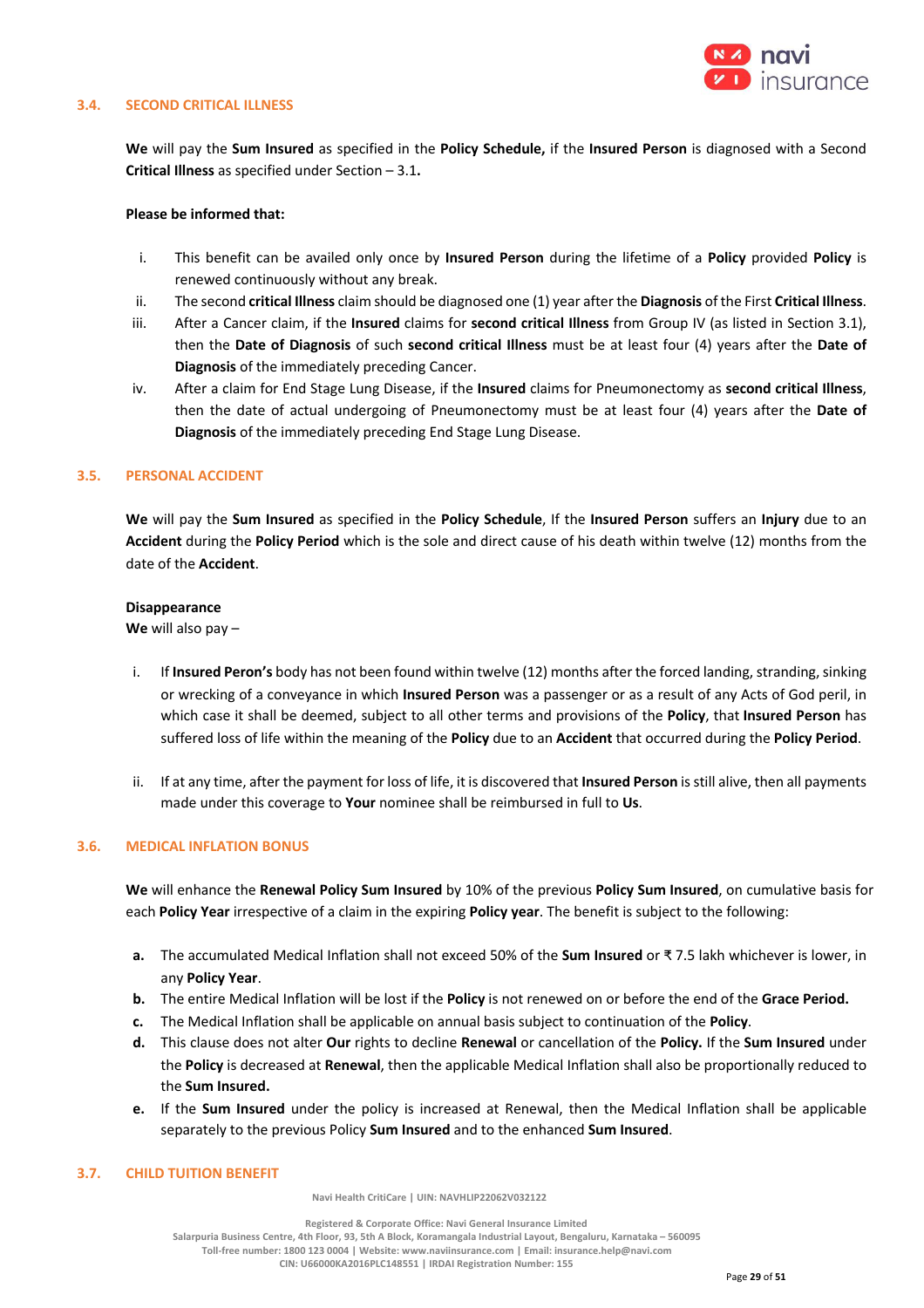

**We** will pay the amount stated in the **Policy Schedule** to the Insured Person's dependent child(ren) if **We** have accepted a claim under:

- **a.** Section 3.1 Critical **Illness**
- b. Section 3.4 Second Critical **Illness**
- **c.** Section 3.5 Personal Accident

## **This benefit is subject to the following:**

- a. **We** will pay this benefit once for each claim accepted under section 3.1;3.4 and 3.5 during the lifetime of a **Policy**.
- b. **We** will pay the benefit to **Your** dependent child who is a full-time student in any **Educational Institute** at the time of such **Accidental** Death or Critical **Illness**.
- c. **We** will pay this benefit to the bank account of Eligible child(ren). In case the child is a minor, the benefit will be given to the joint account of the legal guardian and the minor child.
- d. In case of more than one child, the payable amount will be paid equally to the eligible children.

## **3.8. MEDICAL SECOND OPINION**

If the **Insured Person** is diagnosed with **Specified Critical Illness** during the **Policy Period** and opts to obtain medical Second opinion related to such Critical **Illness**es, **We** will organize the same by Our **Service Provider** provided that:

- a. **We** have received a request from **You** to exercise this option immediately not exceeding two (2) days after **You**  had given intimation of the Claim as specified under section 5.4) v) b) - Claim Intimation.
- **b.** That the Second opinion will be based only on the information and documentation provided by the **Insured** Person that will be shared with the **Specialist Medical Practitioner.**
- c. This benefit can be availed only once each for section 3.1 Critical Illness, section 3.2 SheSmart; 3.3 Additional Critical Illness and 3.4 Second Critical Illness by Insured Person during the lifetime of a Policy, provided Policy is renewed continuously without any break.
- d. This benefit is only a value-added service provided by **Us** and does not deem to substitute the Insured Person's visit or consultation to an independent Medical Practitioner.
- e. The Insured Person is free to choose whether to obtain the Second opinion or not, and if obtained, then whether to act on it or not.
- f. **We** shall not, in any event, be responsible for any actual or alleged errors or representations made by Medical Practitioner in any Medical Second opinion or for any consequence of actions taken or not taken in reliance thereon.
- g. The Second opinion under this **Policy** shall be limited to **covered Critical Illnesses** as listed in the **Policy** Schedule and not be valid for any medico legal purposes.
- h. **We** do not assume any liability towards any loss or damage arising out of or in relation to any opinion, advice, prescription, actual or alleged errors, omissions and representations made by the Medical Practitioner.

## **3.9. HEALTH CHECK UP**

If no claim has been made under this **Policy** for continuously Two (2) years and the **Policy** is renewed with **Us** without any break then at the end of every two (2) claim free policy years, **We** will provide Health check-up benefit to the **Insured Person** as specified below:

| Age / Sum Insured | $\blacksquare$ Up to 5 Lac | 5-10 Lac | 10-25 Lac |
|-------------------|----------------------------|----------|-----------|
| 18 - 45 yrs.      | Set 1                      | Set 1    | Set 2     |

 **Navi Health CritiCare | UIN: NAVHLIP22062V032122**

 **Registered & Corporate Office: Navi General Insurance Limited**

**Salarpuria Business Centre, 4th Floor, 93, 5th A Block, Koramangala Industrial Layout, Bengaluru, Karnataka – 560095 Toll-free number: 1800 123 0004 | Website: www.naviinsurance.com | Email: insurance.help@navi.com** 

**CIN: U66000KA2016PLC148551 | IRDAI Registration Number: 155**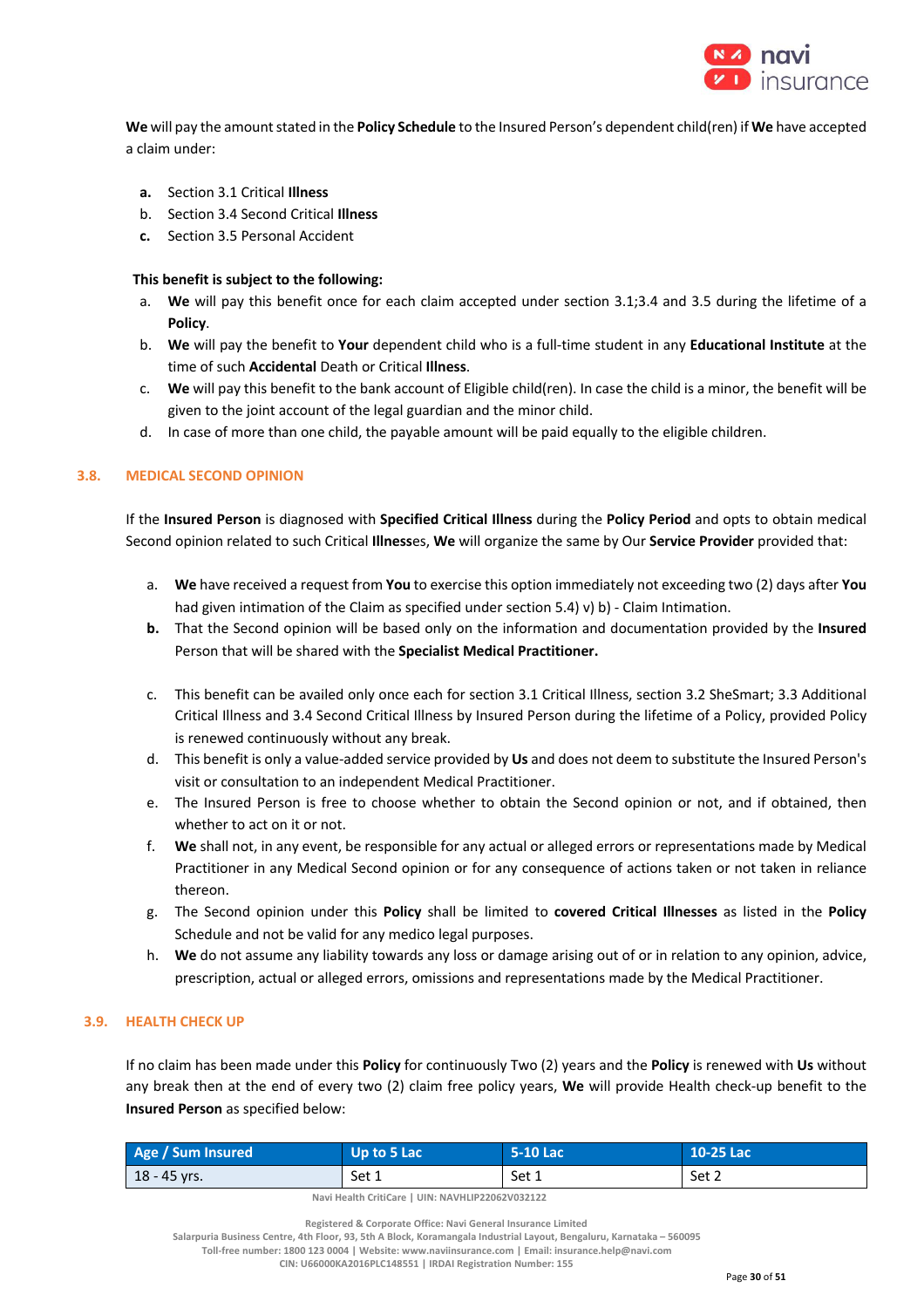

| 46-50 Years                                   | Set 2<br>Set 3<br>Set 1                                                                         |  |                                                                                           |  |
|-----------------------------------------------|-------------------------------------------------------------------------------------------------|--|-------------------------------------------------------------------------------------------|--|
| 51 Years and above<br>Set 2<br>Set 3<br>Set 3 |                                                                                                 |  |                                                                                           |  |
| <b>Set</b>                                    | <b>List of Medical Tests</b>                                                                    |  |                                                                                           |  |
| Set-I                                         | Medical Examination, Complete Blood Count, Routine Urine Examination, Hb1Ac, Total Cholesterol, |  |                                                                                           |  |
|                                               | Sr. Creatinine, SGOT, SGPT, ECG                                                                 |  |                                                                                           |  |
| Set-II                                        | Medical Examination, Complete Blood Count, Routine Urine Examination, Hb1Ac, Total Cholesterol, |  |                                                                                           |  |
|                                               | GGT, Sr. Creatinine, SGOT, SGPT, ECG, Ultrasound                                                |  |                                                                                           |  |
| Set-III                                       | Medical Examination, Complete Blood Count, Routine Urine Examination, Hb1Ac, Total Cholesterol, |  |                                                                                           |  |
|                                               |                                                                                                 |  | GGT, Sr. Creatinine, SGOT, SGPT, ECG, Ultrasound, Hs CRP, PAP smear (Females)/PSA (Males) |  |

## **A. Locations where Our Network Providers are available -**

- **i.** Health check Up benefit shall be available on cashless basis at **Our Network Provider**s only as per the grid mentioned above.
- **ii. We** will arrange for the **Insured** Person's Health Check-up at **Our Network Provider** as per the above grid.
- **iii.** After completion of the Health Check-up, the **Insured** Person needs to sign the application form, thereafter **We** will provide the Original Copies of all the reports to You, while retaining a copy of the same with Us.

## **B. Locations where Our Network Providers are not available:**

- **a.** The benefit will be available on reimbursement basis if, there is no **Network Provider** within the municipal limits of the **Insured**'s City of residence.
- **b.** The **Insured Person** can opt for Health Check-up at any of the Diagnostic Centre of his choice near to his/her residence, as per the grid mentioned above.
- **c. We** will pay the amount towards the cost of health check up to the limit defined in the below grid or at actuals, whichever is lesser.

| Age / Sum Insured | Up to 5 Lac | 5-10 Lac | 10-25 Lac |
|-------------------|-------------|----------|-----------|
| 18 - 45 vrs.      | ₹750        | ₹750     | ₹ 1500    |
| 46-55 vrs.        | ₹ 750       | ₹ 1500   | ₹ 2500    |
| Above 55 yrs.     | ₹ 1500      | ₹ 2500   | ₹ 2500    |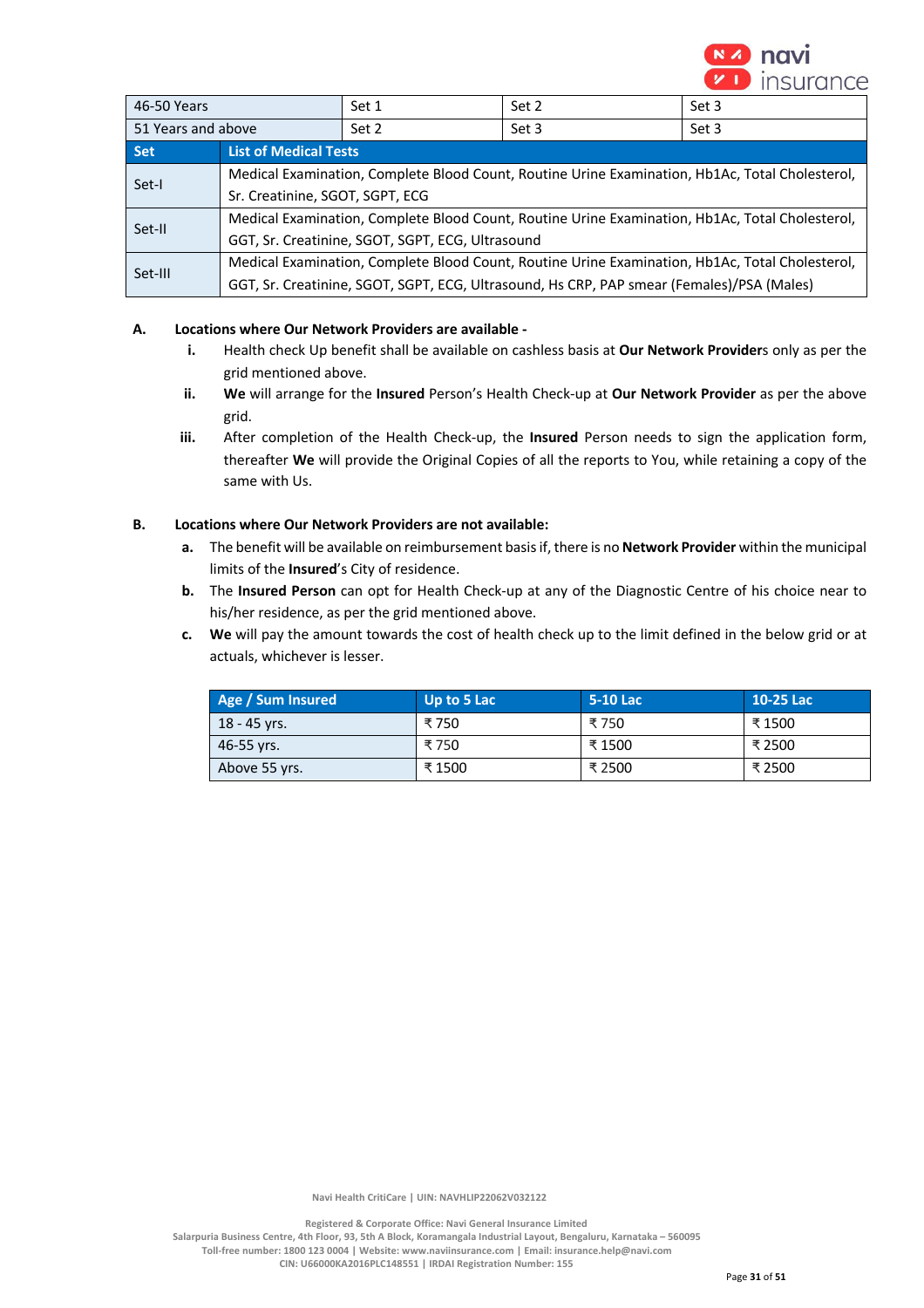

## **Please be informed that:**

- **a.** If this benefit is not claimed within a year from the date it becomes applicable, then this benefit cannot be carried forwarded further.
- **b.** This benefit will not be available, if the Policy is not renewed further.

## **3.10. COUNSELLING**

To cope with the social emotional and psychological stress, **We** will cover the cost incurred for the counselling session taken by the **Insured Person** or his **Family** (member 18 years and above) if the **Insured Person** is diagnosed with a **Specified Critical Illness** in the **Policy Year**.

- **i.** A total of 5 sessions is allowed to **Insured person** and his **Family** once in a lifetime of a **Policy** provided **Policy** is renewed continuously without any break.
- **ii.** Our liability is limited to ₹ 1500/- per session or actuals, whichever is lower.

### **3.11. FIXED PREMIUM GUARANTEE**

**We** will guarantee fixed **Policy** premium for a period of six (6) consecutive years subject to the following:

- **a.** This benefit will be effective only if **Policy** is renewed continuously without any break.
- **b.** There is no change in plan or coverages at the time of **Renewal** of **Policy.**

## **3.12. CANCER SEEK**

If no claim has been made under this **Policy** for continuously Three (3) years and the **Policy** is renewed with **Us** without any break then at the end of every Three (3) claim free policy years, **We** will provide Cancer screening benefit to the **Insured Person** as specified below through our empanelled **Service Provider**:

| <b>Set</b>  | <b>List of Medical Tests</b>                                                                    |
|-------------|-------------------------------------------------------------------------------------------------|
| <b>Male</b> | Complete Physical Examination, Consultation by Specialist, Clinical Examination of Oral Cavity, |
|             | Digital rectal Examination, Ultrasound Whole Abdomen, Stool Occult & Blood, Chest X-ray,        |
|             | Prostate Specific Antigen                                                                       |
| Female      | Complete Physical Examination, Consultation by Specialist, Clinical Examination of Oral Cavity, |
|             | Digital rectal Examination, Ultrasound Whole Abdomen, Stool Occult & Blood, Chest X-ray,        |
|             | Mammography, Pap Smear                                                                          |

#### **3.13. CANCER RELAPSE:**

**We** will pay the **Sum Insured** as stated in the **Policy Schedule** if the **Insured Person** is diagnosed with **Relapse or Reoccurrence of cancer**, provided that -

i. **We** have paid a claim earlier as a first incidence for the **Relapse or Re-occurrence of cancer** under section 3.1.1 – Cancer of Specified Illness or Major stage of cancer

### **Please be informed that:**

- i. This benefit can be availed only once by **Insured** Person during the lifetime of a **Policy** provided **Policy** is renewed continuously without any break.
- ii. The **Relapse or Re-occurrence of cancer** is diagnosed itself after a period of 2 years post complete remission or from the last treatment/therapy received.

 **Navi Health CritiCare | UIN: NAVHLIP22062V032122**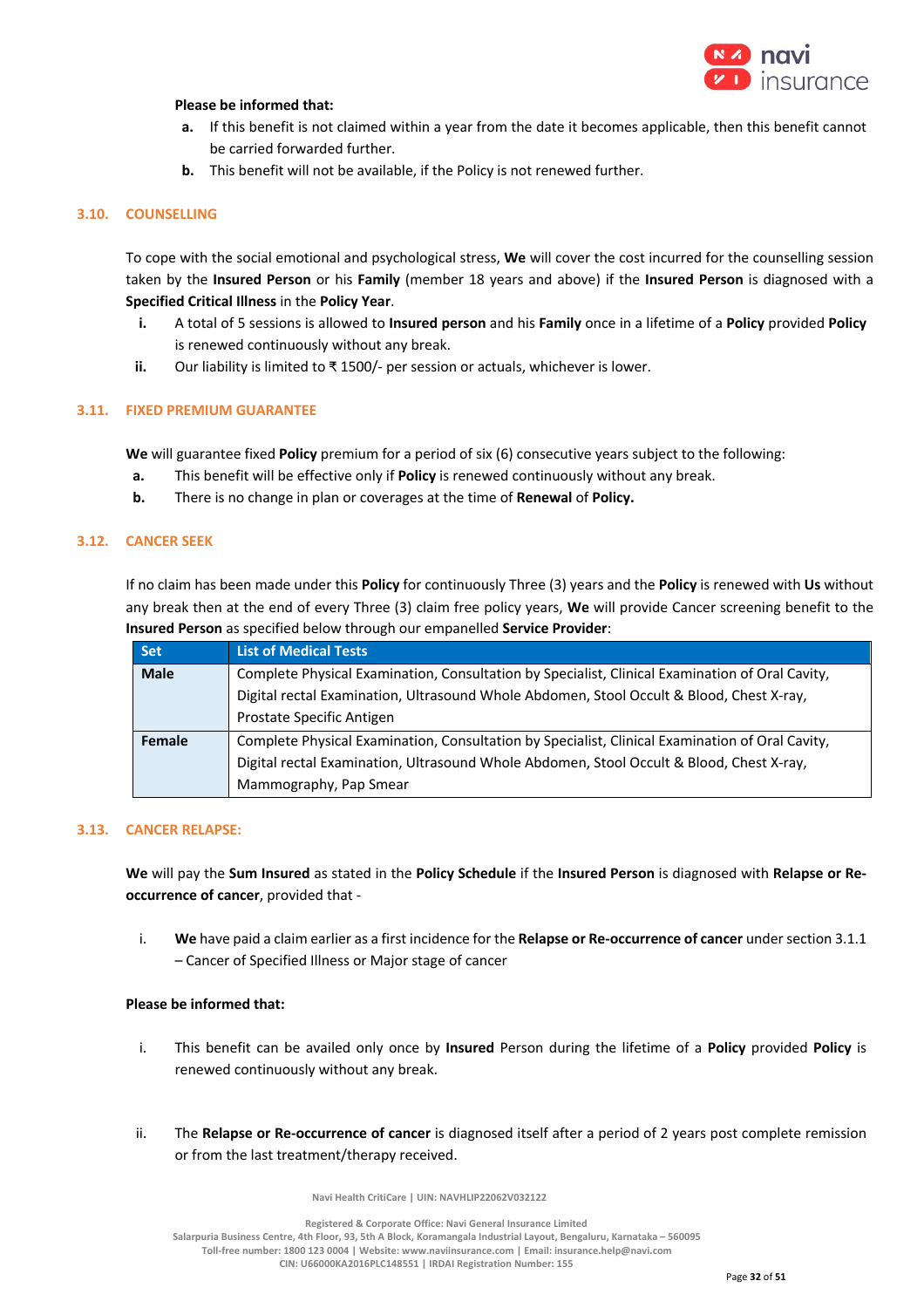

### **3.14. ADJUVANT THERAPY**

If the **Insured Person** is diagnosed with Cancer of Specified Severity / Major cancer and after undergoing primary surgical treatment , **Adjuvant Therapy**, is advised by the Specialist Medical Practitioner, then **We** will pay the **Sum Insured** as stated in the **Policy Schedule**, provided that -

i. **We** have paid a claim earlier for cancer under section 3.1.1 – Cancer of Specified Illness or Major stage of cancer

### **Please be informed that:**

- i. This benefit can be availed only once by **Insured** Person during the lifetime of a **Policy** provided **Policy** is renewed continuously without any break.
- ii. We will not pay in case only primary medical or surgical treatment is advised or in case of Adjuvant therapy is advised before the primary treatment (Neo-Adjuvant Therapy)

### **3.15. CANCER SUPPORT**

If We have accepted a claim under Section 3.3)1) - Early Stage Cancer, Section 3.3)2) - Intermediary Stage of Cancer, section 3.3.1 - Cancer of Specified Severity / Major Stage Cancer, We will provide below mentioned additional support to the Insured person:

### **A. Expert Opinion**

If the **Insured Person** opts to obtain Expert opinion, **We** will organize the same by **Our Service Provider** provided that:

- a. **We** have received a request from **You** to exercise this option immediately not exceeding two (2) days after You had given intimation of the Claim as specified under section 5.4)v)b) - Claim Intimation.
- **b.** That the Expert opinion will be based only on the information and documentation provided by the **Insured** Person that will be shared with the **Specialist Medical Practitioner.**
- c. This benefit can be availed only once under each Section of the policy Section 3.3)1) Early Stage of Cancer; Section 3.3)2) - Intermediary Stage of cancer; Section 3.1.1) - Cancer of specified Severity/ Major Stage Cancer, by the Insured Person during the lifetime of a Policy provided Policy is renewed continuously without any break.
- d. This benefit is only a value-added service provided by **Us** and does not deem to substitute the **Insured**  Person's visit or consultation to an independent Medical Practitioner.
- e. The **Insured** Person is free to choose whether to obtain the Expert opinion or not, and if obtained, then whether to act on it or not.
- f. **We** shall not, in any event, be responsible for any actual or alleged errors or representations made by Medical Practitioner in any Expert opinion or for any consequence of actions taken or not taken in reliance thereon.
- g. The Expert opinion under this **Policy** shall be limited to cancer as defined in the **Policy** and not be valid for any medico legal purposes.
- h. **We** do not assume any liability towards any loss or damage arising out of or in relation to any opinion, advice, prescription, actual or alleged errors, omissions and representations made by the Medical Practitioner.

#### **B. Cancer Counselling**

To cope with the difficulties during and after Your cancer diagnosis, **We** will cover the cost incurred for the following counselling session:

#### **a. Genetic Counselling**

 **Navi Health CritiCare | UIN: NAVHLIP22062V032122**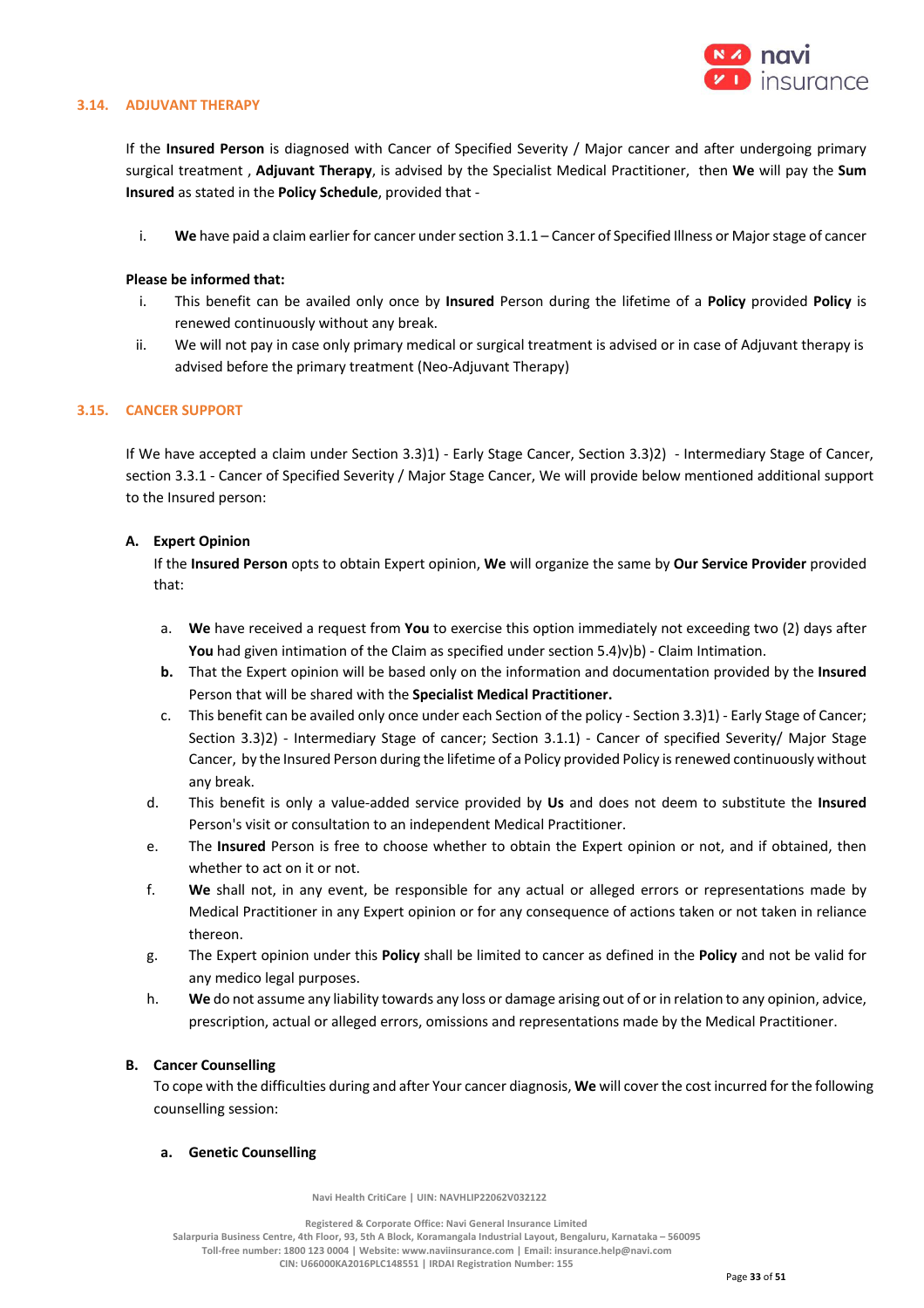

We will provide to the **Insured Person** or His Family member, Pre-Genetic Test or Post-Genetic test consultative service that includes clinical assessment to support treatment decision.

## **b. Psychological Counselling**

To cope with the social emotional and psychological distress and to determine targets of health and quality of life, We will provide Psychological counselling to the **Insured Person** or his **Family** (18 years and above).

### **c. Lifestyle Counselling**

We will provide lifestyle & dietary counselling to the **Insured Person** in order to have a healthy lifestyle during and after cancer, associated with improved physical and psychological well-being, reduced risks of treatment, enhanced self-esteem, reduced risk of recurrence and improved survival.

Please be informed that:

- **i.** A total of 10 sessions is allowed to **Insured person** and his **Family** in a lifetime of a **Policy** provided **Policy** is renewed continuously without any break.
- **ii.** Our liability is limited to ₹ 1500/- per session or actuals, whichever is lower.
- **iii.** Cost of any Genetic tests are not covered under this benefit.

#### **3.16. CARE RESTORE**

**We** will restore the **Sum Insured** as stated in the **Policy Schedule** if the **Insured Person** is diagnosed with **Second Primary Cancer**, provided that -

ii. **We** have paid a claim earlier as a first incidence for the cancer under section 3.1.1 – Cancer of Specified Illness or Major stage of cancer.

### **Please be informed that:**

- iii. This benefit can be availed only once by **Insured** Person during the lifetime of a **Policy** provided **Policy** is renewed continuously without any break.
- iv. The **Second Primary Cancer** is diagnosed after a period of 3 years from the last diagnosis of Cancer of Specified Severity

### **3.17. REDUCTION OF WAITING PERIOD**

90 days "Initial Waiting Period" under Section 4.1 stands reduced to the duration as specified in the Policy Schedule for all Insured Persons covered under this Policy.

### **4. WAITING PERIODS**

All waiting Periods shall apply individually for each Insured Person and claims shall be assessed accordingly**.**

- **4.1 Initial Waiting Period –** We shall not be liable to make any payment in respect of any Critical Illness which is diagnosed within ninety (90) days from the date of commencement of first Policy. This shall not apply to the subsequent renewals with us without a break or renewals within grace period.
- **4.2 Waiting Period for Pre-Existing Disease / Condition** 48 months waiting period from policy commencement date for all Pre-Existing Conditions declared and/or accepted at the time of application.

#### **5. EXCLUSIONS**

 **Navi Health CritiCare | UIN: NAVHLIP22062V032122**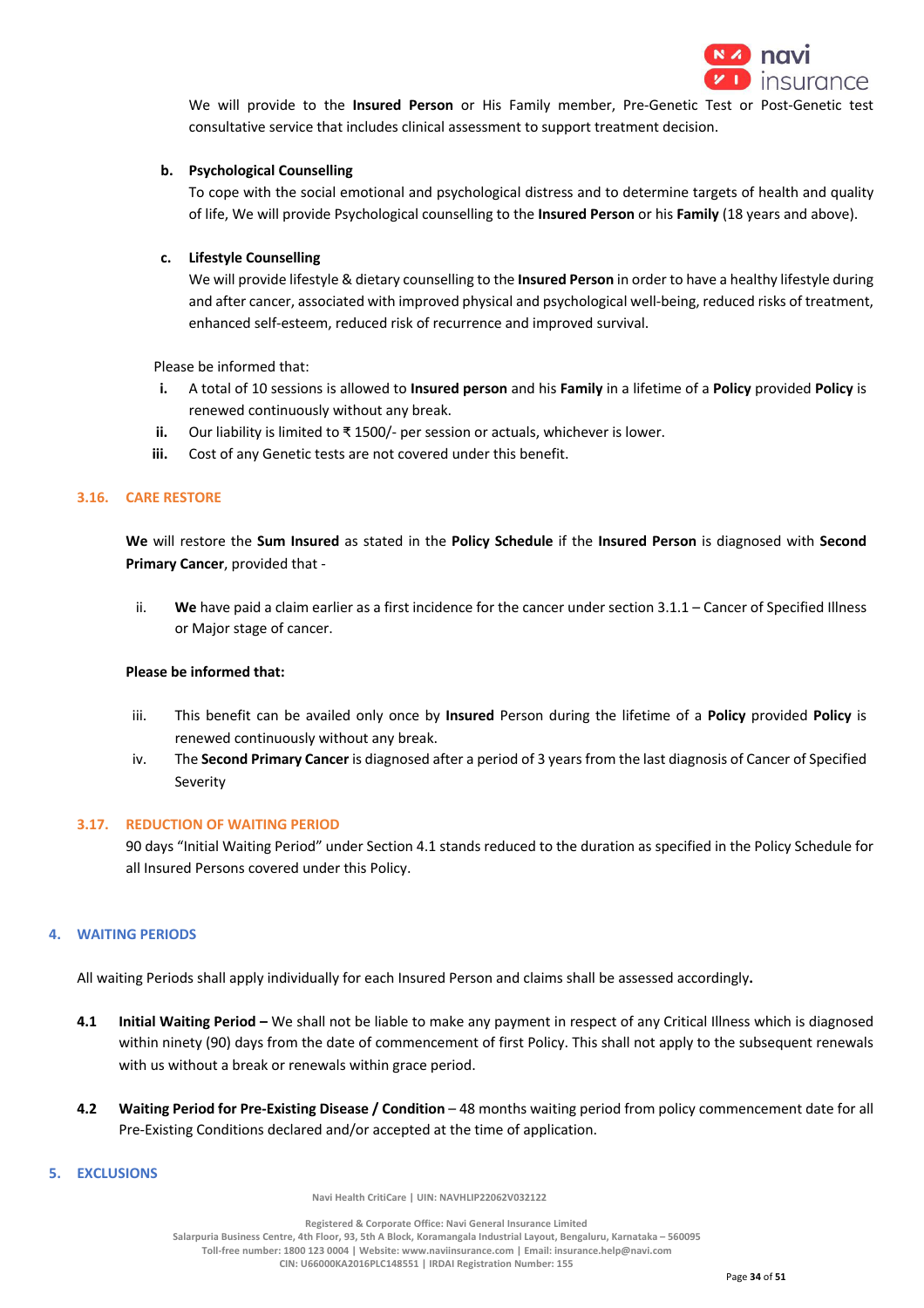

**We** will not make payment for a claim in respect of any **Insured Person** in any way resulting directly or indirectly from or attributable to any of the following unless specifically covered elsewhere in this **Policy**:

### **5.1. STANDARD EXCLUSIONS**

- **i. Substance related and Abusive Disorders** Dependency on or abuse of intoxicants or hallucinogenic substances or drugs (unless prescribed by Medical Practitioner) and any Illness or Injury arising directly or indirectly from such dependency or abuse.
- **ii. Breach of Law -** Insured Person committing or attempting to commit a breach of law with criminal intent.
- **iii. Chemical and Nuclear Exposure -** Nuclear Weapons/materials, radiations of any kind, contamination by radioactive material, nuclear waste, nuclear fuel or from the combustion of nuclear fuel, chemical or biological Weapons.
- **iv. War -** War, invasion, act of foreign enemy, civil war, public defence, rebellion, revolution, insurrection, military or usurped acts.

### **5.2. EXCLUSIONS SPECIFIC TO THE POLICY WHICH CANNOT BE WAIVED**

- **i. Pre-Existing Disease –** Any **Covered Critical Illness** arising out of **Pre-Existing Disease** prior to first **Policy Period**  Start Date.
- **ii. Self-Inflicted Injuries or Attempted Suicide -** Self-inflicted Injury or suicide, attempted suicide while sane or insane.
- **iii. External Congenital anomaly, disease or defects**
- **iv. Dangerous Acts (Adventure/Professional Sports/Defence Operation) -** Participation or involvement in naval, military or air force operation, racing, diving, aviation, scuba diving, parachuting, hang-gliding, rock or mountain climbing etc. in a professional nature. Participation in any flying activity, except as a bonafide, fare-paying passenger of a recognized airline on regular routes and on a scheduled timetable.
- **v. Unrecognized Physician -** Certification/Diagnosis/treatment from persons not registered as Medical Practitioners, or from a Medical Practitioner who is practicing outside the discipline that he/she is licensed for.
- **vi. Maternity and Pregnancy -** Pregnancy (including voluntary termination), miscarriage (unless due to an Accident), childbirth, maternity (including Caesarean section), abortion or complications of any of these.
- **vii. Experimental or Unrecognized Treatment -** Treatments which are experimental, investigational or unproven, which are not consistent with or incidental to the Diagnosis and treatment of the positive existence, pharmacological regimens, stem cell implantation/ therapy or Surgery.

### **6. GENERAL TERMS & CONDITIONS**

## **6.1. CONDITIONS PRECEDENT TO THE POLICY**

**i. AGE**

 **Navi Health CritiCare | UIN: NAVHLIP22062V032122**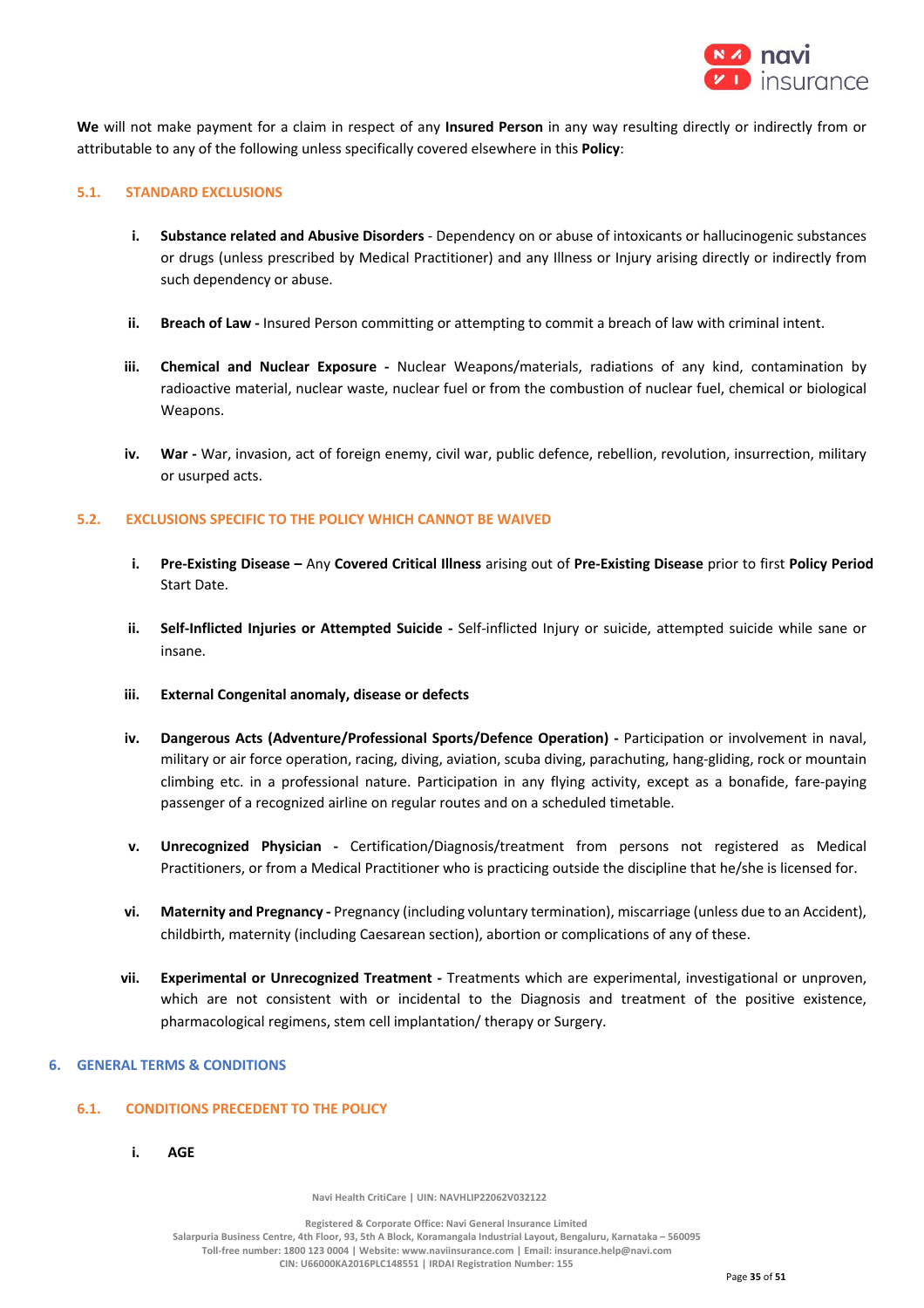

A person shall be eligible to become an **Insured Person** if he is of an age group of Eighteen (18) years to sixty-five (65) years.

## **ii. CONDITION PRECEDENT**

This **Policy** requires fulfilment of the terms and conditions of this **Policy** at all times by **You** or any of the **Insured Person**s, payment of premium (including payment of instalment premium by the due dates as mentioned in the **Policy Schedule**) and **Disclosure to Information Norm**. This is a precondition to any liability under the **Policy**.

## **iii. DISCLOSURE TO INFORMATION NORM**

The **Policy** shall be void and all premium paid shall be forfeited to **Us**, in the event of misrepresentation, misdescription or non-disclosure of any **Material Fact**. In the event of untrue or incorrect statements, misrepresentation, mis-description or non-disclosure of any material particulars in the proposal form, personal statement, declaration and connected documents, or any material information having been withheld, or a Claim being fraudulent or any fraudulent means or device being used by the **Policyholder**/ **Insured Person** or any one acting on his/ their behalf to obtain a benefit under this **Policy**, **We** may cancel this **Policy** at **Our** sole discretion. In such a case, the premium paid shall be forfeited and any benefit paid under the **Policy** shall also be forfeited and (if appropriate) shall be recoverable.

## **iv. ELECTRONIC TRANSACTIONS**

The Policy holder / Insured Person agrees to adhere to and comply with all terms and conditions as may be imposed for electronic transactions from time to time. The Policyholder hereby agrees and confirms that all transactions effected by or through facilities including the Internet, , call centers, tele-service operations (whether voice, video, data or combination thereof) or by means of automated machines network or through other means of telecommunication, established by or on behalf of Us, for and in respect of the Policy or its terms, shall constitute legally binding and valid when done in adherence to and in compliance with the terms and conditions for such facilities and as may be prescribed from time to time and shall be within the terms and conditions of this contract. However, these terms and condition shall not override provisions of any law(s) or statutory regulations as amended from time to time.

## **v. NO CONSTRUCTIVE NOTICE**

Any knowledge or information of any circumstance or condition in relation to the **Policyholder**/ **Insured Person** which is in **Our** possession and not specifically informed by the **Policyholder**/ **Insured Person** shall not be held to bind or prejudicially affect **Us** notwithstanding subsequent acceptance of any premium.

## **6.2. CONDITIONS APPLICABLE DURING THE CONTRACT**

## **i. ALTERATIONS TO THE POLICY**

The proposal form, declaration, **Policy Schedule** and **Policy** constitutes the complete contract of insurance. This **Policy** cannot be changed by any one (including an insurance agent or broker) except Us. Any change that **We**  make will be communicated to **You** by a written endorsement signed and stamped by Us.

## **ii. CANCELLATION OF POLICY**

**a. We** may cancel this **Policy** on grounds of misrepresentation, fraud, non-disclosure of **Material Facts**, noncooperation by **You** or anyone acting on **Your** behalf. When such cancellation of the **Policy** will be on the grounds of misrepresentation, fraud, non-disclosure of **Material Facts**, it will be from inception date or the **Renewal** date (as the case may be) upon 15 days' notice, delivered to or mailed to **Your** last address as shown in the records followed by an endorsement without refund of any premium.

 **Navi Health CritiCare | UIN: NAVHLIP22062V032122**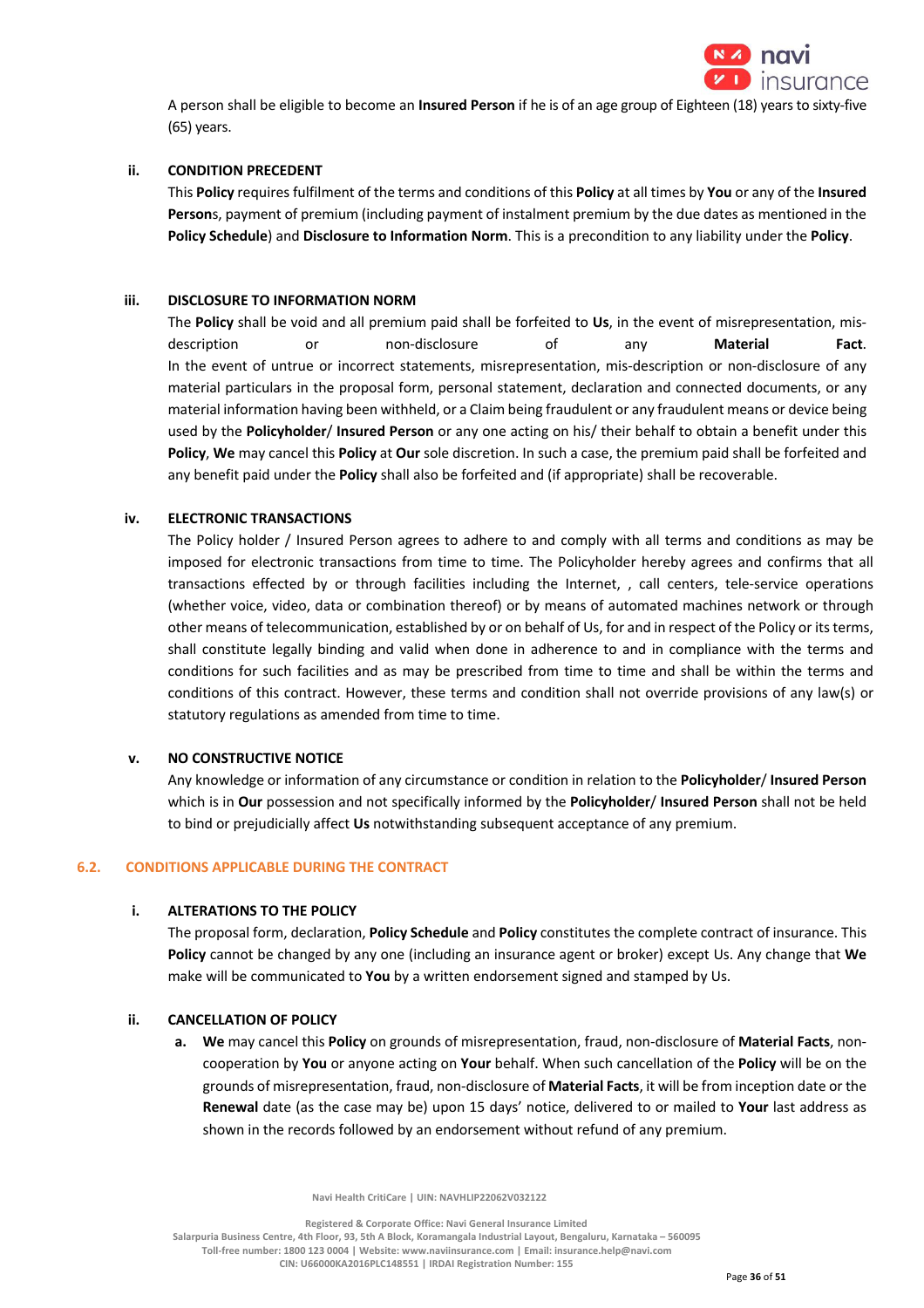

In case of cancellation of the **Policy** by **Us** on account of non-cooperation, **You** shall be entitled to refund of pro-rata premium for the unexpired portion of the **Policy** on the date of cancellation except for those **Insured Person**(s) for whom a claim has been paid or is payable under the **Policy**.

**b. You** may cancel this **Policy** at any time by sending fifteen (15) days' notice in writing to **Us** stating when cancellation is to take effect. In the event of such cancellation, **We** shall retain premium for the period that this **Policy** has been in force calculated in accordance with the short period rate table. However, there will be no refund of premium in respect of the **Insured Person** for whom a claim has been paid or is payable under the **Policy**.

| <b>Rate of Premium to be Refunded</b> |               |               |                      |
|---------------------------------------|---------------|---------------|----------------------|
| <b>Month</b>                          | 1 Year Policy | 2 Year Policy | <b>3 Year Policy</b> |
| $\mathbf{1}$                          | 83%           | 89%           | 91%                  |
| $\overline{2}$                        | 75%           | 85%           | 88%                  |
| $\mathsf{3}$                          | 68%           | 81%           | 86%                  |
| $\overline{\mathbf{4}}$               | 60%           | 77%           | 83%                  |
| 5                                     | 53%           | 73%           | 81%                  |
| 6                                     | 45%           | 70%           | 78%                  |
| $\overline{7}$                        | 38%           | 66%           | 75%                  |
| 8                                     | 30%           | 62%           | 73%                  |
| 9                                     | 23%           | 58%           | 70%                  |
| $10\,$                                | 15%           | 54%           | 68%                  |
| 11                                    | 8%            | 50%           | 65%                  |
| 12                                    | 0%            | 46%           | 62%                  |
| 13                                    |               | 43%           | 60%                  |
| 14                                    |               | 39%           | 57%                  |
| 15                                    |               | 35%           | 55%                  |
| $16\,$                                |               | 31%           | 52%                  |
| 17                                    |               | 27%           | 49%                  |
| $18\,$                                |               | 23%           | 47%                  |
| 19                                    |               | 19%           | 44%                  |
| 20                                    |               | 15%           | 42%                  |
| 21                                    |               | 12%           | 39%                  |
| 22                                    |               | 8%            | 36%                  |
| 23                                    |               | 4%            | 34%                  |
| 24                                    |               | 0%            | 31%                  |
| 25                                    |               |               | 29%                  |
| 26                                    |               |               | 26%                  |
| 27                                    |               |               | 23%                  |
| 28                                    |               |               | 21%                  |
| 29                                    |               |               | 18%                  |
| 30                                    |               |               | 16%                  |
| 31                                    |               |               | 13%                  |
| 32                                    |               |               | 10%                  |
| 33                                    |               |               | 8%                   |
| 34                                    |               |               | 5%                   |
| 35                                    |               |               | 3%                   |
| 36                                    |               |               | 0%                   |

 **Navi Health CritiCare | UIN: NAVHLIP22062V032122**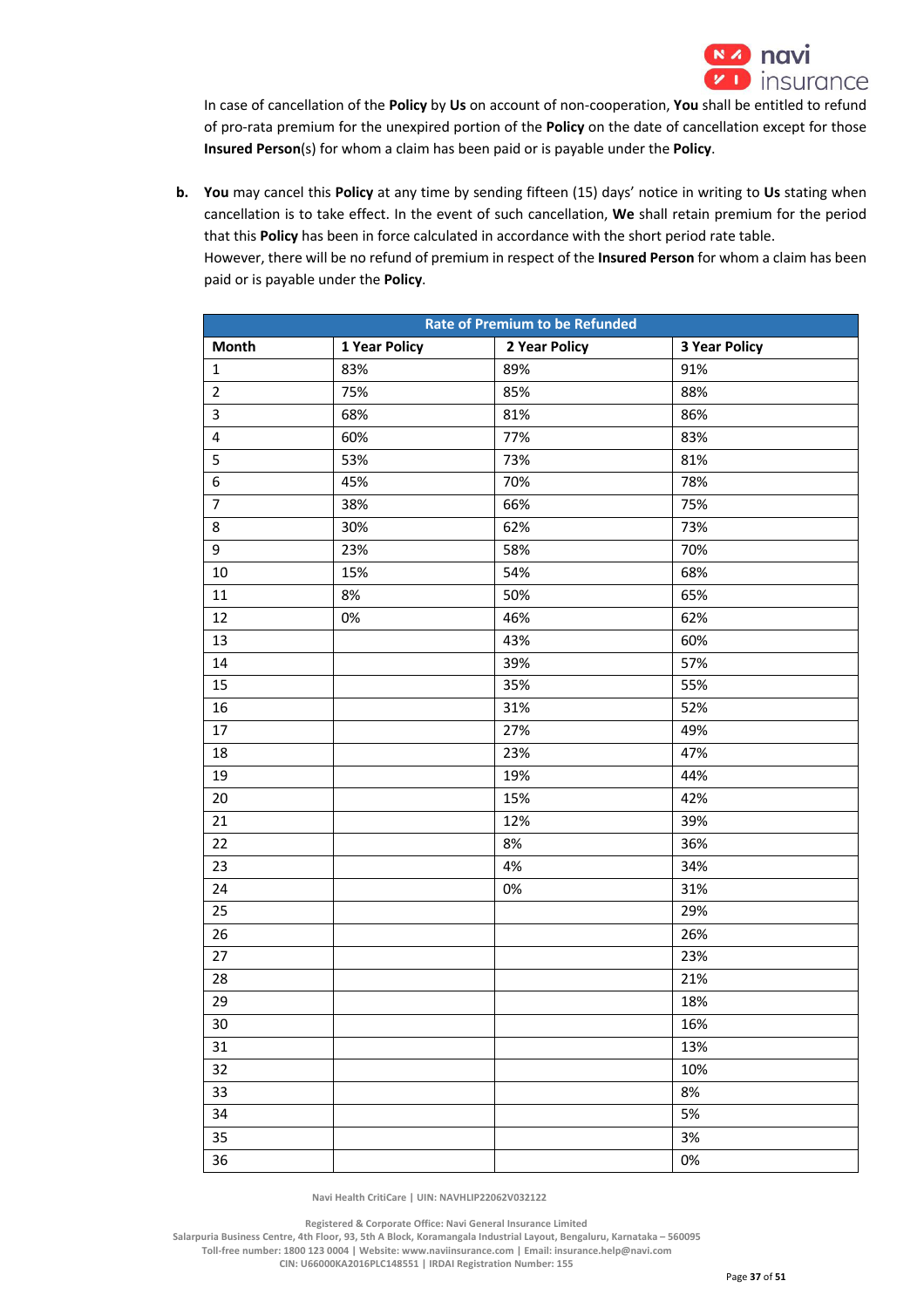

## **iii. COMMUNICATIONS & NOTICES**

- a. Any notice, direction or instruction under this **Policy** shall be in writing and if it is:
	- To any **Insured Person**, then it shall be sent to **You** at **Your** last updated address as shown in **Our**  records and **You** shall act for all **Insured Person**s for these purposes.
	- To **Us**, it shall be delivered to **Our** address specified in the Schedule.
- b. No insurance agents, brokers or other person or entity is authorised to receive any notice, direction or instruction on **Our** behalf unless **We** have expressly stated to the contrary in writing.
- c. Notice and instructions will be deemed served ten (10) days after posting or immediately upon receipt in the case of hand delivery, facsimile or e-mail after posting.
- d. **You** must immediately bring to **Our** notice any change in the address or contact details. If **You** fail to inform Us, **We** shall send notice to the last known address and it would be considered that the notice has been sent to You.
- e. **You** must include Your **Policy** number for any communication with **Us**.

## **iv. FREE LOOK PERIOD**

**You** have a period of 15 days from the date of receipt of the **Policy** Documents to review the terms and conditions of the **Policy**. If *You* have any objections to any of the terms and conditions, **You** have the option of cancelling the **Policy** stating the reasons for cancellation and **You** will be refunded the premium paid by **You** after adjusting the amounts spent on any medical check-up, stamp duty charges and proportionate risk premium. **You** can cancel **Your Policy** only if **You** have not made any claims under the **Policy.** All **Your** rights under this **Policy** will immediately stand extinguished on the free look cancellation of the **Policy**. Free look provision is not applicable for **Portability** and at the time of **Renewal** of the **Policy**

## **v. GEOGRAPHY**

This **Policy** applies to events or occurrences taking place anywhere in the world unless limited under this **Policy** in a particular benefit or definition. All payments under this **Policy** will only be made in Indian Rupees.

## **vi. INSTALMENT PREMIUM**

In case premium is payable in instalments as specified in the **Policy Schedule**, then:

- **a.** Instalments shall be payable on or before the due date for continuity of coverage under the **Policy**.
- **b. You** will have **Relaxation Period** of 15 days from the due date for payment of instalment. **We** will not charge interest on the instalment premium paid during the **Relaxation Period** and there will be no impact on coverage of **Pre-Existing Disease** and continuity of waiting periods
- **c.** In case **We** do not receive the premium within the **Relaxation Period**, the **Policy** will be terminated and in the event of a claim during the **Relaxation Period**, all the subsequent premium instalments shall immediately become due and payable.
- **d. We** shall have the right to recover and deduct any or all the pending instalments from the claim amount due under the **Policy.**

If **You** are opting for Electronic Clearing Service for Instalment premium payment, then kindly ensure that:

- **a.** Electronic Clearing Service (ECS) Mandate form is completely filled & signed by **You.**
- **b.** The Premium amount which would be auto debited & frequency of instalment is duly filled in the ECS Mandate form.
- **c.** New ECS Mandate Form is required to be filled in case of any change in the Premium due to change of **Sum Insured** / age / plan /coverages/revision in premium.
- **d. You** need to inform us at least 15 days prior to the due date of instalment premium if **You** wish to discontinue with the ECS facility.

 **Navi Health CritiCare | UIN: NAVHLIP22062V032122**

 **Registered & Corporate Office: Navi General Insurance Limited**

**Salarpuria Business Centre, 4th Floor, 93, 5th A Block, Koramangala Industrial Layout, Bengaluru, Karnataka – 560095** 

**Toll-free number: 1800 123 0004 | Website: www.naviinsurance.com | Email: insurance.help@navi.com CIN: U66000KA2016PLC148551 | IRDAI Registration Number: 155**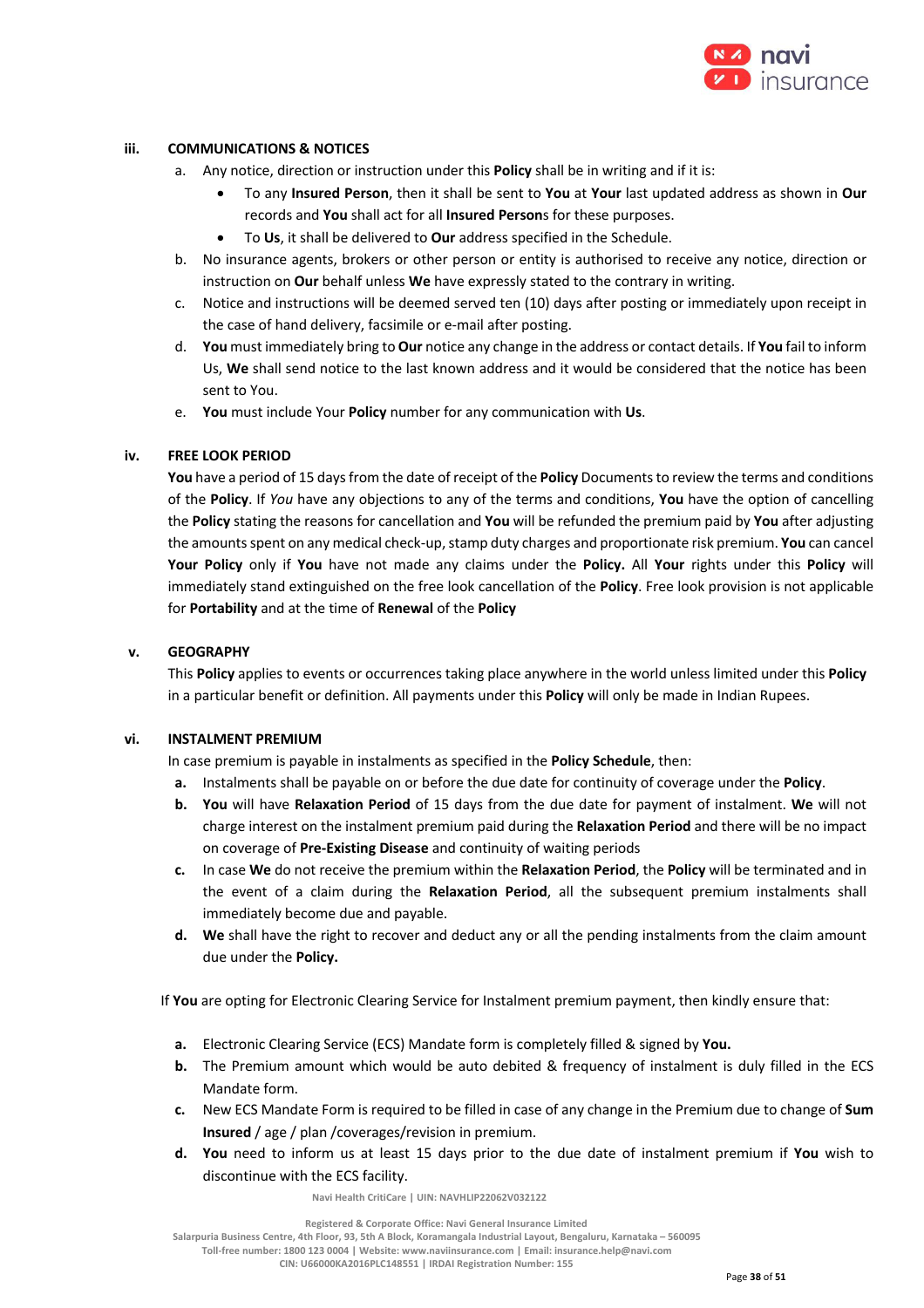

**e.** Non-payment of premium on due date as opted by **You** in the mandate form subject to an additional 15 days of **Relaxation Period** will lead to termination of the policy.

## **vii. POLICY DISPUTES**

Any and all disputes or differences concerning the interpretation of the coverage, terms, conditions, limitations and/ or exclusions under this **Policy** shall be governed by Indian law and shall be subject to the jurisdiction of the Indian Courts.

## **viii. PROTECTION OF POLICY HOLDERS INTEREST**

This **Policy** is subject to **IRDAI** (Protection of **Policyholder**s' Interest) Regulation, 2017 or any amendment thereof.

 **Navi Health CritiCare | UIN: NAVHLIP22062V032122**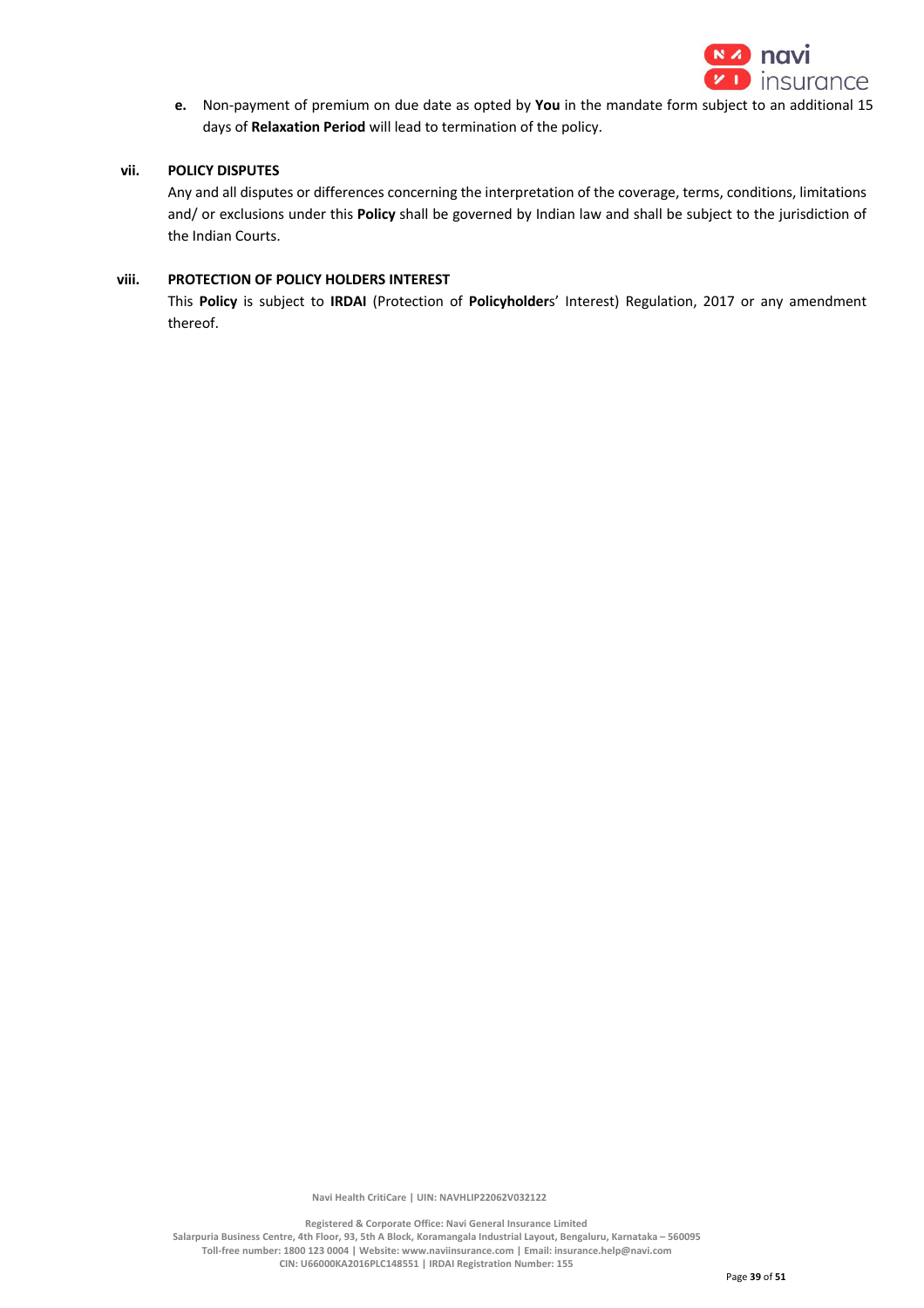

### **ix. RECORDS TO BE MAINTAINED**

**You** or the **Insured Person**, as the case may be shall keep an accurate record containing all relevant medical records pertaining to the treatment taken for any liability under the **Policy** and shall allow **Us** or **Our**  representative(s) to inspect such records. **You** or the **Insured Person** as the case may be, shall furnish such information as may be required by **Us** under this **Policy** at any time during the **Policy Period** and up to three years after the **Policy** expiration, or until final adjustment (if any) and resolution of all claims under this **Policy**.

## **x. REVISION & MODIFICATION OF PRODUCT**

Any revision or modification will be done with the approval of the **Authority**. **We** shall notify **You** about revision / modification in the product including premium. Such information shall be given to **You** at least ninety (90) days prior to the effective date of modification or revision coming into effect.

### **xi. TERMINATION OF POLICY**

This **Policy** terminates on earliest of the following events-

- **a.** Cancellation of **Policy** as per the cancellation provision.
- **b.** On the **Policy** expiry date.

### **xii. WITHDRAWAL OF THE PRODUCT**

The product may be withdrawn after due approval from the **Authority.** In such case, **We** will provide one-time option to all the **Policyholders** whose **Policy** is falling due for **Renewal** within 90 days of withdrawal of the product to renew the existing **Policy** or migrate to modified or other suitable Individual Health **Policy** with **Us** subject to Migration norms in vogue. All those **Policyholders** who choose to renew the existing **Policy** will be migrated to modified or other suitable Individual Health Insurance **Policy** at the time of next **Renewal.** However, if the **Policyholder** do not respond to **Our** intimation in case of such withdrawal, the **Policy** will be withdrawn on the **Renewal** date. All those **Policyholders** whose **Renewal** fall after 90 days of withdrawal of product will require to migrate to modified or other suitable Individual Health Insurance **Policy**.

Insured Person(s) who migrates to the similar Health Insurance product available with Us, will be entitled for the accrued waiting period for Pre-existing disease so that the total waiting period for pre-existing disease does not exceed the waiting period applicable in the withdrawn product.

#### **6.3. CONDITIONS FOR RENEWAL OF CONTRACT**

#### **i. CONTINUITY**

**Insured Person** would have an option to migrate to **Our** other individual Critical **Illness** insurance product(s), if available, subject to **Our** underwriting guidelines. Likewise, children covered under the **Policy** when exiting on account of being not dependent on parents will also be given an option to migrate to **Our** individual critical **Illness** insurance plans subject to **Our** underwriting guidelines. **Insured Person** will be entitled for accrued continuity benefits as per prevailing Portability and Migration guidelines issued by the regulator.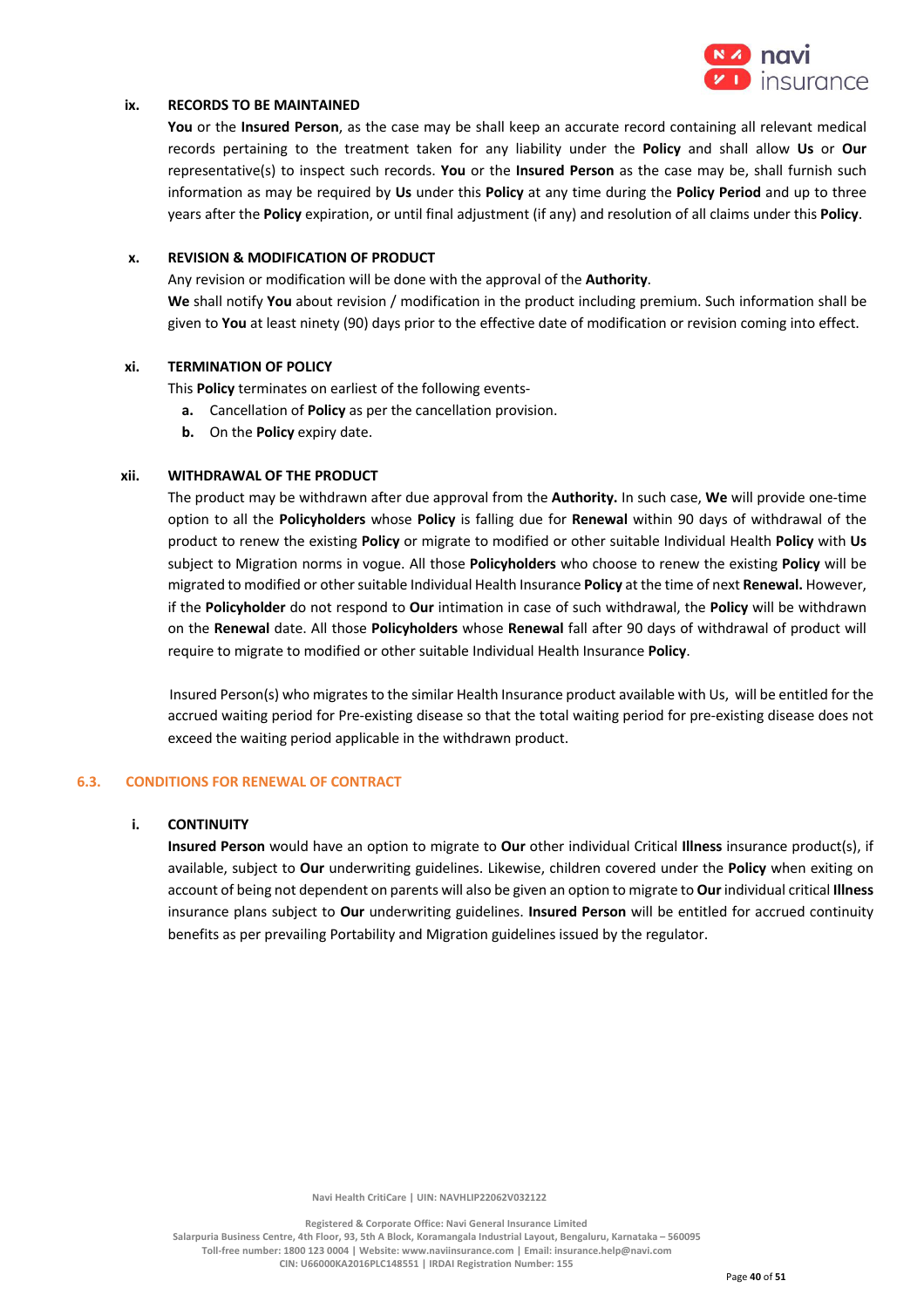

### **ii. RENEWAL TERMS**

The **Policy** can be renewed on or before the end of the **Policy Period** subject to realization of Renewal premium. However, **We** shall not be bound to give notice that such **Renewal** premium is due. **We** may exercise option of not renewing the **Policy** on grounds of fraud, misrepresentation, non-cooperation, moral hazard or suppression of any Material Fact either at the time of taking the **Policy** or any time during the currency of the **Policy**.

A **Grace Period** of 30 days from the premium due date is allowed where **you** can still pay **your** premium and continue **your** Policy. Coverage would not be available for the period for which no premium has been received. Post 30 days from premium due date, if the premium is not paid, the **Policy** will lapse i.e. be terminated.

**Your Renewal** premium for this **Policy** will not change unless **We** have revised the premium and obtained due approval from **Authority.** Premium otherwise will only change on account of age or if **You** opt for a change in the **Sum Insured**/ plan /tenure of the **Policy**.

**We** will not apply any additional loading on **Your Policy** premium at **Renewal** based on **Your** claim experience. **You** may change the plan or add or delete **Insured Persons** (except due to marriage or death) only at the time of **Renewal** of the **Policy.** However, such changes shall be subject to underwriting guidelines of the company.

### **iii. CHANGE OF POLICYHOLDER**

The **Policyholder** may be changed only at the time of **Renewal**. The new **Policyholder** must be a member of insured person's **Family**.

The **Policyholder** may be changed during the **Policy Period** upon request in case of death of the **Policyholder**, emigration of **Policyholder** from India or in case of divorce of the **Policyholder.**

### **6.4. CONDITIONS WHEN A CLAIM ARISES**

#### **i. ARBITRATION**

If **We** admit liability for any claim but any difference or dispute arises as to the amount payable for any claim the same shall be decided by reference to Arbitration. The Arbitrator shall be appointed in accordance with the provisions of the Arbitration and Conciliation Act, 1996 or any amendment thereto. No reference to Arbitration shall be made unless **We** have admitted **Our** liability for a claim in writing.

## **ii. DISCLAIMER OF CLAIM**

If **We** shall disclaim liability to the **Insured** for any claim and if the **Insured** shall not, within twelve (12) calendar months from the date or receipt of the notice of such disclaimer notify **Us** in writing that he does not accept such disclaimer and intends to recover his claim from **Us**, then the claim shall for all purposes be deemed to have been abandoned and shall not thereafter be recoverable under the **Policy**.

#### **iii. PHYSICAL EXAMINATION**

Any **Medical Practitioner** authorized by **Us** shall be allowed to examine the **Insured Person** in case of any alleged **Covered Critical Illness**. Non-co-operation by the **Insured Person** will result into rejection of his/her claim. **We**  will bear the cost towards performing such medical examination (at the specified location) of the **Insured Person**.

### **iv. COMPLETE DISCHARGE**

Payment made by **Us** to **You** /Assignee/**Nominee**/legal representative, as the case may be, in respect of any benefit under the **Policy** shall in all cases be complete and construe as an effectual discharge in favour of Us.

#### **v. CLAIMS PROCESS & MANAGEMENT**

 **Navi Health CritiCare | UIN: NAVHLIP22062V032122**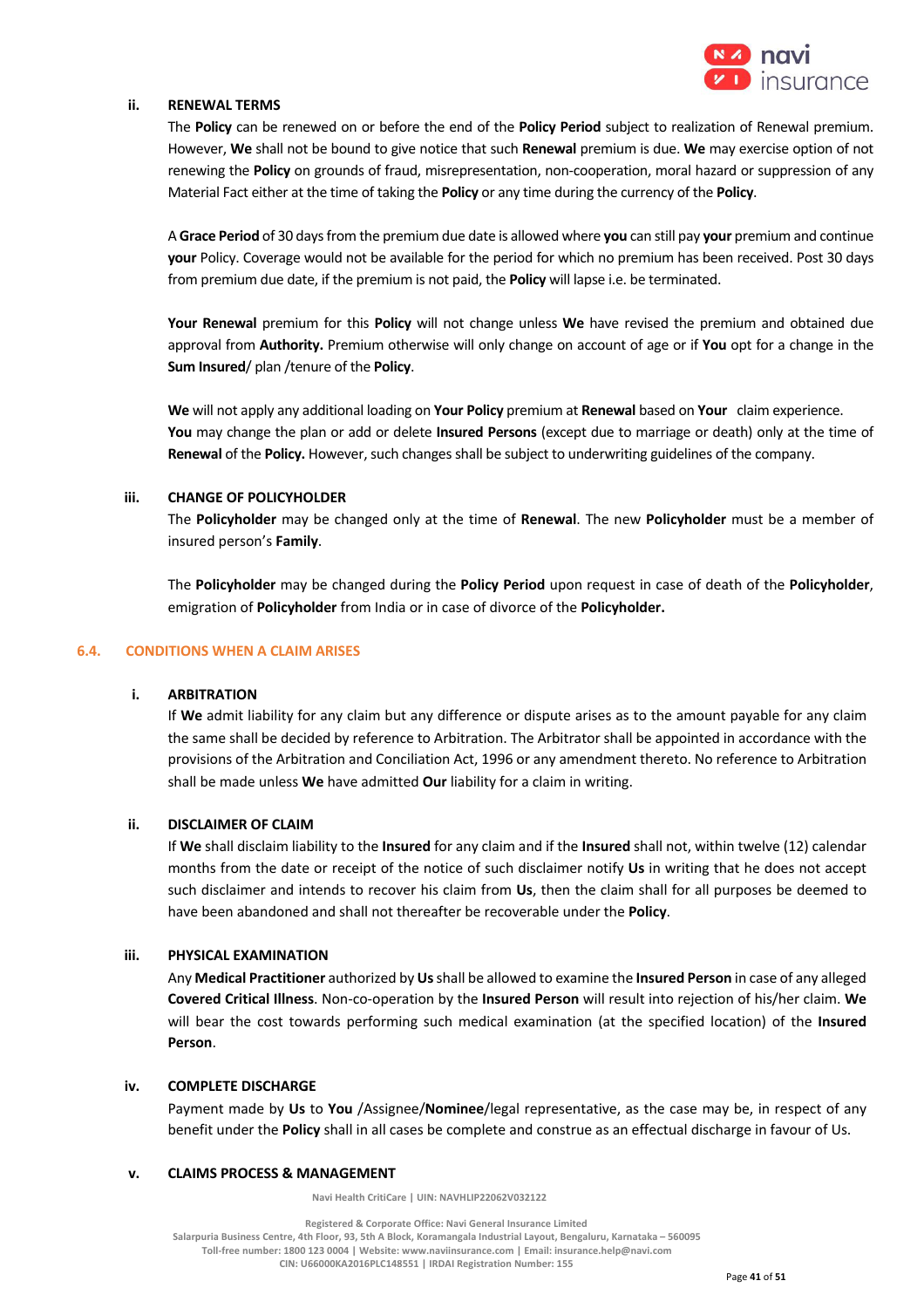

# **a. POLICYHOLDER'S / INSURED PERSON'S DUTIES AT THE TIME OF CLAIM**

On occurrence of an event which will eventually lead to a Claim under this **Policy**, the **Policyholder**/ **Insured Person** shall:

- i. Forthwith intimate / file / submit a Claim in accordance with section 5.4)v)b) Claim intimation of this **Policy**.
- ii. If so requested by **Us,** submit himself / herself for a medical examination including any Pathological / Radiological examination by **Our** nominated Medical Practitioner as often as it considers reasonable and necessary. The cost of such examination will be borne by **Us.**
- iii. Allow the **Medical Practitioner** or any of **Our** representatives to inspect the medical and Hospitalization records, investigate the facts and examine the **Insured** Person.
- iv. Assist and not hinder or prevent **Our** representatives in pursuance of their duties for ascertaining the admissibility of the Claim under the **Policy**.

## **b. CLAIM INTIMATION**

Upon the occurrence of any **Insured Claim Event**/ Personal **Accident** that may give rise to a claim under this **Policy**, then the **Policyholder**/ **Insured Person**, must notify **Us** either at the call centre or in writing, immediately and within seven (7) days of occurrence of such Event.

The following details are to be provided to **Us** at the time of intimation of Claim:

- a. **Policy** Number
- b. Name of the **Policyholder**
- c. Employee /Member Number
- d. Name of the **Insured Person** in whose relation the Claim is being lodged
- e. Name of Critical **Illness**
- f. Name and Address of the attending **Medical Practitioner** and **Hospital** (if admission has taken place)
- g. **Date of Diagnosis** of Critical **Illness**
- h. Incident/**Accident** details
- i. Date of occurrence and place of Incident/**Accident**
- j. Any other information, documentation as requested by Us

 **Navi Health CritiCare | UIN: NAVHLIP22062V032122**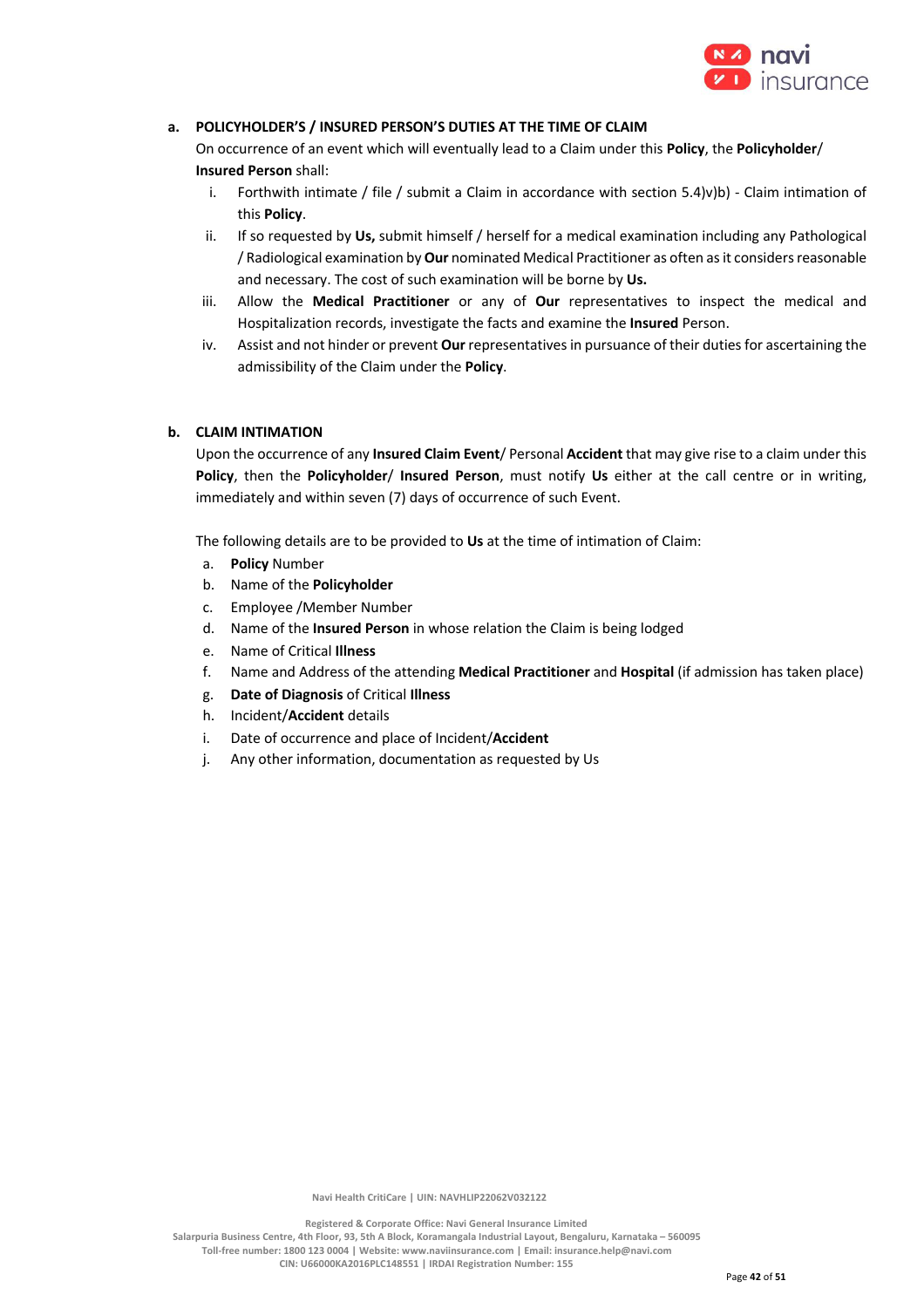

## **c. CLAIMS DOCUMENTS**

In case of any Claim for the covered Benefit, the list of necessary documents as mentioned below shall be provided by the **Policyholder**/**Insured Person**, immediately but not later than thirty (30) days of date of occurrence of an **Insured** event, to avail the Claim.

Completed claim forms and processing documents must be furnished to **Us** within the stipulated timelines for all claims. **We** may consider the delay in extreme cases of hardship where it is proved to **Our** satisfaction that under the circumstances in which the **Insured Person** was placed, it was not possible for him or any other person to give documents.

| <b>Section</b> |                             | <b>Necessary Documents</b>                                                                                   |
|----------------|-----------------------------|--------------------------------------------------------------------------------------------------------------|
| 1              | <b>For Section</b>          | Claim form, duly filled and signed<br>a.                                                                     |
|                | 3.1 - Critical Illness<br>٠ | Medical confirming the Diagnosis of Critical Illness;<br>b.                                                  |
|                | 3.2 - SheSmart              | Specific documents listed under the respective Critical Illness;<br>c.                                       |
|                | 3.3 - Additional<br>п       | Investigation test reports confirming the Diagnosis as specified<br>d.                                       |
|                | <b>Critical Illness</b>     | under the definition of the respective Critical Illnesses;                                                   |
|                | 3.4 - Second Critical<br>٠  | First consultation letter and subsequent prescriptions;<br>e.                                                |
|                | <b>Illness</b>              | f.<br>In the cases where Illness arises due to an Accident, FIR copy or<br>medico legal certificate          |
|                |                             | Discharge Card/Death Summary from the Hospital, if applicable;<br>g.                                         |
|                |                             | Indoor case papers including Pre-Anaesthesia Report if applicable;<br>h.                                     |
|                |                             | i.<br>Photo Identity Proof - Voter ID, Passport, PAN Card, Driving License,                                  |
|                |                             | Ration Card, Aadhar card, or any other proof accepted by the KYC                                             |
|                |                             | norms                                                                                                        |
|                |                             | <b>Cancelled Cheque Copy</b><br>j.                                                                           |
|                |                             |                                                                                                              |
|                |                             |                                                                                                              |
|                |                             |                                                                                                              |
|                |                             |                                                                                                              |
|                |                             |                                                                                                              |
|                | <b>For Section</b>          | Claim form, duly filled and signed<br>a.                                                                     |
|                | 3.5 - Personal              | Copy of Death (issued by the office of Registrar of Births and Deaths)<br>b.                                 |
|                | <b>Accident</b>             | Copy of First Information Report (FIR) / Panchnama / Final Police<br>c.<br>Report                            |
|                |                             | Copy of Medico Legal duly attested by the concerned Hospital duly<br>d.<br>attested by Police, if applicable |
|                |                             | Copy of Hospital record, if applicable<br>e.                                                                 |
|                |                             | Copy of Post Mortem report, if conducted /copy of viscera report<br>f.                                       |
|                |                             | duly attested by Police, wherever applicable                                                                 |
|                |                             | Photo Identity Proof - Voter ID, Passport, PAN Card, Driving License,<br>g.                                  |
|                |                             | Ration Card, Aadhar card, or any other proof accepted by the KYC<br>norms                                    |
|                |                             | Cancelled Cheque Copy<br>h.                                                                                  |
|                |                             |                                                                                                              |
|                |                             |                                                                                                              |
|                |                             |                                                                                                              |

 **Navi Health CritiCare | UIN: NAVHLIP22062V032122**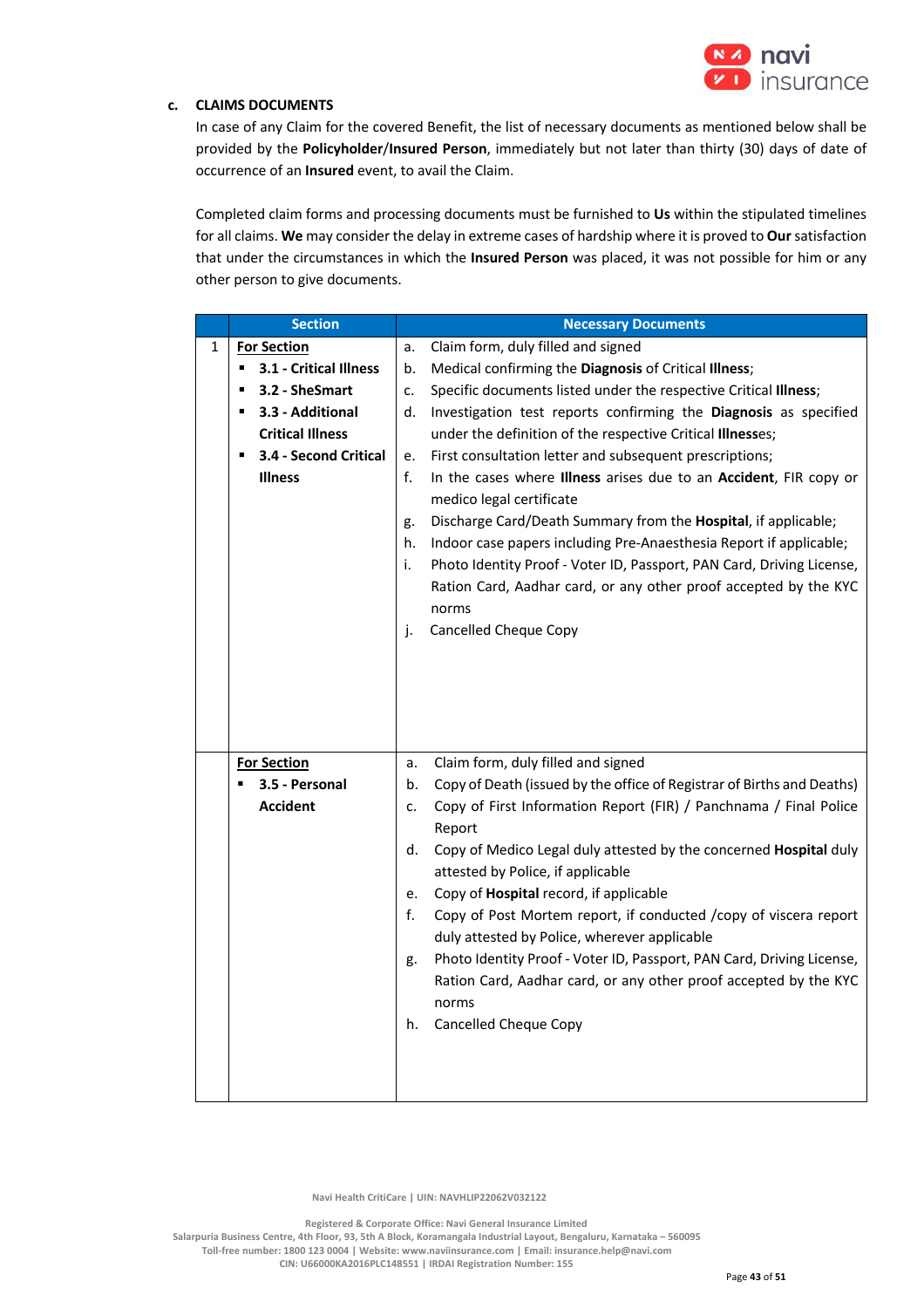

| <b>For Section</b> | a.                  |                                                                                                                                                           | Copy of Birth Certificate                                                                                                                                                   |
|--------------------|---------------------|-----------------------------------------------------------------------------------------------------------------------------------------------------------|-----------------------------------------------------------------------------------------------------------------------------------------------------------------------------|
|                    | 3.7 - Child Tuition | Copy of School ID Card<br>b.                                                                                                                              |                                                                                                                                                                             |
| <b>Benefit</b>     | c.                  | Proof to establish relationship - Passport/Education establishing<br>proof of relationship of child with parents/Birth or Adoption papers<br>(if adopted) |                                                                                                                                                                             |
| <b>For Section</b> |                     | a.                                                                                                                                                        | Copy of Medical Reports                                                                                                                                                     |
| ▪                  | 3.9 - Health Check  | b.                                                                                                                                                        | Original Bill                                                                                                                                                               |
| Up                 |                     | c.                                                                                                                                                        | <b>Payment Receipt</b>                                                                                                                                                      |
| ٠                  | 3.10 - Counselling  | d.<br>e.                                                                                                                                                  | Photo Identity Proof - Voter ID, Passport, PAN Card, Driving<br>License, Ration Card, Aadhar card, or any other proof accepted<br>by the KYC norms<br>Cancelled Cheque Copy |
|                    |                     |                                                                                                                                                           |                                                                                                                                                                             |

## **d. SCRUTINY OF CLAIM DOCUMENTS**

- i. **We** shall scrutinize the Claim and accompanying documents. Any deficiency of documents shall be intimated within five (5) days of their receipt.
- ii. First reminder for deficient documents will be sent within 10 days of first deficiency letter and Second reminder - within 10 days of first reminder deficiency letter. Final reminder letter will be sent from 10 days from second reminder.
- iii. **We** will send a maximum of three (3) reminders following which, **We** will send a rejection letter after 15 days from the last reminder if the documents are not received.

# **e. CLAIM INVESTIGATION**

**We** may investigate claims if reasonably required to determine the validity of claim. Verification carried out, if any, will be done by Individuals or **Medical Practitioners** or entities authorized by **Us** to carry out such verification / investigation(s) and the costs for such verification / investigation shall be borne by **Us**. **You** additionally hereby consent to disclose **Us** of documentation and information that may be held with **Your Medical Practitioner** and other insurers**.**

## **f. SETTLEMENT AND REPUDIATION OF A CLAIM**

- i. *We* shall be under no obligation to make any payment under this **Policy** unless **We** have been provided with the documentation and information to establish the validity of the claim**.**
- ii. **We** shall ordinarily settle a Claim including its rejection within thirty (30) days of the receipt of the last "necessary" documents as listed in the section  $6.4$ ) v) c) - Claim Documents. However, where the circumstances of a claim warrant an investigation **We** shall initiate and complete such investigation at the earliest, in any case not later than 30 days from the date of receipt of last necessary document.
- iii. In such cases, **We** shall settle the claim within 45 days from the date of receipt of last necessary document.
- iv. Repudiated' claims will be informed to *You* in writing with appropriate reasons of repudiation.
- v. **We** will only make payment to **Policyholder** under this **Policy**. **Policy holder's** receipt shall be considered as a complete discharge of *Our* liability against any claim under this **Policy.** In the event of **Policyholder's** death, *We* will make payment to the **Nominee/Assignee** (as named in the Schedule).
- vi. In case of delay in the payment beyond the stipulated timelines, **We** shall be liable to pay interest at a rate of two percent (2%) above the **Bank Rate** or as per the applicable / extant **IRDAI** regulation. Such interest shall be paid from the date of receipt of the last relevant and necessary document from the **Insured** /claimant by insurer till the date of actual payment.

 **Navi Health CritiCare | UIN: NAVHLIP22062V032122**

 **Registered & Corporate Office: Navi General Insurance Limited Salarpuria Business Centre, 4th Floor, 93, 5th A Block, Koramangala Industrial Layout, Bengaluru, Karnataka – 560095 Toll-free number: 1800 123 0004 | Website: www.naviinsurance.com | Email: insurance.help@navi.com** 

**CIN: U66000KA2016PLC148551 | IRDAI Registration Number: 155**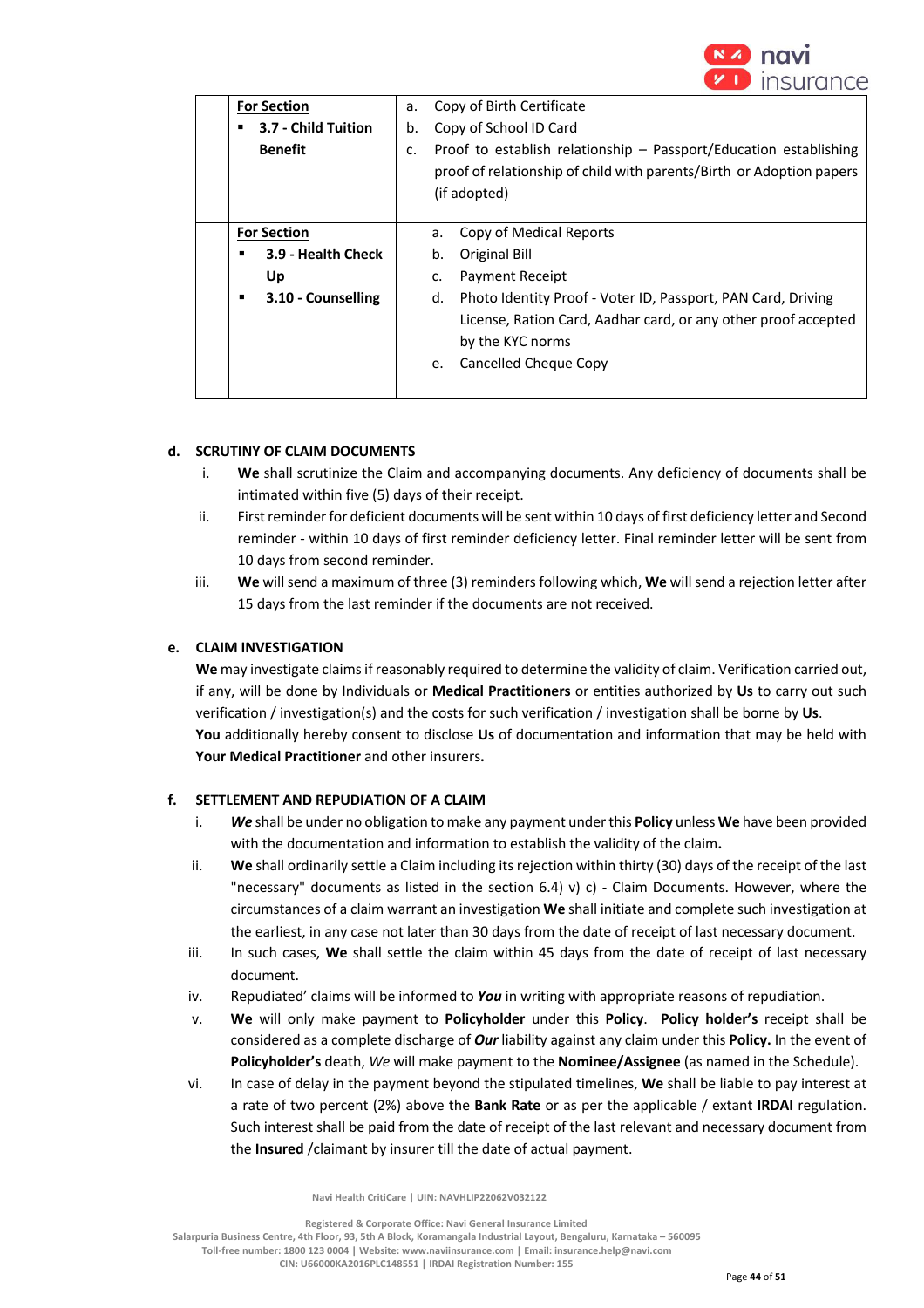

## **g. PAYMENT TERMS**

All Claims will be payable in India and in Indian rupees.

### **i. Section 3.1 Critical Illness-**

Once **We** have paid a claim in respect of any of the **Insured Person**s under this section then:

- For Policy without Second Critical Illness Cover- Coverage under this section shall automatically terminate for that **Insured Person**, however, coverage under additional benefits, if opted shall continue till expiry of the **Policy Period** and **Policy** shall not be renewed thereafter. This **Policy**  shall continue for other **Insured Person**s (if any) and shall be renewable.
- For Policy with Second Critical Illness Cover **Policy** will continue and shall be available for further **Renewal**.

### **ii. Section 3.3 Additional Critical Illness**

We will pay once in lifetime for each of the additional critical illness mentioned under this section. This **Policy** shall continue and shall be renewable.

### **iii. Section 3.4 Second Critical Illness**

Once a claim has been accepted and paid under this benefit then coverage under this section shall automatically terminate for that **Insured Person**, however, other coverages under the policy i.e. Additional Critical Illness / Personal Accident / SheSmart, if opted, shall continue till expiry of the **Policy Period** and **Policy** shall not be renewed thereafter. This **Policy** shall continue for other **Insured Person**s (if any) and shall be renewable.

## **iv. Section 3.5 Personal Accident**

**Policy** shall automatically terminate, and no further **Renewal**s will be available for that **Insured Person** under this **Policy**. However, the **Policy** shall continue for the other **Insured Person**s (if any). **We** will only make payment to the **Insured Person** / **Policyholder** under this **Policy**. The receipt of payment by the **Insured Person** / **Policyholder** shall be considered as a complete discharge of **Our**  liability against any claim under this **Policy**. In the event of **Your** death, **We** will make payment to the **Nominee** or Assignee (as named in the Schedule).

Our total liability in aggregate for all claims under the **Policy** for a specific **Insured Person** shall not exceed the respective **Sum Insured** of that **Insured Person**.

In case of claims for death of the **Insured Person**, where name of **Nominee**(s) has not been provided, the claim payment shall be made as per Indian succession law.

#### **v. Section 3.13 Cancer Relapse Benefit**

Once **We** have paid a claim in respect of any of the **Insured Person**s under section 3.1.1 Cancer of Specified Severity then:

- For Policy without Cancer Relapse Benefit Coverage under this section shall automatically terminate for that **Insured Person**, however, coverage under additional benefits, if opted shall continue till expiry of the **Policy Period** and **Policy** shall not be renewed thereafter. This **Policy**  shall continue for other **Insured Person**s (if any) and shall be renewable.
- For Policy with Cancer Relapse Benefit **Policy** will continue and shall be available for further **Renewal**.

#### **vi. Section 3.14 Adjuvant Therapy**

We will pay once in lifetime for Adjuvant Therapy under this section. This **Policy** shall continue and shall be renewable.

 **Navi Health CritiCare | UIN: NAVHLIP22062V032122**

 **Registered & Corporate Office: Navi General Insurance Limited Salarpuria Business Centre, 4th Floor, 93, 5th A Block, Koramangala Industrial Layout, Bengaluru, Karnataka – 560095** 

**Toll-free number: 1800 123 0004 | Website: www.naviinsurance.com | Email: insurance.help@navi.com** 

**CIN: U66000KA2016PLC148551 | IRDAI Registration Number: 155**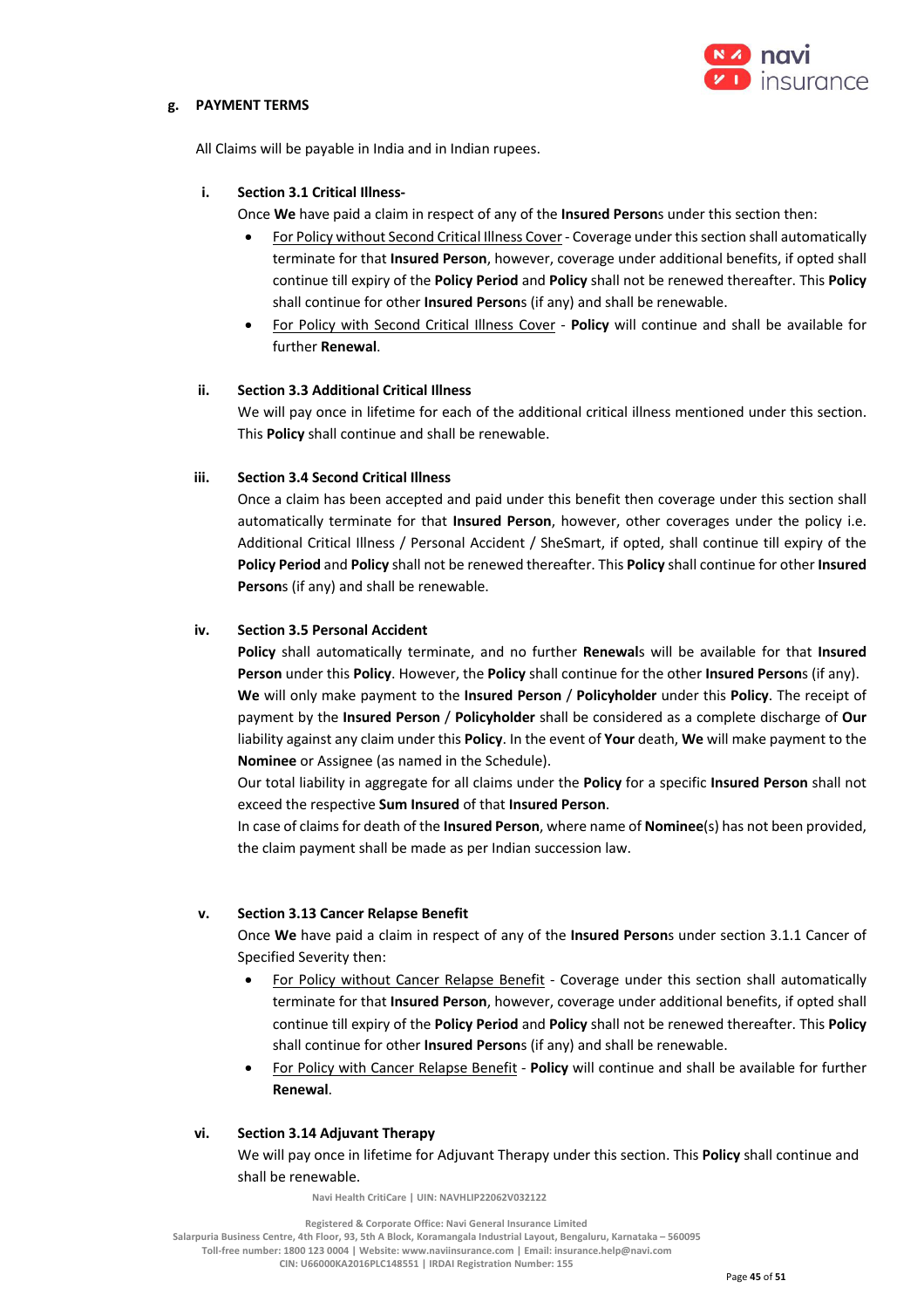

## **vii. Section 3.16 Care Restore Benefit**

Once **We** have paid a claim in respect of any of the **Insured Person**s under section 3.1.1 Cancer of Specified Severity then:

- For Policy without CareRestore Coverage under this section shall automatically terminate for that **Insured Person**. This **Policy** shall continue for other **Insured Person**s (if any) and shall be renewable.
- For Policy with Cancer Relapse Benefit **Policy** will continue and shall be available for further **Renewal**.

## **h. PAY OUT OPTIONS**

- i. The benefit under section 3.1 Critical Illness shall be paid as 100% Sum **Insured** as Lump sum as specified in the **Policy Schedule**.
- ii. The benefit under section 3.3 Additional Critical Illness shall be paid as 100% Sum **Insured** as Lump sum as specified in the **Policy Schedule**.
- iii. The benefit under section 3.4 Second Critical **Illness** section shall be paid as 100% Second Critical **Illness Sum Insured** as Lump sum as specified in the **Policy Schedule**.
- iv. The Lump sum pay-out for Critical Illness(es) under Cancer Care plan shall be maximum of 150% of Sum Insured as specified in the Policy Schedule i.e. cumulative of Early Stage Cancer ; Intermediary Cancer & Cancer of Specified Severity/Major Stage Cancer.

## **i. CLAIM PROCESS FOR MEDICAL SECOND OPINION**

- a. Request for Expert Opinion on Critical **Illness You** can submit **Your** request for an expert opinion within two (2) days of intimation of the claim for **Specified Critical Illness**, by calling **Our** call centre or register request through email/website.
- **b.** Facilitating the Process **We** will schedule an appointment or facilitate delivery of Medical Records of the **Insured Person** to a **Medical Practitioner**. Medical Second Opinion is available only in the event of the **Insured Person** being diagnosed with **Specified Critical Illness.**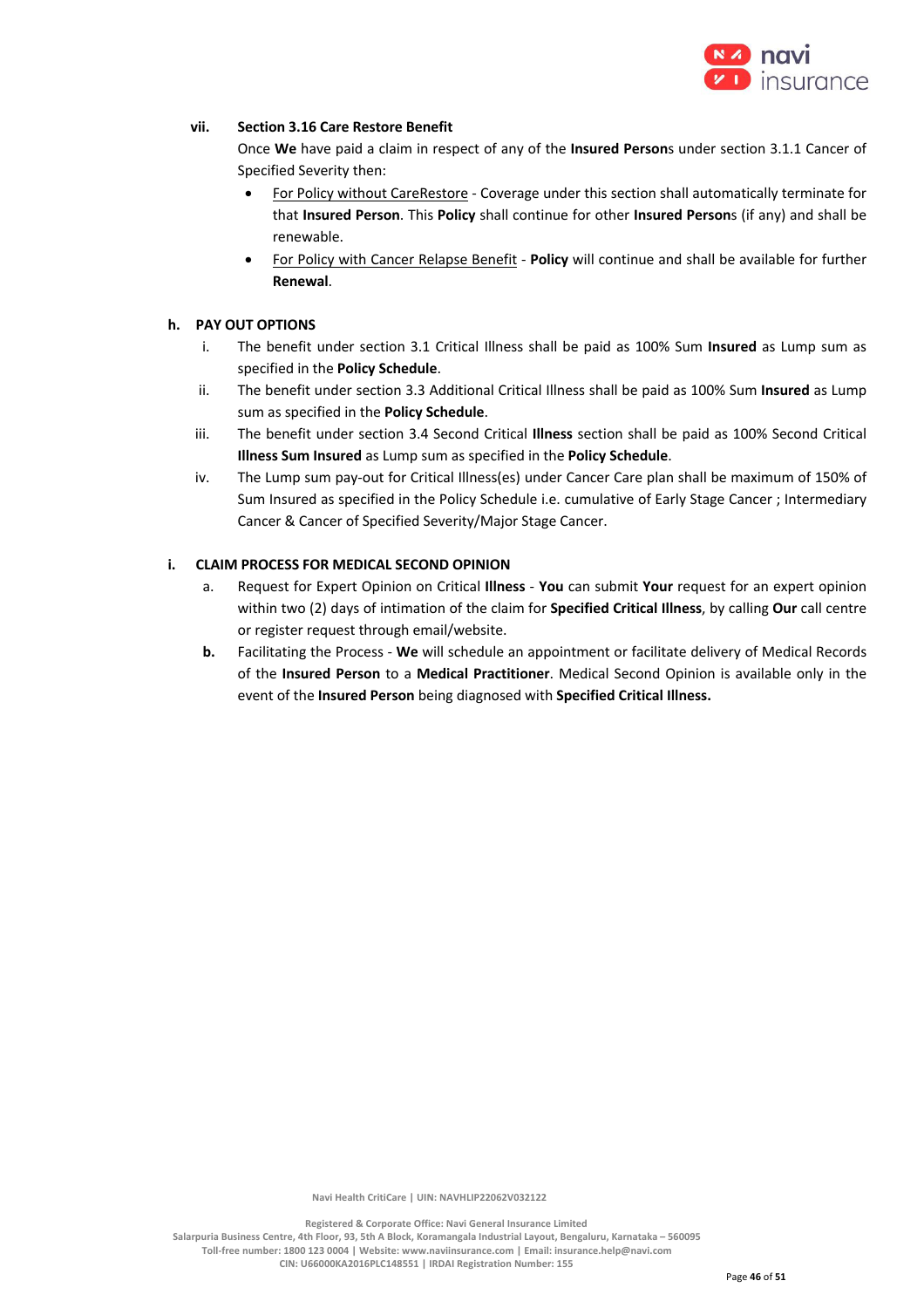

## **j. CASHLESS CLAIM PROCESS FOR HEALTH CHECK UP**

- a. **You** can call **Our Service Provider** on 022-40004210 / 7777040945 to make a request. Alternatively, **You** may call **Us** for any assistance . **You** need to make such request or can login to **Our/Service Provider** mobile app or website for appointment.
- b. The **Service Provider** will ask for **Your**location of residence and will give options of Diagnostic Centres nearby **Your** location.
- c. **You** can select **Your** preferential Diagnostic Centres and then the **Service Provider** will fix the appointment with the Diagnostic Centre.
- d. After fixation of appointment, the **Service Provider** will generate an OTP (one-time password) and share the same with **You** and the Diagnostic Centre through SMS.
- e. On the appointment date **You** need to visit the Diagnostic Centre and show the OTP for verification.
- f. Once verified, the Diagnostic Centre will conduct the medical test as per the defined set.
- g. Post completion of the medical tests, the **Service Provider** / Diagnostic Centre will share the Original Copy medical reports to **You** and also share a soft copy of the medical reports with **Us** to enable **Us** to make payment to the Diagnostic Centre

## **7. GRIEVANCE REDRESSAL PROCEDURE**

At Navi General Insurance, we want your relationship with insurance to soar beyond what you've experienced yet. To understand, appreciate, and enjoy insurance—we're here for you. However, if you aren't satisfied—please feel free to connect with us on the following channels.

- a. Call us on **Our** Toll Free 1800-123-0004 (From 8 am to 8 pm) for any queries that you may have!
- b. Email your queries to mycare@navi.com
- c. For Senior Citizens, we have a special cell and **Our** Senior Citizen customers can email us at seniorcare@navi.com for priority resolution
- d. Visit **Our** website www.naviinsurance.com to register & track your queries
- e. Please walk in to any of **Our** branches or partner locations
- f. You can also dispatch your letters to us at:

**Navi General Insurance Limited**

402, 403 & 404, A & B Wing, 4th Floor, Fulcrum, Sahar Road, Next to Hyatt Regency, Andheri (East), Mumbai, Maharashtra - 400 099.

We request you to please mention your complete details : Full Name, Policy Number and Contact Details in all your communications, to enable **Our** customer experience expert to connect with you and provide you with quickest possible solution.

We'll make sure to acknowledge your service request within 3 working days—and try and resolve it to your satisfaction within 15 working days. That's a promise!

#### **Escalation**

**Level 1 :** While we attempt to give you best-in-class and prompt resolution for any concerns—sometimes it may not be perfect. If you felt that you weren't offered a perfect resolution, please feel free to share your feedback to **Our** Customer Experience team at Manager.CustomerExperience@navi.com

**Level 2** : If you still are not happy about the resolution provided then you may please write to **Our** 

 **Navi Health CritiCare | UIN: NAVHLIP22062V032122**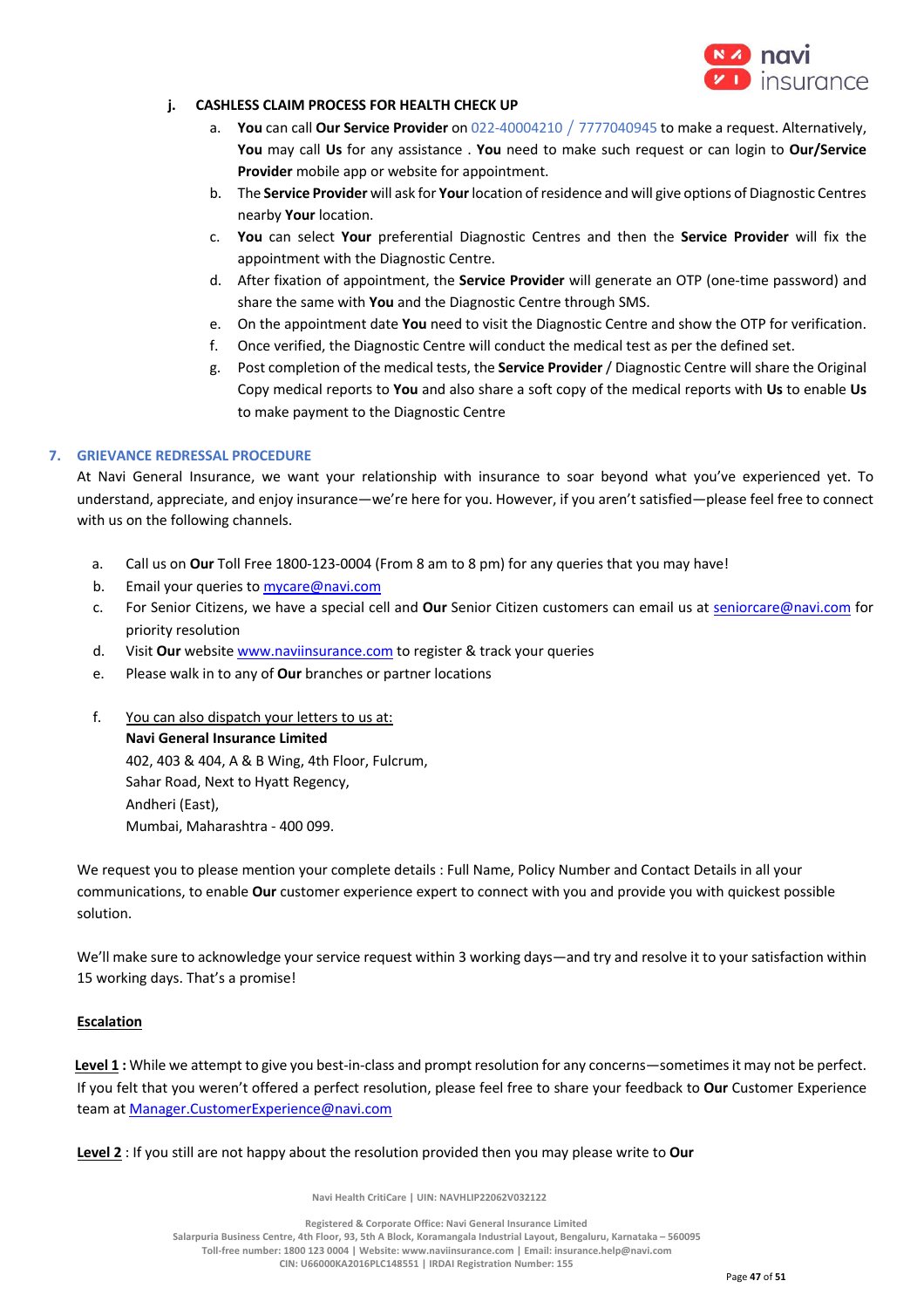

Head Customer Experience and Grievance Redressal Officer at Head.CustomerExperience@navi.com or contact GRO at 022 -40018100.

Level 3: If you are not happy with the resolution, you may approach IRDAI by calling on the Toll Free no. 155255 (or) 1800 4254 732. You can also register an online complaint on the website http://igms.irda.gov.in.

If your concern remains unresolved after having followed the above escalation procedure, then you may please approach the Insurance Ombudsman for Redressal. To know who your Insurance Ombudsman is—simply refer to the list below/overleaf.

## **OMBUDSMAN AND ADDRESSES:** Refer the link http://ecoi.co.in/ombudsman.html

| <b>S. No.</b>  | <b>AREAS OF JURISDICTION</b>                   | OFFICE OF THE INSURANCE OMBUDSMAN        |
|----------------|------------------------------------------------|------------------------------------------|
| $\mathbf{1}$   | Gujarat and Union Territories of Dadra & Nagar | Office of the Insurance Ombudsman,       |
|                | Haveli, Daman and Diu                          | 2nd floor, Ambica House,                 |
|                |                                                | Near C.U. Shah College,                  |
|                |                                                | 5, Navyug Colony, Ashram Road,           |
|                |                                                | Ahmedabad - 380 014.                     |
|                |                                                | Tel.: 079 - 27546150 / 27546139          |
|                |                                                | Fax: 079 - 27546142                      |
|                |                                                | Email: bimalokpal.ahmedabad@ecoi.co.in   |
| $\overline{2}$ | Karnataka                                      | Office of the Insurance Ombudsman,       |
|                |                                                | Jeevan Soudha Building,                  |
|                |                                                | PID No. 57-27-N-19                       |
|                |                                                | Ground Floor, 19/19, 24th Main Road,     |
|                |                                                | JP Nagar, Ist Phase,                     |
|                |                                                | Bengaluru - 560 078.                     |
|                |                                                | Tel.: 080 - 26652048 / 26652049          |
|                |                                                | Email: bimalokpal.bengaluru@ecoi.co.in   |
| 3              | Madhya Pradesh and Chhattisgarh                | Office of the Insurance Ombudsman,       |
|                |                                                | Janak Vihar Complex, 2nd Floor,          |
|                |                                                | 6, Malviya Nagar, Opp. Airtel Office,    |
|                |                                                | Near New Market,                         |
|                |                                                | Bhopal-462003.                           |
|                |                                                | Tel.: 0755 - 2769201 / 2769202           |
|                |                                                | Fax: 0755 - 2769203                      |
|                |                                                | Email: bimalokpal.bhopal@ecoi.co.in      |
| 4              | Odisha                                         | Office of the Insurance Ombudsman,       |
|                |                                                | 62, Forest park,                         |
|                |                                                | Bhubneshwar-751009.                      |
|                |                                                | Tel.: 0674 - 2596461 /2596455            |
|                |                                                | Fax: 0674 - 2596429                      |
|                |                                                | Email: bimalokpal.bhubaneswar@ecoi.co.in |
| 5              | Punjab, Haryana, Himachal Pradesh, Jammu &     | Office of the Insurance Ombudsman,       |
|                | Kashmir and Union territory of Chandigarh      | S.C.O. No. 101, 102 & 103, 2nd Floor,    |
|                |                                                | Batra Building, Sector 17 - D,           |
|                |                                                | Chandigarh $-160017$ .                   |
|                |                                                | Tel.: 0172 - 2706196 / 2706468           |
|                |                                                | Fax: 0172 - 2708274                      |

 **Navi Health CritiCare | UIN: NAVHLIP22062V032122**

 **Registered & Corporate Office: Navi General Insurance Limited**

**Salarpuria Business Centre, 4th Floor, 93, 5th A Block, Koramangala Industrial Layout, Bengaluru, Karnataka – 560095** 

**Toll-free number: 1800 123 0004 | Website: www.naviinsurance.com | Email: insurance.help@navi.com**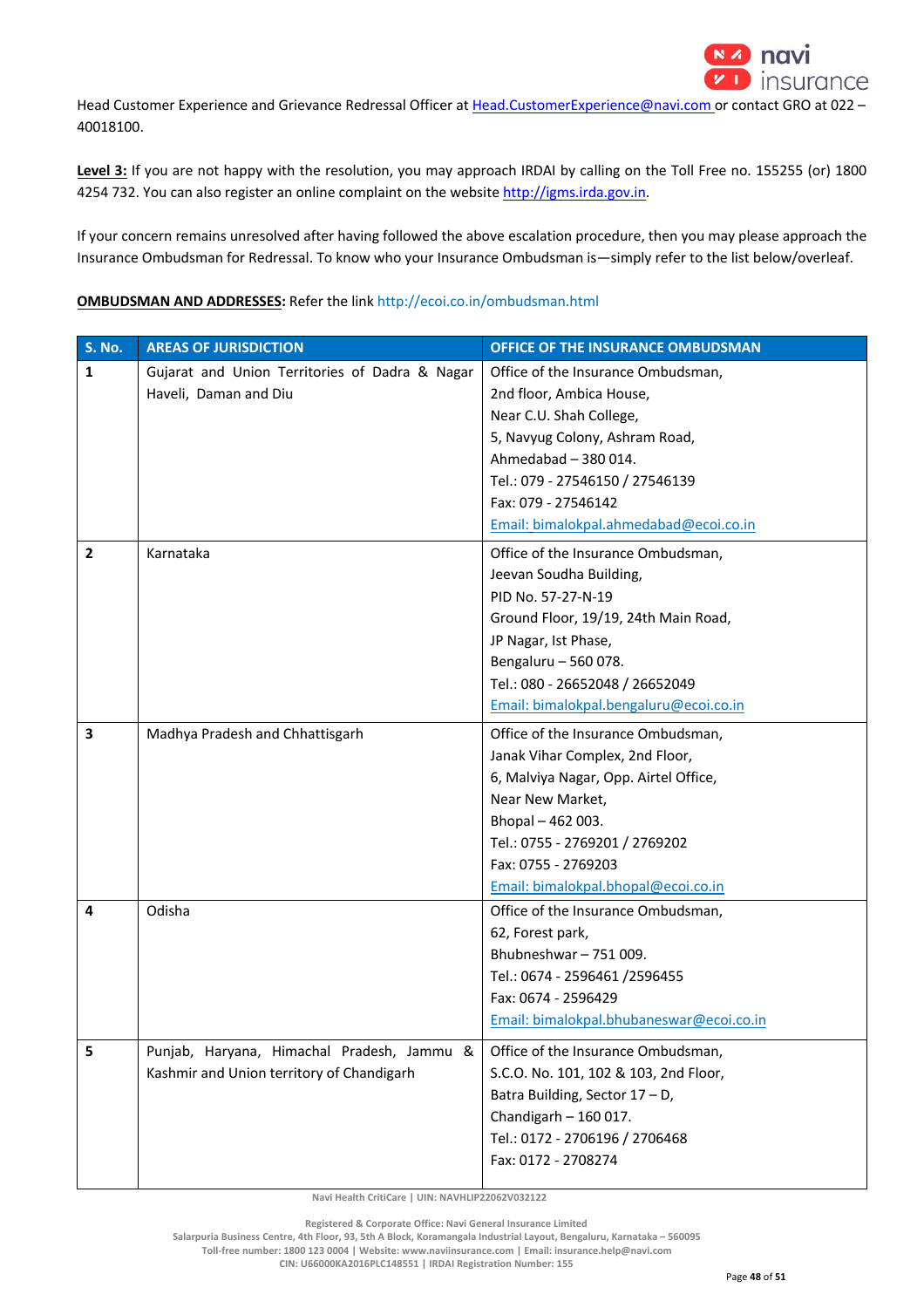

| 6                       | Tamil Nadu and Union Territories - Pondicherry<br>Town and Karaikal (which are part of Union Territory<br>of Pondicherry). | Email: bimalokpal.chandigarh@ecoi.co.in<br>Office of the Insurance Ombudsman,<br>Fatima Akhtar Court, 4th Floor, 453,<br>Anna Salai, Teynampet,<br>CHENNAI - 600 018.<br>Tel.: 044 - 24333668 / 24335284<br>Fax: 044 - 24333664<br>Email: bimalokpal.chennai@ecoi.co.in |
|-------------------------|----------------------------------------------------------------------------------------------------------------------------|-------------------------------------------------------------------------------------------------------------------------------------------------------------------------------------------------------------------------------------------------------------------------|
| $\overline{\mathbf{z}}$ | Delhi                                                                                                                      | Office of the Insurance Ombudsman,<br>2/2 A, Universal Insurance Building,<br>Asaf Ali Road,<br>New Delhi - 110 002.<br>Tel.: 011 - 23239633 / 23237532<br>Fax: 011 - 23230858<br>Email: bimalokpal.delhi@ecoi.co.in                                                    |
| 8                       | Assam, Meghalaya, Manipur, Mizoram, Arunachal<br>Pradesh, Nagaland and Tripura.                                            | Office of the Insurance Ombudsman,<br>Jeevan Nivesh, 5th Floor,<br>Nr. Panbazar over bridge, S.S. Road,<br>Guwahati - 781001(ASSAM).<br>Tel.: 0361 - 2132204 / 2132205<br>Fax: 0361 - 2732937<br>Email: bimalokpal.guwahati@ecoi.co.in                                  |
| 9                       | Andhra Pradesh, Telangana and Union Territory of<br>Yanam - a part of the Union Territory of Pondicherry                   | Office of the Insurance Ombudsman,<br>6-2-46, 1st floor, "Moin Court",<br>Lane Opp. Saleem Function Palace,<br>A. C. Guards, Lakdi-Ka-Pool,<br>Hyderabad - 500 004.<br>Tel.: 040 - 65504123 / 23312122<br>Fax: 040 - 23376599<br>Email: bimalokpal.hyderabad@ecoi.co.in |
| 10                      | Rajasthan                                                                                                                  | Office of the Insurance Ombudsman,<br>Jeevan Nidhi - II Bldg., Gr. Floor,<br>Bhawani Singh Marg,<br>Jaipur - 302 005.<br>Tel.: 0141 - 2740363<br>Email: Bimalokpal.jaipur@ecoi.co.in                                                                                    |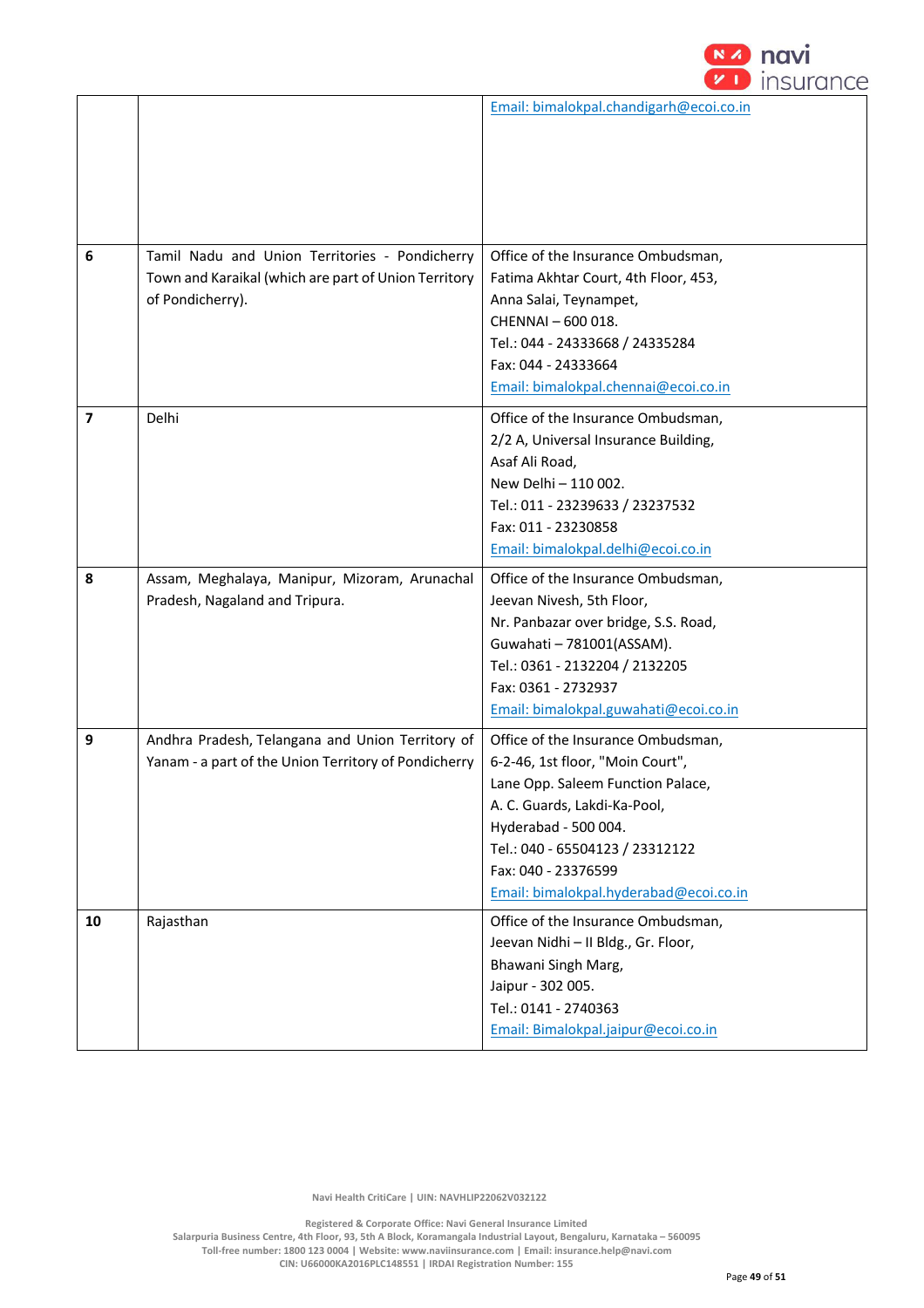

| 11<br>12 | Kerala, UT of (a) Lakshadweep, (b) Mahe - a part of<br>UT of Pondicherry<br>West Bengal, Union Territories of Andaman and<br>Nicobar Islands, Sikkim                                                                                                                                                                                                                                                                                                                                                                  | Office of the Insurance Ombudsman,<br>2nd Floor, Pulinat Bldg.,<br>Opp. Cochin Shipyard, M. G. Road,<br>Ernakulam - 682 015.<br>Tel.: 0484 - 2358759 / 2359338<br>Fax: 0484 - 2359336<br>Email: bimalokpal.ernakulam@ecoi.co.in<br>Office of the Insurance Ombudsman,<br>Hindustan Bldg. Annexe, 4th Floor,<br>4, C.R. Avenue,<br>KOLKATA - 700 072.<br>Tel.: 033 - 22124339 / 22124340<br>Fax: 033 - 22124341<br>Email: bimalokpal.kolkata@ecoi.co.in |
|----------|-----------------------------------------------------------------------------------------------------------------------------------------------------------------------------------------------------------------------------------------------------------------------------------------------------------------------------------------------------------------------------------------------------------------------------------------------------------------------------------------------------------------------|--------------------------------------------------------------------------------------------------------------------------------------------------------------------------------------------------------------------------------------------------------------------------------------------------------------------------------------------------------------------------------------------------------------------------------------------------------|
| 13       | District of Uttar Pradesh: Lalitpur, Jhansi, Mahoba,<br>Hamirpur, Banda, Chitrakoot, Allahabad, Mirzapur,<br>Sonbhabdra, Fatehpur,<br>Pratapgarh,<br>Jaunpur,<br>Varansi, Gazipur, Jalaun, Kanpur, Lucknow, Unnao,<br>Sitapur, Lakhimpur, Bahraich, Barabanki, Raebareli,<br>Sravasti, Gonda, Faizabad, Amethi, Kaushambi,<br>Balrampur,<br>Basti, Ambedkarnagar,<br>Sulanpur,<br>Santkabirnagar,<br>Maharajganj,<br>Azamgarh,<br>Kaushinagar, Gorkhpur, Deoria, Mau, Ghazipur,<br>Chandauli, Ballia, Sidharathnagar. | Office of the Insurance Ombudsman,<br>6th Floor, Jeevan Bhawan, Phase-II,<br>Nawal Kishore Road, Hazratganj,<br>Lucknow - 226 001.<br>Tel.: 0522 - 2231330 / 2231331<br>Fax: 0522 - 2231310<br>Email: bimalokpal.lucknow@ecoi.co.in                                                                                                                                                                                                                    |
| 14       | Goa, Mumbai Metropolitan Region excluding Navi<br>Mumbai & Thane.                                                                                                                                                                                                                                                                                                                                                                                                                                                     | Office of the Insurance Ombudsman,<br>3rd Floor, Jeevan Seva Annexe,<br>S. V. Road, Santacruz (W),<br>Mumbai - 400 054.<br>Tel.: 022 - 26106552 / 26106960<br>Fax: 022 - 26106052<br>Email: bimalokpal.mumbai@ecoi.co.in                                                                                                                                                                                                                               |
| 15       | States of Uttaranchal and the following Districts of<br>Uttar Pradesh: Agra, Aligarh, Bagpat, Bareilly, Bijnor,<br>Budaun, Bulandshehar, Etah, Kanooj, Mainpuri,<br>Mathura, Meerut, Moradabad, Muzaffarnagar,<br>Oraiyya, Pilibhit, Etawah, Farrukhabad, Firozabad,<br>Gautam<br>Budh<br>Ghaziabad,<br>Nagar,<br>Hardoi,<br>Shahjahanpur, Hapur, Shamli, Rampur, Kashganj,<br>Sambhal,<br>Hathras,<br>Amroha,<br>Kanshiramnagar,<br>Saharanpur                                                                       | Office of the Insurance Ombudsman,<br>Bhagwan Sahai Palace<br>4th Floor, Main Road,<br>Naya Bans, Sector 15,<br>Distt: Gautam Buddh Nagar,<br>U.P-201301.<br>Tel.: 0120-2514250 / 2514251 / 2514253<br>Email: bimalokpal.noida@ecoi.co.in                                                                                                                                                                                                              |